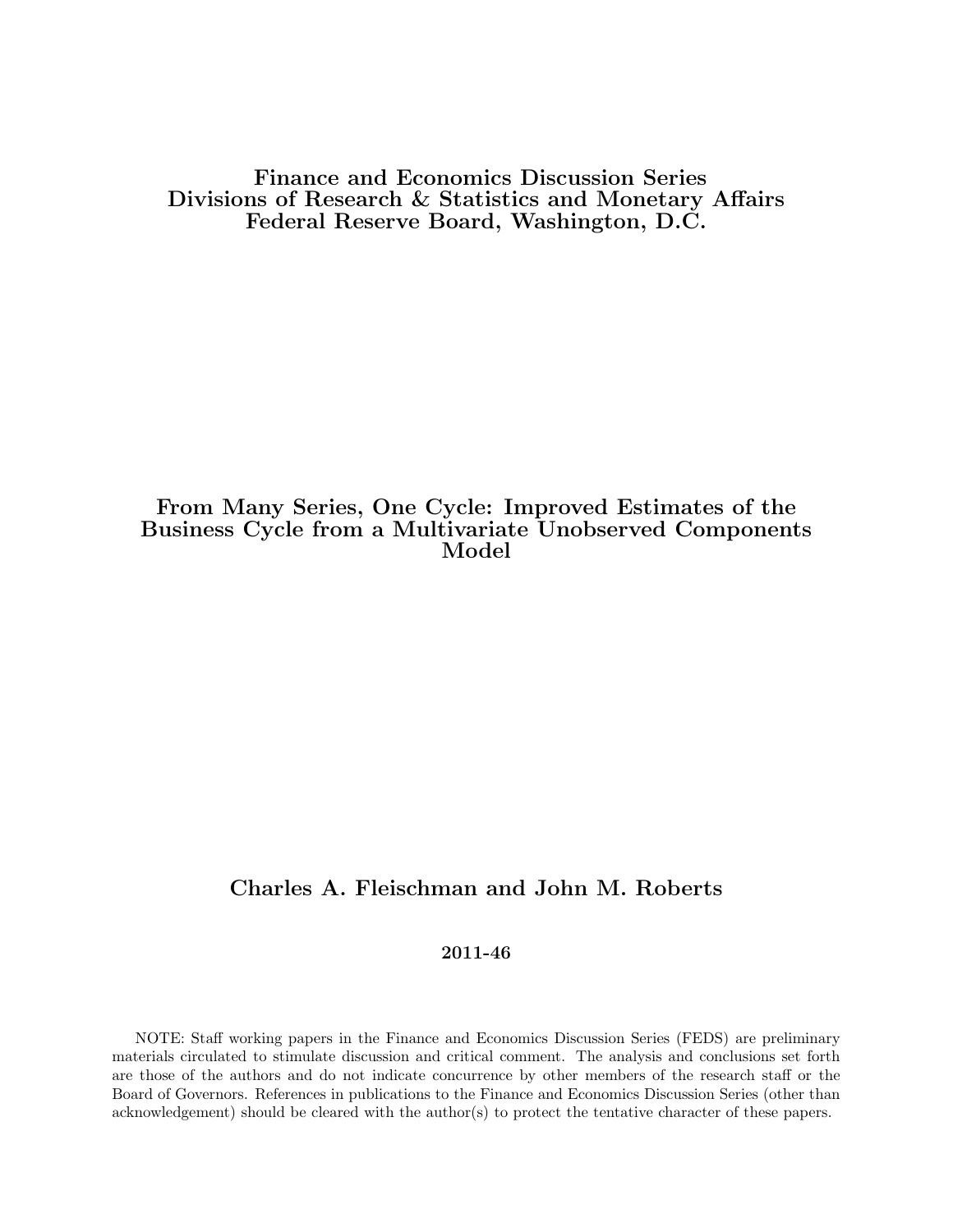# **From Many Series, One Cycle: Improved Estimates of the Business Cycle from a Multivariate Unobserved Components Model**

By

Charles A. Fleischman John M. Roberts

Board of Governors of the Federal Reserve System

October 2011

#### **Abstract**

We construct new estimates of potential output and the output gap using a multivariate approach that allows for an explicit role for measurement errors in the decomposition of real output. Because we include data on hours, output, employment, and the labor force, we are able to decompose our estimate of potential output into separate trends in labor productivity, labor-force participation, weekly hours, and the NAIRU. We find that labor-market variables—especially the unemployment rate—are the most informative individual indicators of the state of the business cycle. Conditional on including these measures, inflation is also very informative. Among measures of output, we find that although they add little to the identification for the cycle, the income-side measures of output are about as informative as the traditional product-side measures about the level of structural productivity and potential output. We also find that the output gap resulting from the recent financial crisis was very large, reaching -7 percent of output in the second half of 2009.

The analysis and conclusions set forth are those of the authors and do not indicate concurrence by other members of the research staff or the Board of Governors. We are grateful to Candace Adelberg and Dane Vrabac for able research assistance, and to Bruce Fallick, Mike Kiley, David Lebow, Dan Sichel and Thomas Trimbur for helpful comments and suggestions. Earlier drafts of this paper were distributed with the title, "A Multivariate Estimate of Trends and Cycles."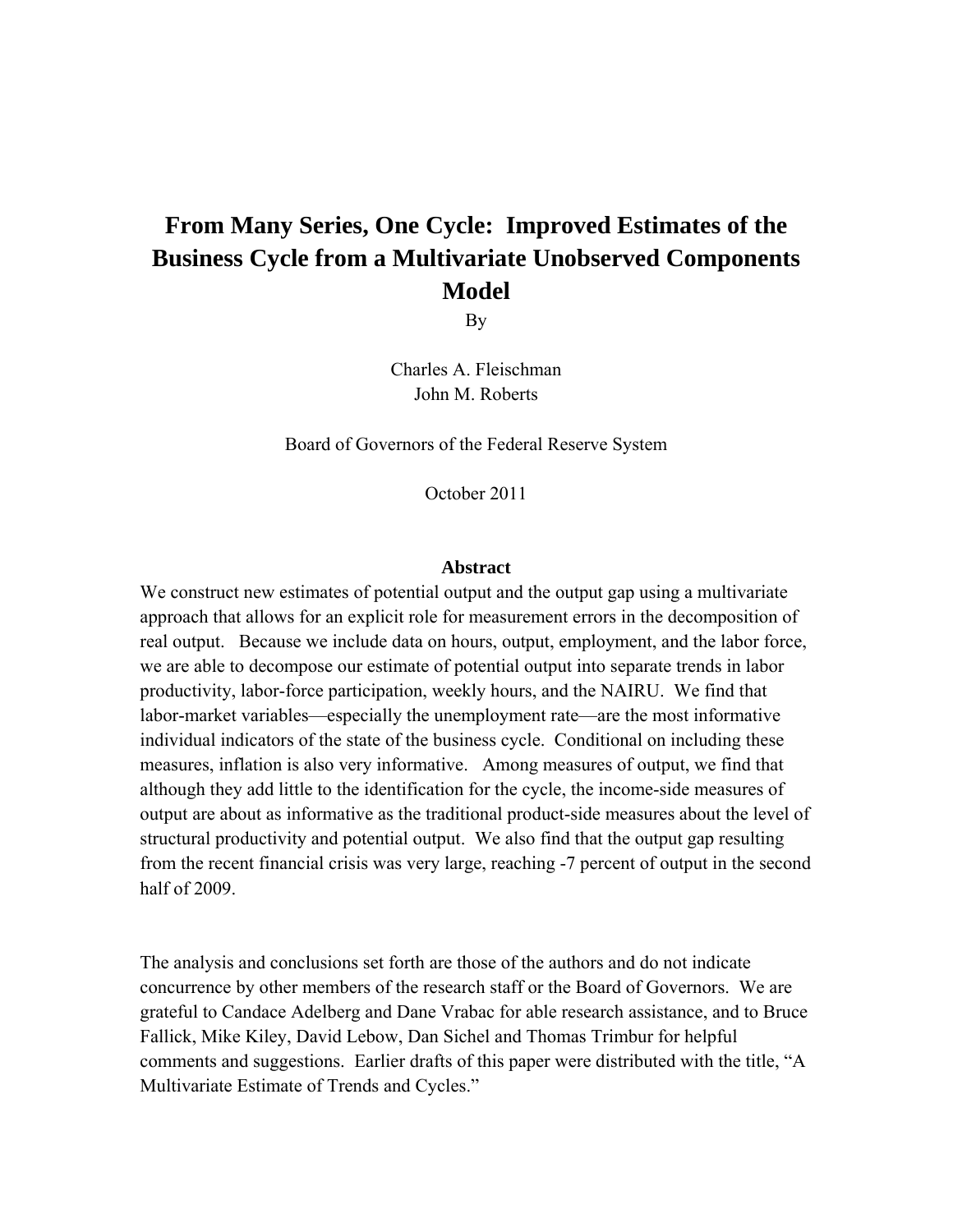Potential output—the productive capacity of the aggregate economy—is a key input into monetary policy decisions at central banks around the world, and the output gap—the difference between actual output and potential output—can be an important gauge of inflationary pressures. Crucial as it is, however, potential output cannot be observed. Economists have applied a variety of statistical methods to decompose movements in real output into cyclical and trend components, and then identify the output gap as the cyclical component and potential output as the trend component from these decompositions.

We construct new estimates of potential output and the output gap using a multivariate approach that allows for an explicit role for measurement errors in the decomposition of real output. There are a number of advantages of our multivariate approach. First, as Stock and Watson (1989) and Basistha and Startz (2008) have emphasized, a multivariate approach improves the precision of cycle estimates. Second, by including many of the major macroeconomic indicators in a single system, we are able to assess the trade-offs among competing signals from these indicators in an integrated, coherent fashion. Third, because we use a growth-accounting framework similar to that used by the Congressional Budget Office (CBO) (and numerous central banks) and include data on hours, output, employment, and the labor force, we are able to decompose our estimate of potential output into separate trends in labor productivity, labor-force participation, and weekly hours, as well as the NAIRU. Fourth, because we assume that cyclical fluctuations in output affect inflation, we can give our trend estimates a "natural rate" interpretation as in Friedman (1968) and Phelps (1968). Finally, because we include both income- and product-side measures of output, we are able to obtain meaningful estimates of measurement error in output, which should improve our estimates of the underlying trends and cycle.

Our trend and cycle estimates exploit a number of identifying assumptions that have been used in the literature. Our multivariate approach means that we can rely on comovement in important indicators of output and the labor market to identify the business cycle. The idea that the business cycle is marked by comovement goes back at least to the early work of Burns and Mitchell (1946). It also lies behind the factor-model approach to

 $-1 - 1 - 1$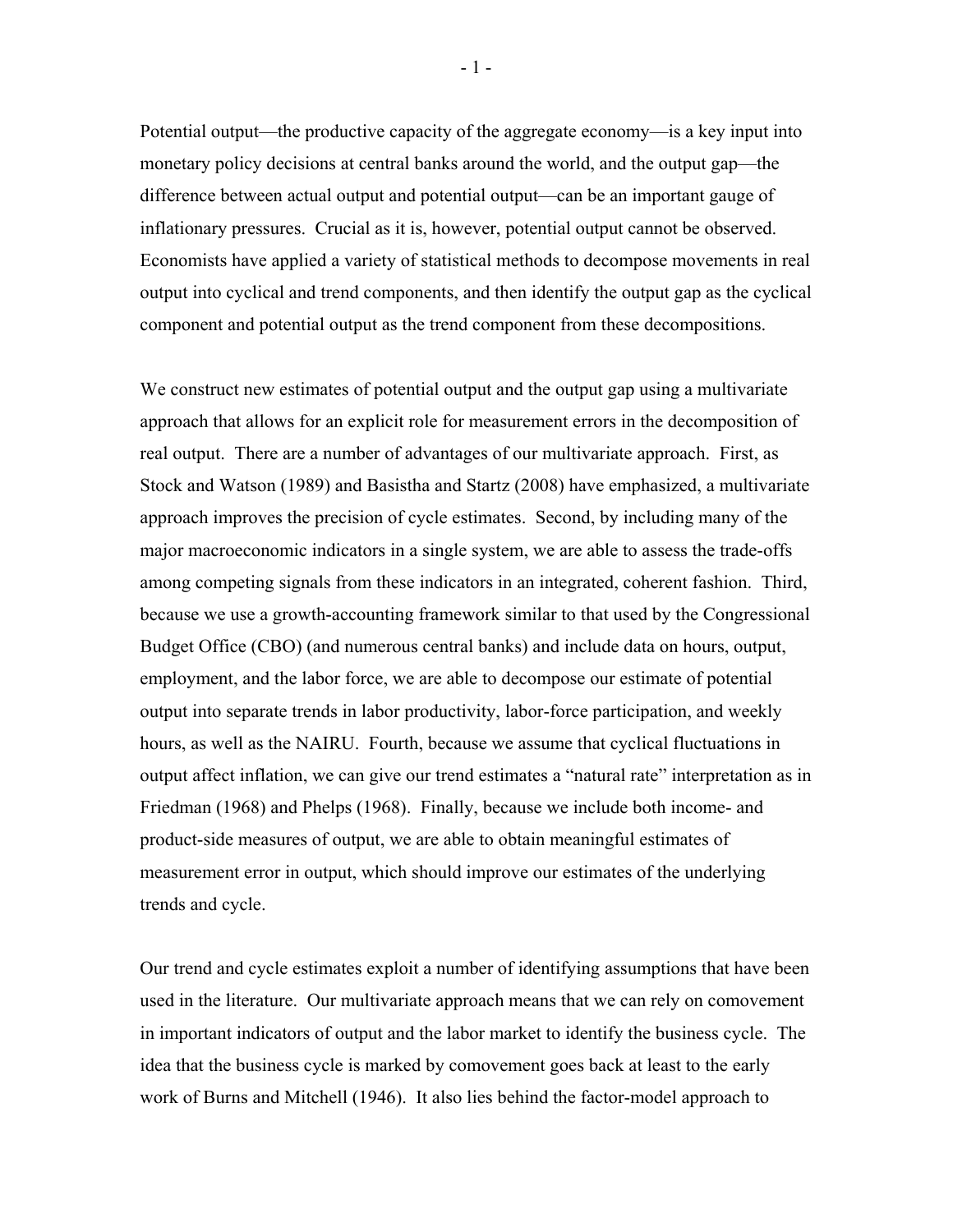estimating the underlying forces driving the business cycle (Stock and Watson, 2002; Giannone, Reichlin, and Small, 2005). Another assumption we make is that trends are permanent and cycles are transitory*.* This idea is behind many of the early state-space decompositions of output into trend and cycle, such as Clark (1987) and Watson (1986). A third idea we incorporate is that cyclical fluctuations ought to affect inflation. A version of this idea can already be found in Burns and Mitchell (1946), who noted that inflation tended to fall in recessions and rise in booms. It has been used in a time-series context by Kuttner (1994) and Staiger, Stock, and Watson (1997).

Our identifying assumptions have been combined in various ways in past research. Kuttner (1994), for example, combines the permanent trend/transitory cycle identification with the natural rate identification. Blanchard and Quah (1989) is an early example of combining the permanent/transitory identification with the comovement identification. The paper that comes closest to our approach is Basistha and Startz (2008), who combine all three elements. However, because we use more variables and we base our model of potential output on the growth-accounting framework, we are able to give a more structural interpretation of our results. In particular, we are able to identify the trend in labor productivity—which, given its important role in a wide variety of macroeonomic models, is of independent interest beyond its contribution to our estimate of potential output.

In all, we use nine series in our model: real GDP (gross domestic product); real GDI (gross domestic income—that is, overall output measured on the income side of the accounts); the unemployment rate; the labor-force participation rate; aggregate hours for the nonfarm business (NFB) sector of the economy; a corresponding measure of NFB employment; NFB-sector output, measured both on the product side and on the income side; and inflation as measured by the CPI excluding food and energy. Our choice of series has several motivations. First, it allows us to present a conventional decomposition of trends. Thus, for example, productivity is typically measured for the NFB sector, and so we wanted to include measures of NFB output and hours. Trends in unemployment, labor force participation, and the workweek are of important independent interest, and so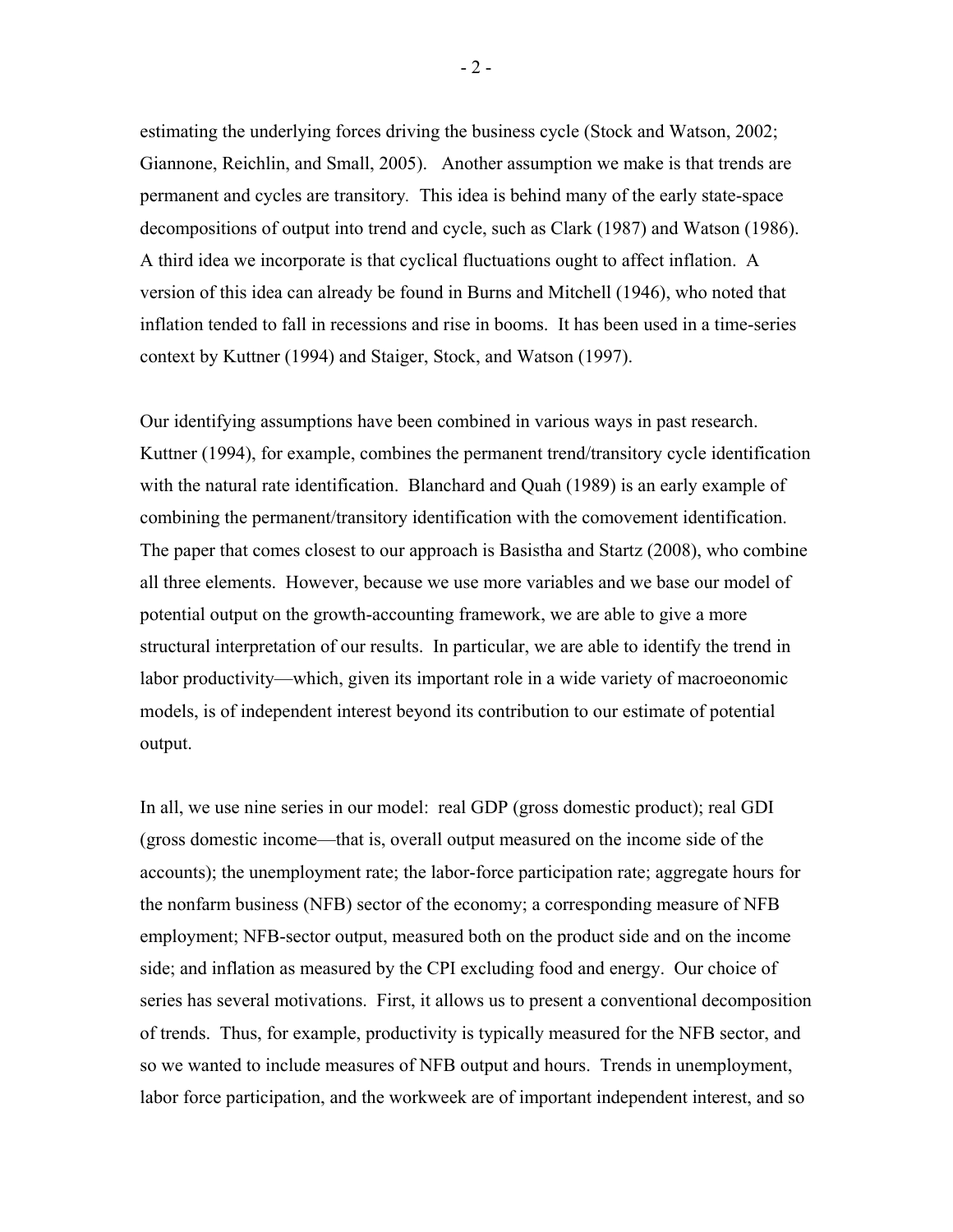we wanted to include all of these broad measures of labor market activity. Second, including both income- and product-side measures of output should sharpen our estimates of both trends and the cycle (see Nalewaik, 2010, for a full discussion of the properties of GDP and GDI). On the other hand, state-space techniques are more computationally intensive (and sensitive to excessive parameterization) than rival techniques based, for example, on principal components. We thus use far fewer series than are included in principal-component-based measures, such as the Chicago Fed's National Activity Index. We feel that we have nonetheless included a fairly broad range of data; indeed, our results suggest that we are already achieving diminishing returns from additional data—at least among the series we examine here.

We have four key findings: First, labor-market indicators—such as the unemployment rate and NFB employment—are better cyclical indicators than either GDP or GDI, in the sense that the model chooses to put larger weight on the labor-market indicators in deriving its estimates of the cycle. Second, we also find that, despite evidence of instabilities in the Phillips curve, inflation is also very helpful in identifying the cycle. Third, we find that our model yields estimates of the output gap with a considerably higher signal-to-noise ratio than the univariate approaches explored by Orphanides and van Norden (2002). Finally, we find that although they add little to the identification for the cycle, the income-side measures of output are about as informative as the traditional product-side measures about the level of structural productivity.

#### **1. Model**

#### **1.1—General specification**

In our model, we break each of the measures of real output and labor-market activity into the sum of a cyclical component, a trend, and an idiosyncratic residual:

$$
X_{it} = \lambda_i(L) \, cyc_t + X_{it}^* + u_{it}. \tag{1}
$$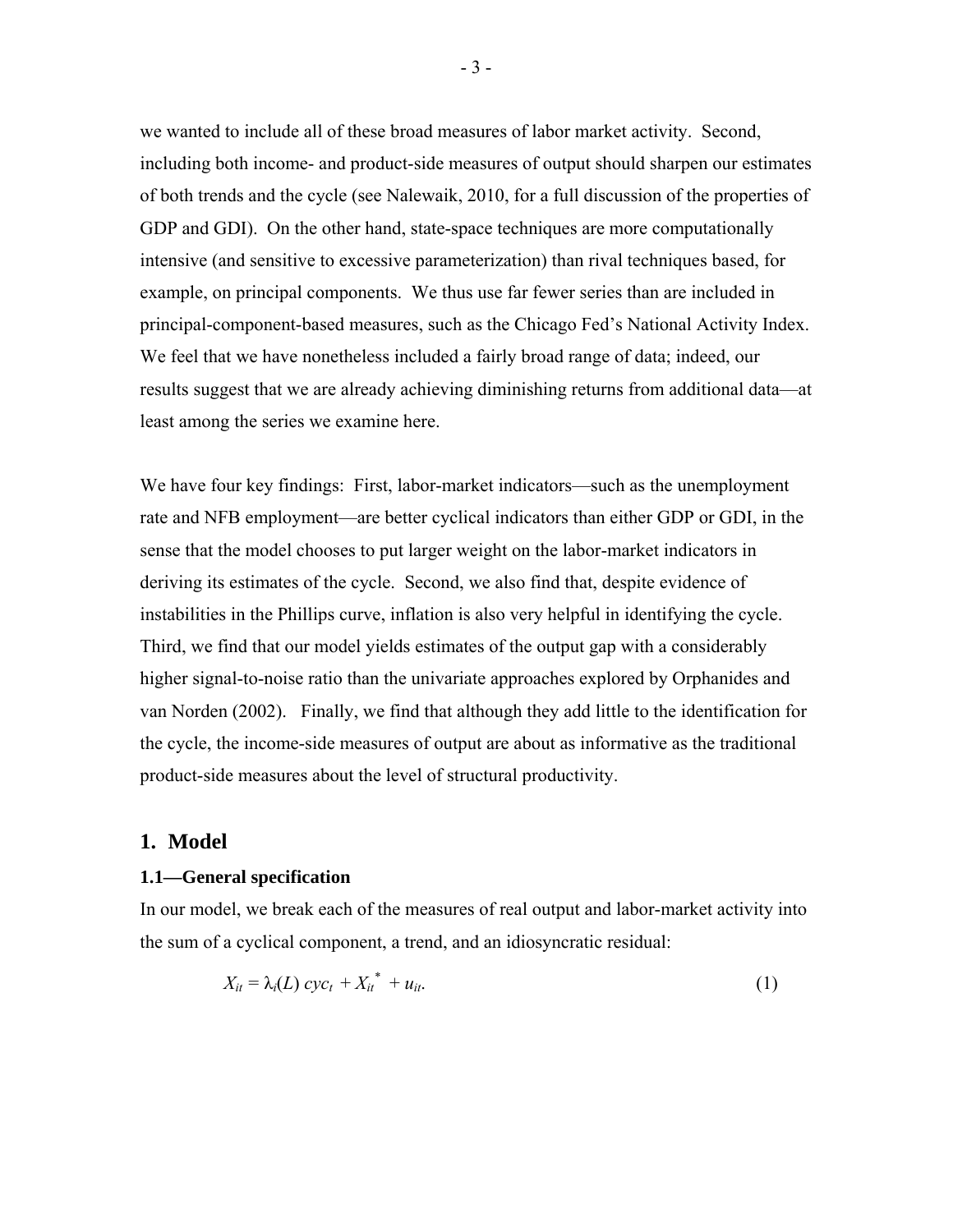The cyclical component *cyc* is common across all the series.<sup>1</sup> By introducing a lag polynominal  $\lambda_i(L)$ , we allow for the possibility that the cyclical component may have both contemporaneous and lagged effects that can differ across the variables *xi*. The trend is  $X_i^*$  and the residual is  $u_i$ .

For the cycle, we assume an AR(2) specification:

 $\overline{a}$ 

$$
cyc_t = \rho_1 cyc_{t-1} + \rho_2 cyc_{t-2} + \eta_t
$$
 (2)

Typically,  $\rho_1 > 1$  and  $\rho_2 < 0$ , so that the cycle has a "hump-shaped" response to a shock to η, with the initial shocks magnified over susedent periods. Also,  $ρ_1 + ρ_2$  is typically large, but less than one—meaning that the business cycle is highly persistent, but stationary.

Our system includes eight labor-market and output variables: the log of real Gross Domestic Product (*GDP)*; the log of real Gross Domestic Income (*GDI)*; the log of real NFB output measured on the product side (*NFBP)*; the log of real NFB output measured on the income side (*NFBI)*; the log of NFB sector (all persons) employment (*ENFB)*; the log of the NFB-sector (all persons) workweek (*WW*); the log of the labor-force participation rate  $(LP)$ ; and the log of the employment rate:  $ER = log[1 - (UR/100)]$ , where *UR* is the civilian unemployment rate. The log of the civilian working-age population is subtracted from each of *GDP*, *GDI*, *NFBP*, *NFBI*, and *ENFB*, as population is a readily identifiable common trend. We also include inflation as measured by the CPI excluding food and energy (*DCPIX*) in our baseline model.

 $<sup>1</sup>$  Some business-cycle theories include macroeconomic shocks that drive output and labor input</sup> in opposite directions, contrary to our common-cycle assumption. Gali (1999) presents evidence that such shocks may be empirically important. However, the results of Christiano, Eichenbaum, and Vigfusson (2003) suggest that this finding is sensitive to the details of the specification. In the context of a state-space model, Roberts (2001) tests for effects of permanent productivity shocks on hours and finds little effect. And Basistha and Startz (2008) allow for the possibility of separate cycles for unemployment and output and find that the data strongly prefer a single cycle, which is the assumption we make in this paper.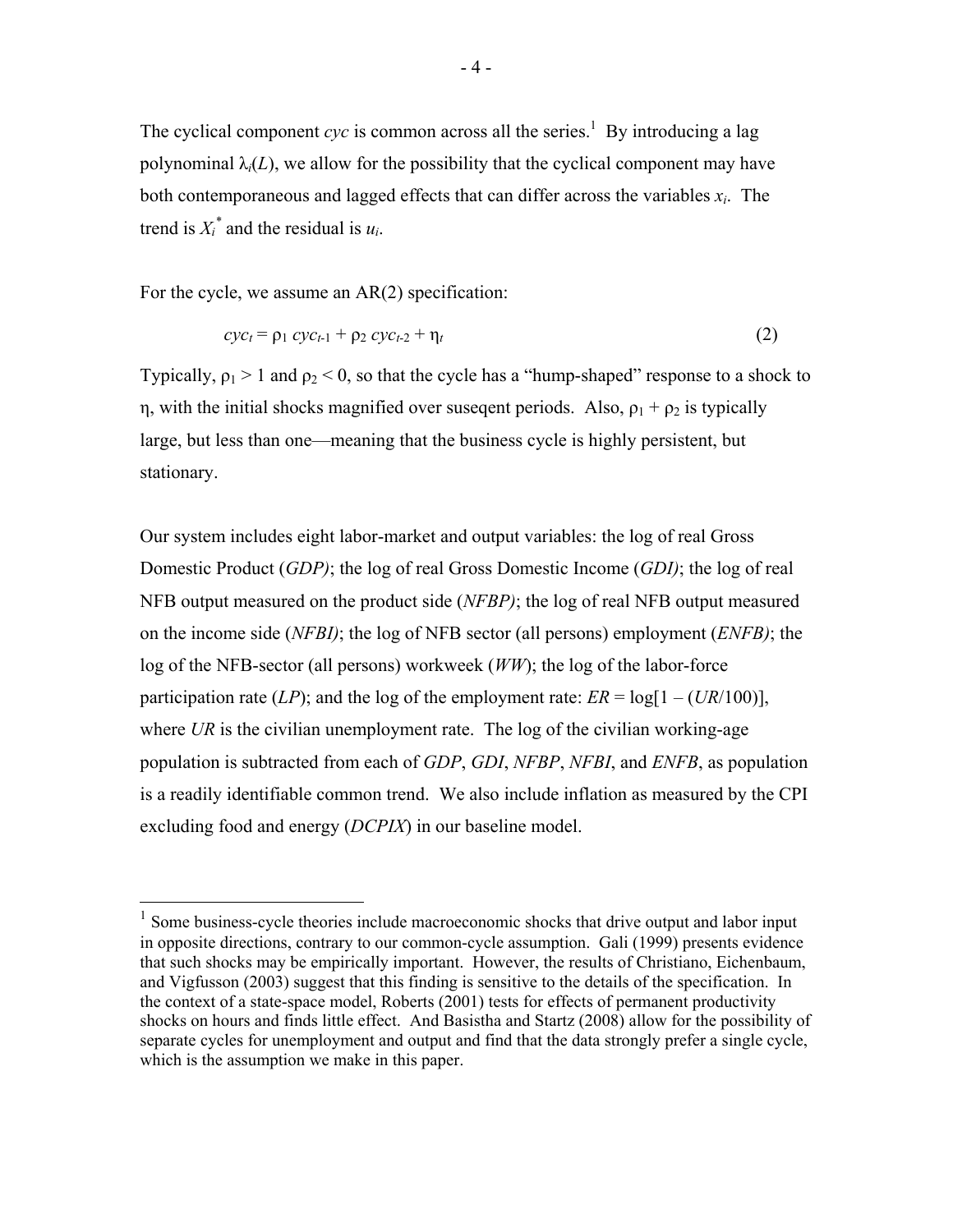#### **1.2—Output variables**

The specific versions of the observation equation 1 for the four output variables are:

$$
GDP_t = cyc_t + GDO_t^* + u_{1t}
$$
\n
$$
(3)
$$

$$
GDI_t = cyc_t + GDO_t^* + u_{2t}
$$
\n
$$
(4)
$$

$$
NFBP_t = \lambda_{10} \, cyc_t + NFBO_t^* + u_{3t} \tag{5}
$$

$$
NFBI_t = \lambda_{10} cyc_t + NFBO_t^* + u_{4t} \tag{6}
$$

In equations 3 through 6, we exploit the fact that output measured on the income and product sides are alternative measures of the same concept. Thus, *GDP* and *GDI* should have the same trend and cycle and differ only by measurement error, and similarly for *NFBP* and *NFBI*. We give the label *GDO*—for gross domestic output—to the common component of GDP and GDI, and the label *NFBO* to the common component of NFBP and NFBI. We make the identifying assumption that the effect of the cycle on *GDP* and GDI is contemporaneous with a coefficient of one.<sup>2</sup> Making the effect of the cycle on *GDP* and *GDI* contemporaneous reflects the common assumption that overall output is the best contemporaneous business-cycle indicator. Restricting the coefficient to be one is a normalization that has the effect of making the units of *cyc* the same as those of an output gap. In equations 5 and 6, we again restrict the effect of the cycle on NFB output to be contemporaneous and the same across the income and product measures, but allow the coefficient on the cycle to be freely estimated; we would expect it to be greater than one because the non-NFB portions of GDP (such as government) are not very cyclical.

#### **1.3—Labor market variables**

<u>.</u>

In the equations for labor-market variables, we allow for lags between movements in the cycle and changes in the signal variable:

<sup>&</sup>lt;sup>2</sup> Nalewaik (2007, 2010) has argued that in recent years, GDP has systematically understated the cyclicality of the business cycle relative to GDI. However, Nalewaik emphasizes the importance of this phenomenon the period since the mid-1980s, and we focus on a longer estimation period here. We leave exploration of time-variation in the cyclicality of GDP and GDI to future research.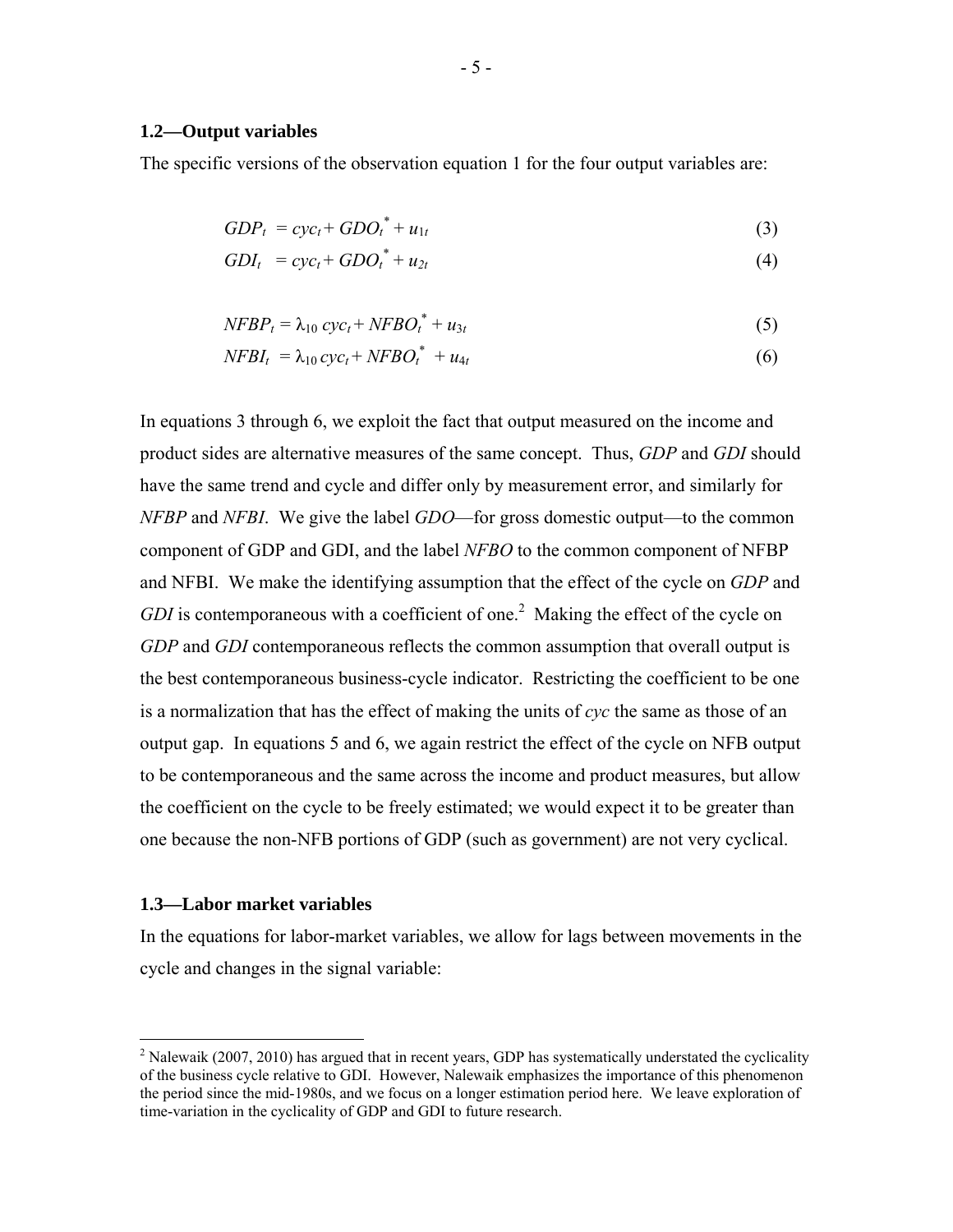$$
ENFB_t = \lambda_{20} cyc_t + \lambda_{21} cyc_{t-1} + \lambda_{22} cyc_{t-2} + ENFB_t^* + u_{5t}.
$$
 (7)

$$
WW_t = \lambda_{30} cyc_t + \lambda_{31} cyc_{t-1} + \lambda_{32} cyc_{t-2} + WW_t^* + u_{6t}.
$$
 (8)

$$
ER_t = \lambda_{40} cyc_t + \lambda_{41} cyc_{t-1} + \lambda_{42} cyc_{t-2} + ER_t^* + \alpha EEB_t + u_{7t}.
$$
 (9)

$$
LP_t = \lambda_{50} \, cyc_t + \lambda_{51} \, cyc_{t-1} + \lambda_{52} \, cyc_{t-2} + LP_t^* - \alpha EEB_t + u_{8t}.
$$
 (10)

This assumption reflects the view that, perhaps owing to adjustment costs, firms do not adjust employment and hours immediately in response to cyclical shocks. It is also consistent with the conventional view that the unemployment rate is a lagging indicator of the business cycle. The lags in the effect of the cycle on NFB employment in equation 7 may seem at odds with the conventional view that payroll employment is a coincident indicator. We treat this as an empirical question and allow for the possibility that employment is a coincident indicator, but do not impose this restriction.<sup>3</sup>

To account for the influence of federal and state emergency and extended benefits (EEB) programs on the unemployment rate and labor force participation, we included a measure of the size of the EEB programs in equations 9 and  $10<sup>4</sup>$  There are several reasons why the availability of EEB can lead to an increase in the unemployment rate (equivalently a decrease in the employment rate) that is unrelated to our estimate of the cycle. First, EEB programs are typically enacted on an ad hoc basis and so bear a less-systematic relationship to the business cycle than do the regular state-level unemployment insurance programs. Second, because eligibility for EEB is largely contingent on continued job search, the availability of EEB can induce some individuals who otherwise would have ended their job search and left the labor force to report active job search. Finally, these benefits may induce some workers to become more selective in their job search, thus extending their period of unemployment. On the other hand, the EEB programs typically are available only during periods of unusual weakness in labor demand. As a result, we hypothesize that while the EEB programs may have a first-order effect on the

1

 $3$  Also, our definition of employment is broader than the measure used in the coincident indicators. <sup>4</sup> Specifically, we include the ratio of total quarterly payments of federal and state emergency and extended benefits programs to the backward-looking four-quarter average of total private wages and salaries. We are grateful to our colleague, Stephanie Aaronson, who suggested this measure to us; of course, all responsibility for its inclusion is ours. For other approaches, see Valletta and Kuang (2010) and Fujita (2011).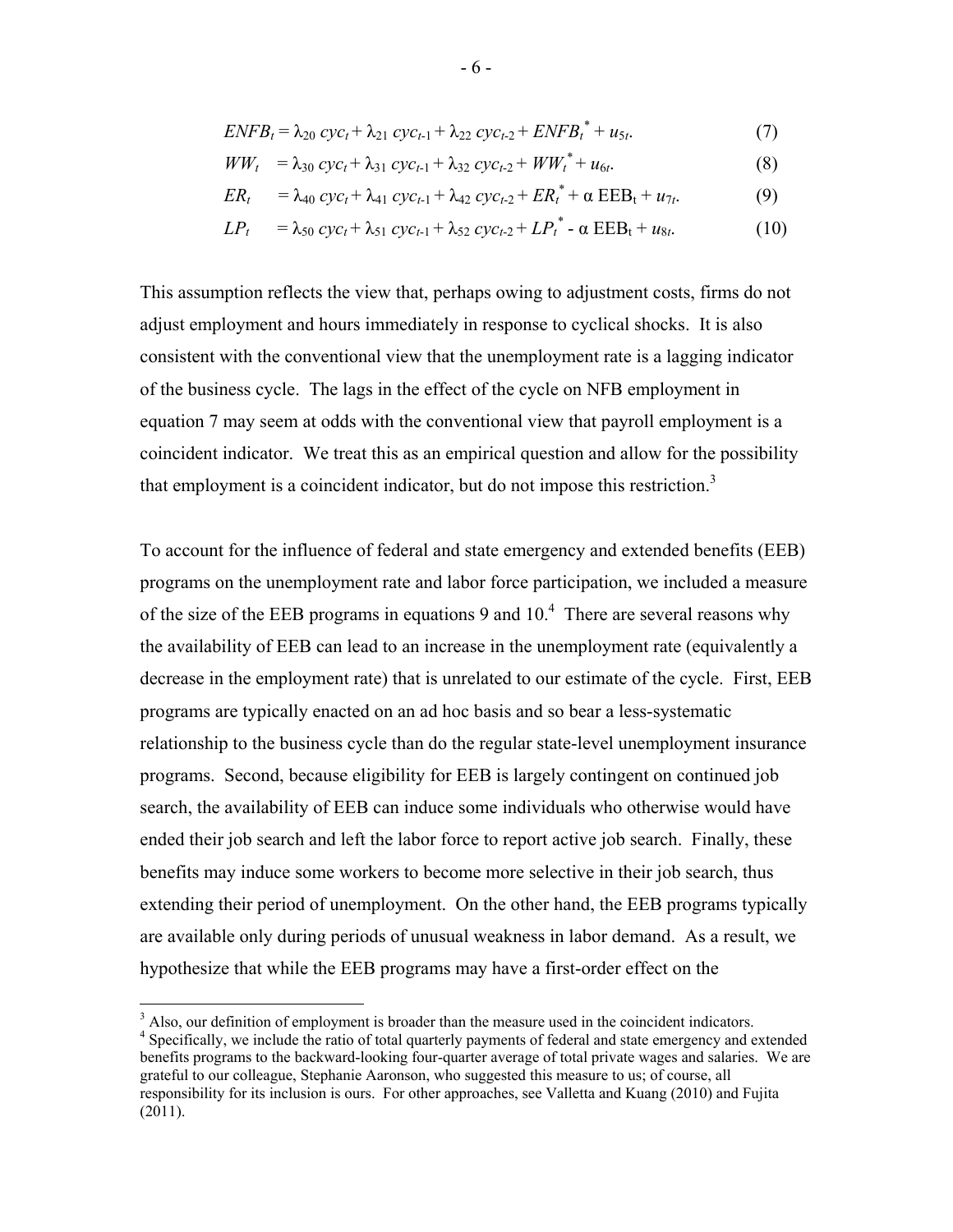unemployment rate, they are less likely to significantly curtail employment. Thus, in our model, we impose the restriction that EEB programs do not affect employment by including the EEB variable in equations 9 and 10 with coefficients that are equal but of opposite sign.

#### **1.4—Inflation**

As in other time-series decompositions of the trend and cyclical components of output and labor market variables (Kuttner, 1994; Staiger, Stock, and Watson, 1997; Gordon, 1997, 1998; Laubach and Williams, 2003; Basistha and Startz, 2008), we include a model of inflation in our baseline analysis. Including inflation gives our estimates of trends a "natural rate" interpretation, as in Friedman (1968) and Phelps (1968). Our Phillips curve uses the current-methods CPI excluding food and energy—which we will refer to as core inflation, and indicate as *DCPIX*—as its dependent variable. Another commonly used measure of core inflation is change in the price index for personal consumption expenditures (PCE) other than food and energy. We use core CPI prices rather than core PCE prices because the latter include nonmarket prices which can be very volatile. Core inflation is related to lags of core price inflation, relative changes in consumer energy prices, *drpe*, relative changes in the prices of imported goods *drpi*, and the employment rate gap, purged of measurement error and the EEB effect,  $ER_t - (ER_t^* + \alpha EEB_t + u_7t)$ :

$$
DCPLX_t = A(L)DCPLX_{t-1} + \beta_{11}(L)drop_{t-1} + \beta_{12}(L) \times d85_t \times drp_{t-1} + \beta_2(L)drpi_t + \theta\Big(ER_t - [ER_t^* + \alpha EEB_t + u_{7t}]\Big) + u_{9t}
$$
(11)

Using equation 9, we have:

$$
DCPIX_t = A(L)DCPIX_{t-1} + \beta_{11}(L)drop_{t-1} + \beta_{12}(L) \times d85_t \times drpe_{t-1} + \beta_2(L)drpi_t + \theta (\lambda_{50} cyc_t + \lambda_{51} cyc_{t-1} + \lambda_{52} cyc_{t-2}) + u_{9t}
$$
(12)

We include ten lags of core inflation. The sum of the coefficients on lagged inflation is constrained to equal one, with the coefficient on the first lag freely estimated and the coefficients on lags two through ten constrained to be the same. The relative price of energy enters with a six-quarter moving average.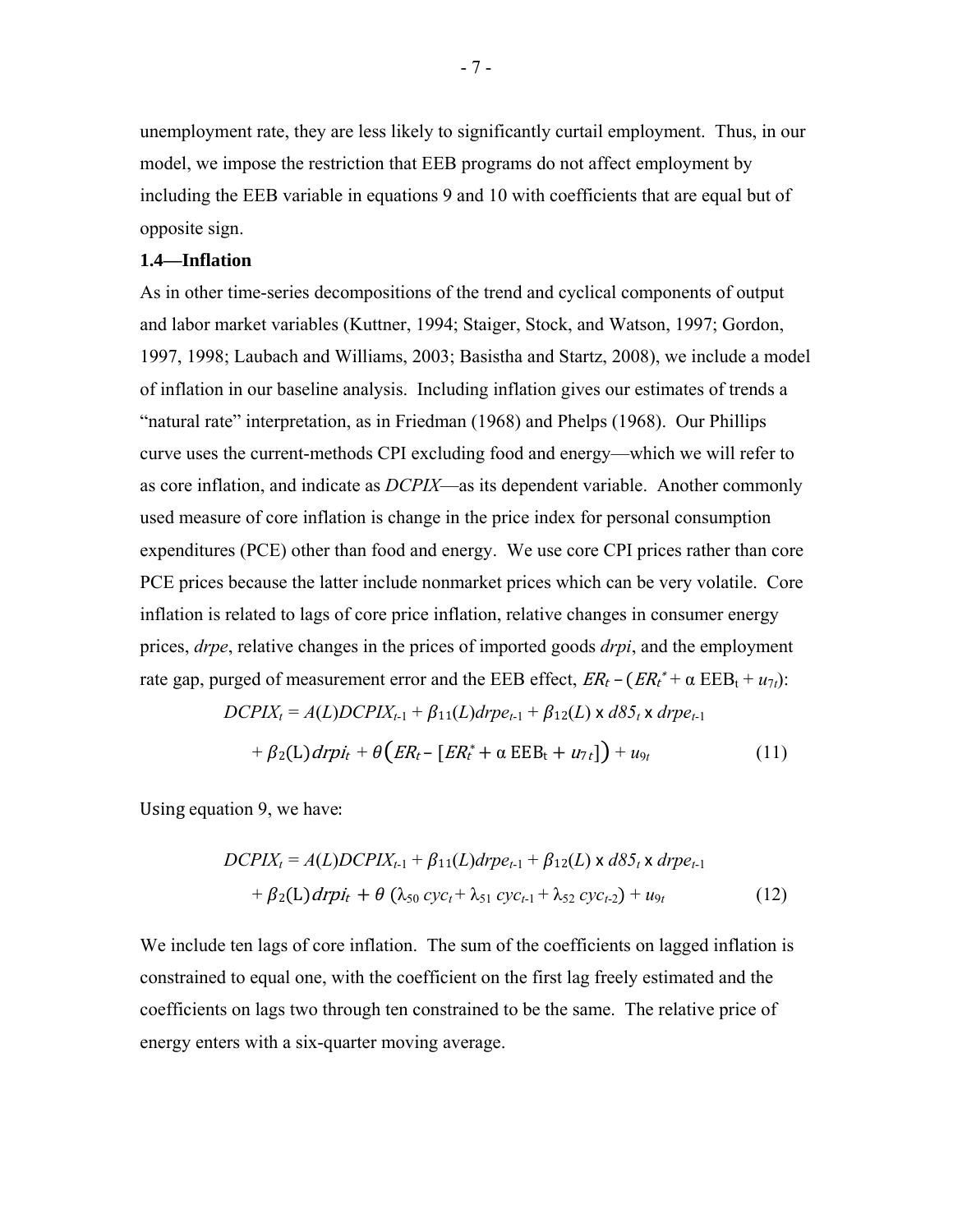An important issue with regard to reduced-form Phillips curve of the sort we include here is the possibility that its parameters have changed over time (Hooker, 1996; Roberts, 2006; Williams, 2006). Among the possible parameter changes that have been conjectured are a reduction in the effects of relative energy prices; an increase in the effects of relative import prices; and a decline in the effect of economic slack. Our own empirical work suggests that the strongest evidence for a shift is in the energy-price relationship. Since the 1970s, the share of energy in consumer spending has declined sharply and the ratio of imports to consumer spending has risen substantially, so one modification we make to address concerns about changing effects of energy and import prices is to weight them by their nominal expenditure shares. While the share adjustment proved to be adequate for accounting for the changes in the relationship between core inflation and import prices, such was not the case for energy prices. We therefore introduce a break in the coefficient on relative energy prices in 1985, captured by the dummy variable *d85*.

We did not find as strong evidence of instability in other coefficients in the Phillips curve and therefore did not make an adjustment in our baseline estimates.<sup>5</sup> In our sensitivity analysis in Section 4, we revisit this issue and address concerns about the stability of the Phillips curve in two ways, in one case leaving the Phillips curve out of the model and in another, re-estimating the model with a shorter sample period.

#### **1.5—Potential output and its components**

We impose structural relationships among the trend components in equations 5 through 10 based on a decomposition of NFB-sector potential output, *NFBO<sub>t</sub>*<sup>\*</sup>, into the trends in nonfarm business sector hours, *HNFB\** , and productivity, *OPH\** :

$$
NFBO_t^* = HNFB_t^* + OPH_t^* \tag{13}
$$

The trend in NFB sector hours is the sum of trend NFB employment, *ENFB\** , and trend NFB workweek, *WW\** :

$$
HNFB_t^* = ENFB_t^* + WW_t^*.
$$
\n<sup>(14)</sup>

<sup>&</sup>lt;sup>5</sup> When we allow the slope of the Phillips curve to be a time-varying parameter, the variance of the shock driving changes in the slope was not statistically significant.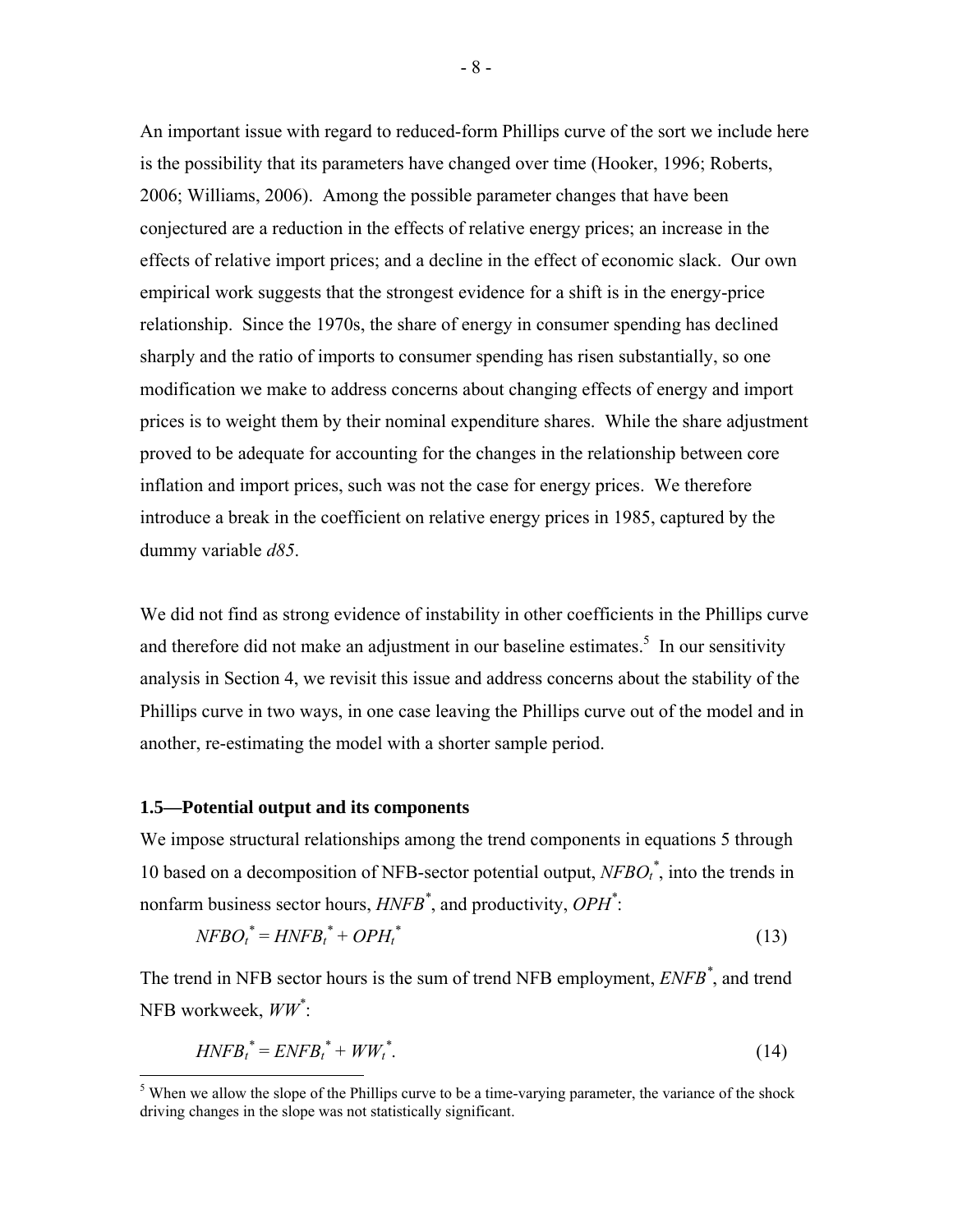Implicit in our analysis are multiple measures of aggregate employment: In addition to (per capita) nonfarm business sector employment (*ENFB*), the employment rate and labor-force participation rate (*ER* and *LP*) implicitly define (per capita) aggregate employment as measured in the Current Population survey (CPS):

$$
ECPS_t = ER_t + LP_t \tag{15}
$$

These two employment measures differ in both sectoral coverage and concept: CPS employment covers the whole economy, including the government, nonprofit, and farm sectors, which are excluded from *ENFB*. Also, because *ECPS* focuses on the employment status of the individual whereas *ENFB* focuses on jobs, changes over time in the degree of multiple jobholding can drive a wedge between these trends. We refer to the difference in employment trends the employment sector ratio (*ESR\** ):

$$
ENFB_t^* = ECPS_t^* + ESR_t^*.
$$
 (16)

The trend in CPS employment, *ECPS\** , is related to the trend in the employment rate,  $ER^*$ , and the trend in the labor force participation rate,  $LP^*$ , according to:

$$
ECPS_t^* = ER_t^* + LP_t^*,\tag{17}
$$

Note that  $ER^*$  is the trend employment rate and is thus a transformation of the NAIRU:

$$
NAIRU_t = 100 \left[1 - exp(ER_t^*)\right] \tag{18}
$$

We define potential output in the aggregate economy as potential gross domestic output  $(GDO<sub>t</sub><sup>*</sup>)$ :

$$
GDO_t^* = NFBO_t^* + OSR_t^*,\tag{19}
$$

where *OSR*<sup>\*</sup> is the output sector ratio—the trend in the ratio of GDO to NFBO. As can be seen in equations 13, 14, 16, 17, and 19, the set of six trends— $LP^*$ ,  $ER^*$ ,  $WW^*$ ,  $OPH<sub>t</sub><sup>*</sup>$ , and the output and employment sector ratios,  $OSR<sup>*</sup>$  and  $ESR<sup>*</sup>$ —are the blocks upon which the other trends are built. These basic trend components are assumed to follow a random walk with drift; the drift terms are assumed to follow a random walk without drift:

$$
Z_t^* = Z_{t-1}^* + \gamma_{Zt} + \varepsilon_{Zt} \tag{20}
$$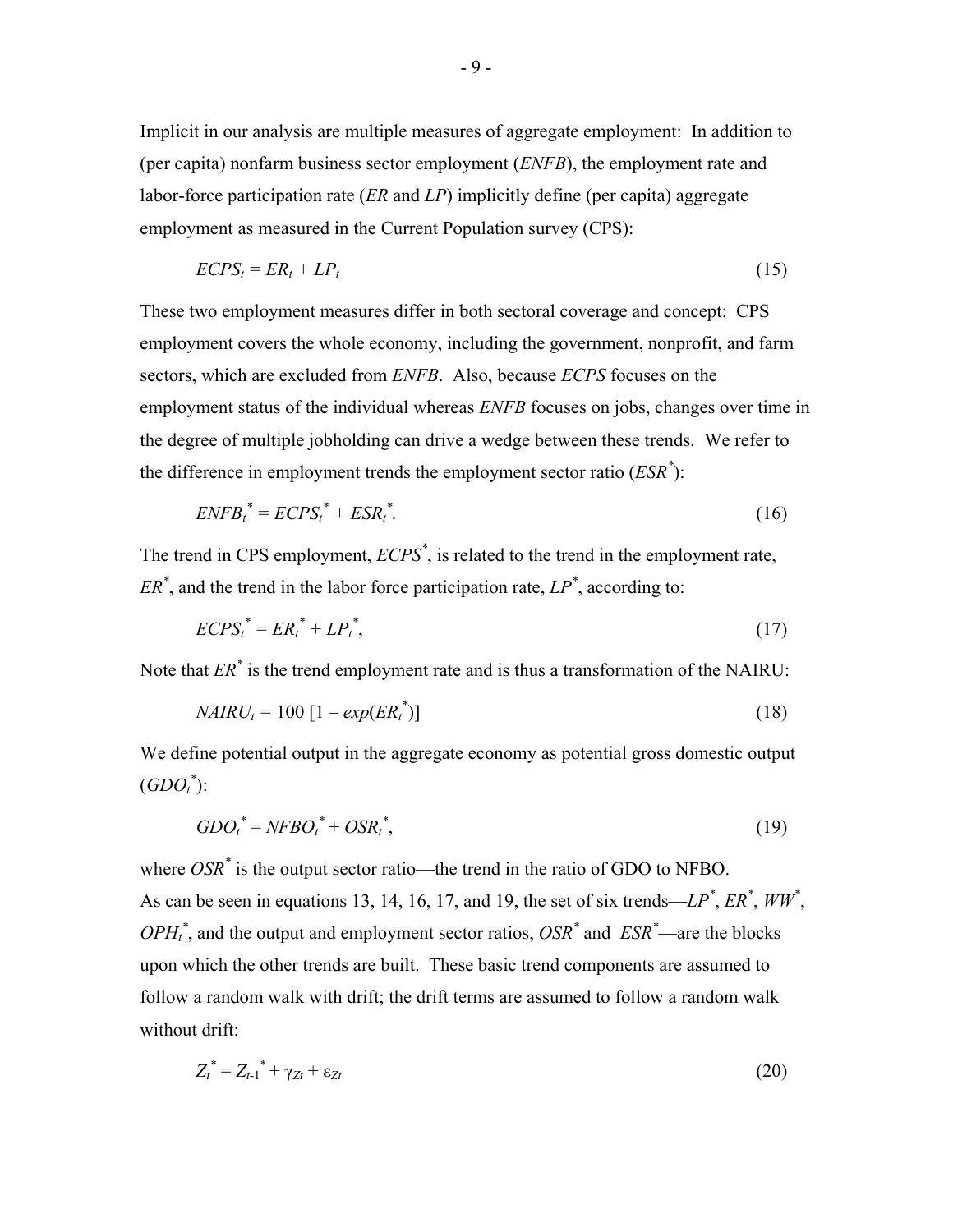$$
\gamma_{Zt} = \gamma_{Zt-1} + \nu_{Zt} \tag{21}
$$

One exception is the trend employment rate,  $ER^*$ , which is assumed to follow a random walk without drift—that is,  $\gamma_{ERt} = 0$  for all *t*.

#### **1.6—Idiosyncratic errors**

We turn next to the idiosyncratic errors—the  $u_i$ 's in equations 3 through 10, plus 12. The errors for the labor market and inflation  $(u_5, u_6, u_7, u_8, u_9)$  are straightforward: We assume that they follow IID processes. Note that we are agnostic as to the interpretation of these idiosyncratic errors. Among the possible interpretations are measurement error and (IID) structural shocks.

For the output measures in equations 3 through 6, the interrelationships among the idiosyncratic errors are more complex. We model the idiosyncratic errors for the NFB sector,  $u_3$  and  $u_4$ , as composed of two components, one that is common to the two and another that is measure-specific:

$$
u_{3t} = v_{3t} + \varepsilon_{3t} \tag{22}
$$

$$
u_{4t} = v_{4t} + \varepsilon_{3t} \tag{23}
$$

The common component,  $\varepsilon_3$ , is assumed to be IID. It is thus specified in the same way as the idiosyncratic components of the labor and inflation residuals. There is one key difference, however: Because we have both product- and income-side measures of output, we can hope to distinguish a structural component  $(\epsilon_3)$  from measurement error  $(v_3 \text{ and } v_4)$ .

We assume the following relationship between the idiosyncratic errors for GDP and NFBP and for GDI and NFBI:

$$
u_{1t} = \sigma u_{3t} + \xi_{1t} \tag{24}
$$

$$
u_{2t} = \sigma u_{4t} + \xi_{1t} \tag{25}
$$

where  $\sigma = (1/\lambda_{10})$ . Equations 24 and 25 reflect the accounting identity that GDP is the sum of product-side NFB output plus the (log) ratio of GDP to NFBP, while GDI is the sum of income-side NFB output plus the (log) ratio of GDI to NFBI. Thus, the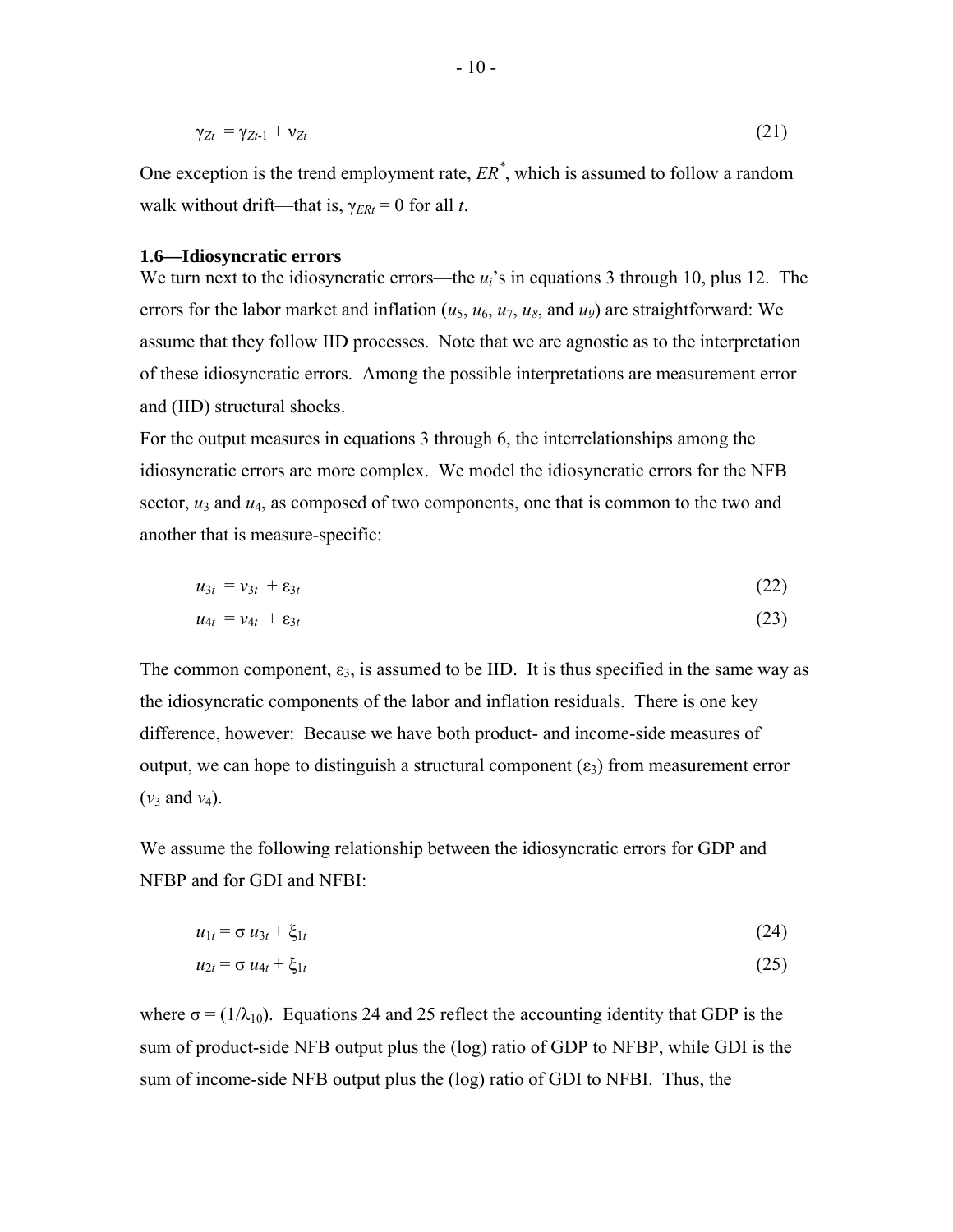idiosyncratic errors for NFBP and NFBI  $(u_3$  and  $u_4$ , respectively) affect the errors for GDP and GDI. We have included only one idiosyncratic error for both GDP and GDI ξ1. That's because in the national accounts data, the discrepancy between nonfarm business output and overall output—that is output in the farm, households and institutions, and general government sectors—is measured only on the income side. As a consequence, nominal GDP minus nominal NFB output measured on the product side is equal to nominal GDI minus NFB output measured on the income side.<sup>6</sup>

We can summarize equations 22 through 25 as:

 $\overline{a}$ 

$$
\begin{pmatrix} u_{1t} \\ u_{2t} \\ u_{3t} \\ u_{4t} \end{pmatrix} = \begin{pmatrix} 1 & \sigma & \sigma & 0 \\ 1 & \sigma & 0 & \sigma \\ 0 & 1 & 1 & 0 \\ 0 & 1 & 0 & 1 \end{pmatrix} \begin{pmatrix} \xi_{1t} \\ \xi_{3t} \\ \nu_{3t} \\ \nu_{4t} \end{pmatrix}
$$
(26)

There are only three independent rows in equation 26, which implies that any three output variables contain the same information as the full set of four variables. In the empirical work that follows, we report results for the model excluding GDI.

To gain some insight into the statistical properties of the measurement error components,  $v_{3t}$  and  $v_{4t}$ , we can exploit the fact that the difference between them corresponds to the statistical discrepancy (in log ratio form), and thus is directly observable:

$$
stat_t = u_{3t} - u_{4t} = v_{3t} - v_{4t} \tag{27}
$$

We conducted some preliminary statistical analysis to help guide our specifications of  $v_3$ and  $v_4$ . We found that the statistical discrepancy is well represented by an AR(1) process and thus we allow the measurement errors in *NFBP* and *NFBI* to follow an AR(1) process:

$$
v_{3t} = \psi v_{3t-1} + v_{3t} \tag{28}
$$

$$
v_{4t} = \psi \ v_{4t-1} + v_{4t} \tag{29}
$$

<sup>&</sup>lt;sup>6</sup> For convenience, we replace the national accounts definition of the statistical discrepancy with the log difference of the product-side and income-side measures of real NFB output.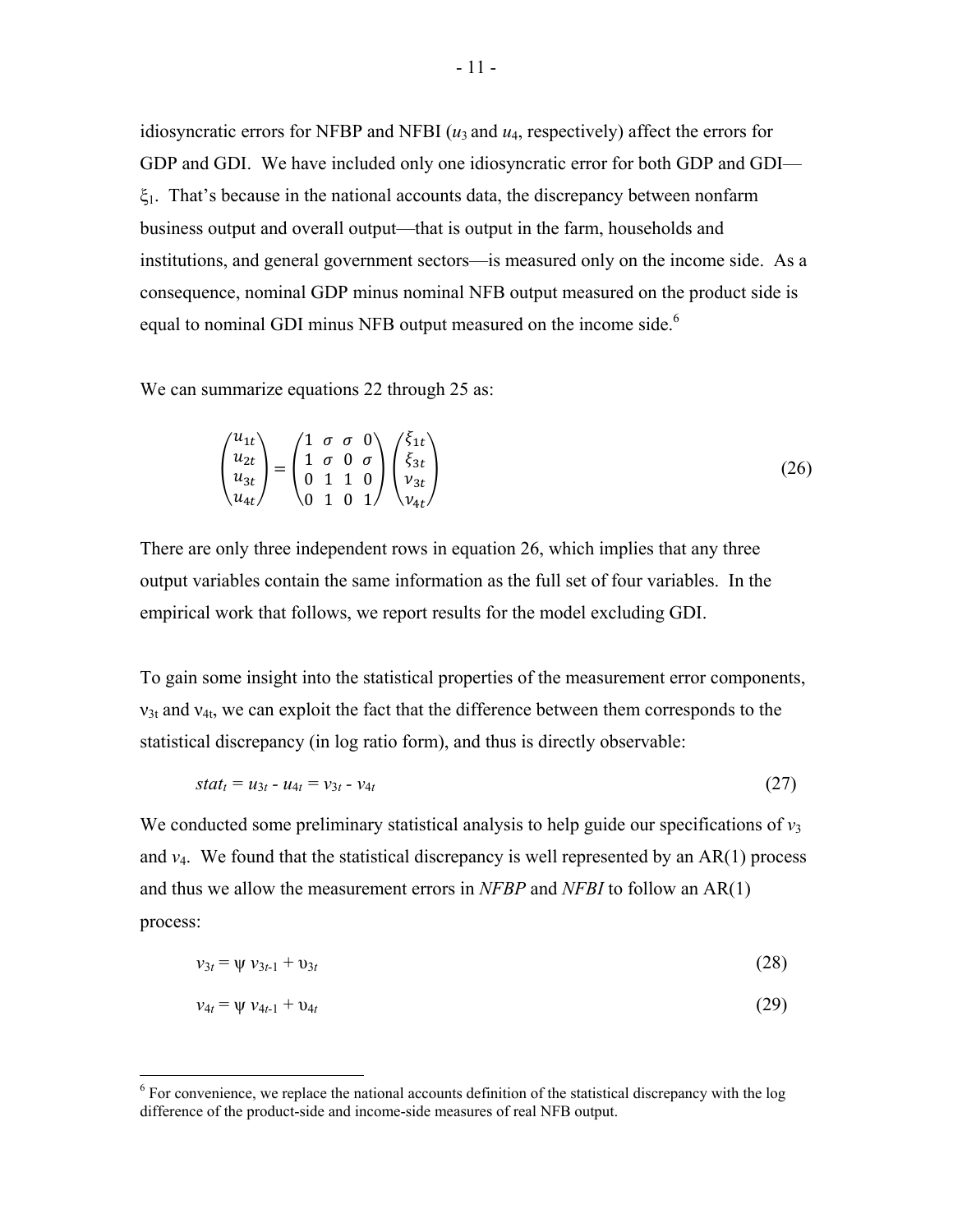We impose the restriction that the two processes for NFB output measurement error have the same degree of persistence,  $\psi$ .<sup>7</sup>

#### **1.7—Model summary**

After excluding the equation for GDI and imposing the relationships between the residuals for GDP, NFBP, and NFBI, the eight observation equations can be summarized as:

$$
\begin{pmatrix}\nGDP_t \\
NFBP_t \\
ENFB_t \\
EWQ_t \\
ERF \\ LFRr_t \\
DCPIX_t\n\end{pmatrix} = \begin{pmatrix}\n1 & 1 & 1 & 1 & 1 & 1 & 1 \\
1 & 1 & 1 & 1 & 0 & 1 \\
0 & 0 & 1 & 1 & 0 & 1 \\
0 & 1 & 0 & 0 & 0 & 0 \\
0 & 0 & 1 & 1 & 0 & 1 \\
0 & 0 & 0 & 0 & 0 & 0 \\
0 & 0 & 0 & 1 & 0 & 0 \\
0 & 0 & 0 & 0 & 0 & 0\n\end{pmatrix} \begin{pmatrix}\nOFH_t^* \\
ER_t^* \\
LER_t^* \\
ESR_t^* \\
ESR_t^* \\
\frac{1}{2} & \lambda_{20} & \lambda_{21} & \lambda_{22} \\
\lambda_{30} & \lambda_{31} & \lambda_{32} \\
\lambda_{40} & \lambda_{41} & \lambda_{42} \\
\lambda_{50} & \lambda_{51} & \lambda_{52}\n\end{pmatrix} \begin{pmatrix}\ncyc_t \\
cyc_t \\
cyc_{t-1} \\
cyc_{t-2}\n\end{pmatrix} + \begin{pmatrix}\n0 & 0 & 0 & 0 \\
0 & 0 & 0 & 0 \\
0 & 0 & 0 & 0 \\
0 & 0 & 0 & 0 \\
0 & 0 & 0 & 0 \\
0 & 0 & 0 & 0 \\
0 & 0 & 0 & 0 \\
0 & 0 & 0 & 0 \\
0 & 0 & 0 & 0 \\
0 & 0 & 0 & 0 \\
0 & 0 & 0 & 0 \\
0 & 0 & 0 & 0 \\
0 & 0 & 0 & 0\n\end{pmatrix} \begin{pmatrix}\nE_{Bt} \\
DE_{Bt} \\
E_{Bt} \\
\frac{1}{2} & \lambda_{50} & \lambda_{51} & \lambda_{52} \\
0 & 1 & 0 & 0 & 0 & 0 \\
0 & 1 & 0 & 0 & 0 & 0 \\
0 & 0 & 0 & 0 & 0 & 0 \\
0 & 0 & 0 & 0 & 0 & 0 \\
0 & 0 & 0 & 0 & 0 & 0 \\
0 & 0 & 0 & 0 & 0 & 0 \\
0 & 0 & 0 & 0 & 0 & 0 \\
0 & 0 & 0 & 0 & 0 & 0 \\
0 & 0 & 0 & 0 & 0 & 0 \\
0 & 0 & 0 & 0 & 0 & 0 \\
0 & 0 & 0 & 0 & 0
$$

A few notes on our estimation approach: We estimated the model with quarterly data over the 1963:Q2-to-2011:Q1 period. Except where explicitly modeled (as in equations 22 and 23), we assume that all of the shocks are orthogonal. We estimate the model using standard maximum likelihood techniques for state-space models. $8$  In such techniques, the Kalman filter is used to find the mapping between the coefficients to be estimated and model's predictions of the fitted values of the observable data, and numerical methods are used to search over the coefficients to make the fitted values as close as possible to observed data.

1

 $<sup>7</sup>$  When this restriction was relaxed, the relative degrees of persistence proved very sensitive to details of</sup> the specification; however, the main results of interest are little affected by this restriction.

 $8$  In particular, we used the SSpace command in Eviews 7 (QMS, 2010).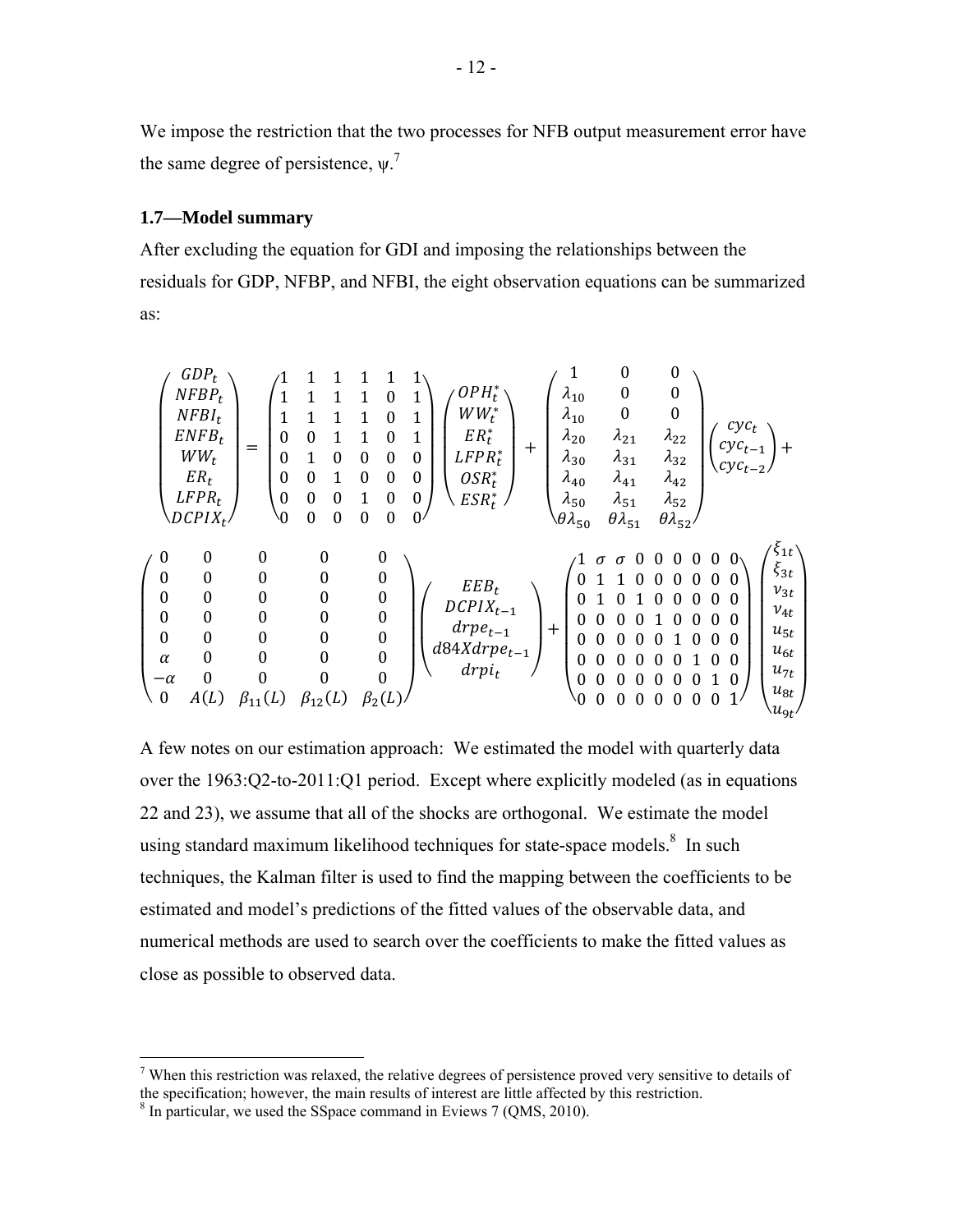## **2. Results—Baseline model**

We present the estimates of the parameters in the observation equations in Table 1a and the parameters of the state equations in Table 1b. However, to keep the discussion of the results manageable (and interesting), we have organized our results around four themes:

- 1. What is the model's estimate of the business cycle?
- 2. How do the labor market and inflation respond to the cycle in the model?
- 3. What are the model's estimates of output measurement error and how do they affect our assessment the cycle in the recent period?
- 4. What are the model's implications for movements in trends?

#### **2.1—Model estimate of the cycle**

Figure 1 presents the (two-sided) estimate of the cycle along with a 90 percent confidence interval and recession shading. As we discussed above, we have normalized the model so that the cycle variable has the same interpretation as a conventional output gap. Our estimate of the output gap typically falls sharply during NBER-dated recessions, after topping out within a couple of quarters of the NBER-dated peak. Consistent with the conventional view, the recessions of the mid-1970s and early 1980s were particularly deep, while the 1990-91 and 2001 recessions were relatively shallow, with the cyclical component dropping by only a few percent below its long-run value of zero. In the recent crisis, this gap estimate moved down sharply from 1 percent at the NBER peak in 2007:Q4 to -7 percent in 2009:Q3. The degree of slack at the trough was somewhat less than at the trough of the 1981-82 recession (-7¾ percent in 1982:Q4) and surpassed that of the 1973-75 recession (-5¼ percent in 1975:Q2).

By 2011:Q1, we estimate that the output gap had narrowed 2¼ percentage points to -4¾ percent. Following the deep 1974-75 and 1981-82 recessions, the cyclical component rebounded more sharply. In contrast, the cyclical component continued to drift downward after the 1990-91 and 2001 recessions, consistent with the notion that these were generally sluggish—and "jobless"—recoveries.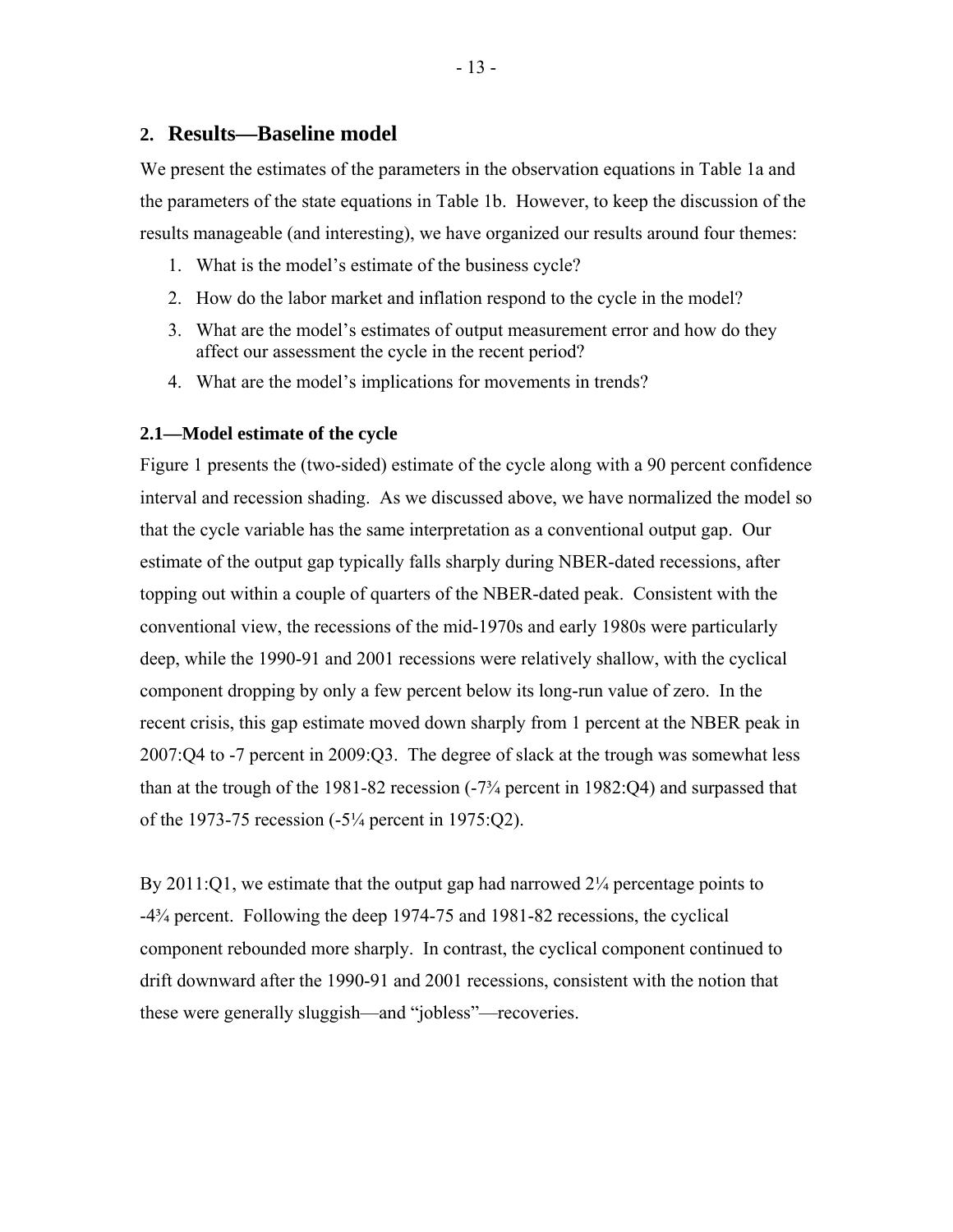

The main parameters responsible for the cyclical properties of the model are  $\rho_1$  and  $\rho_2$  and the standard error of the shock to the cycle, shown in the top portion of Table 1b. Our estimate of the cycle is highly persistent; the modulus of the pair of complex roots is 0.81. Furthermore, the point estimates of  $\rho_1$  and  $\rho_2$  imply that largest effect of a cyclical shock is about twice as large as the impact effect and occurs about three quarters after the initial shock. The estimate of  $\lambda_{10}$  indicates that the amplitude of the cycle in NFB output is significantly larger than for GDO, consistent with the view that the business cycle is concentrated in the private sector; a shock that increases GDO by 1 percent will increase NFBO by 1.4 percent.

#### **2.2—Reaction of the labor market and inflation to the cycle**

The parameters linking the labor-market variables to the cycle are presented in lines 4 through 7 of Table 1a. The estimates of the NFB employment and workweek equations indicate that employment initially rises about 0.5 percent and the workweek about 0.3 percent in response to a cyclical movement that increases GDO by 1 percent. Taking account of the greater cyclicality of NFB output implies that a shock that raises NFBO by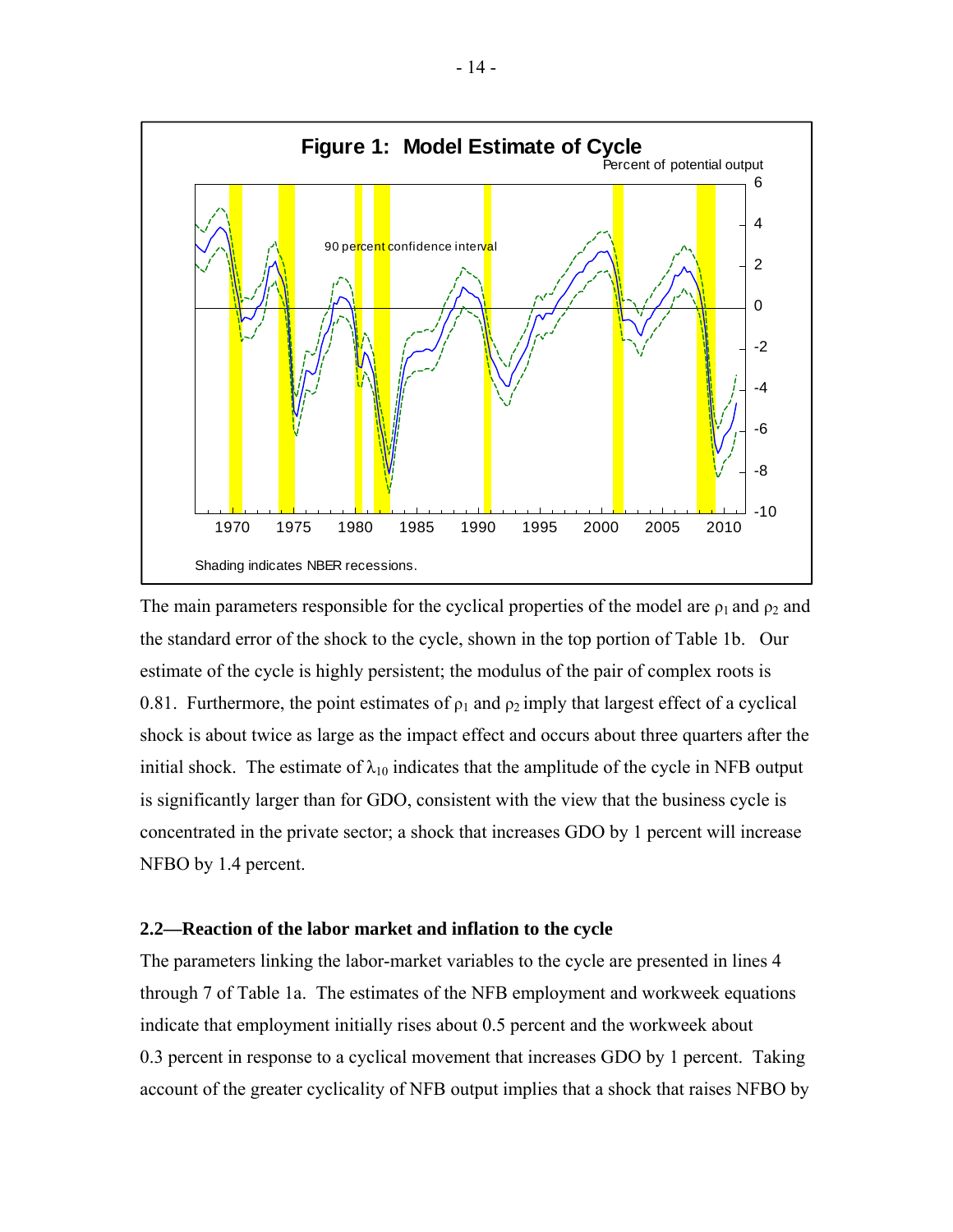1 percent increases NFB employment by about 0.4 percent and the workweek by about 0.2 percent. Thus, a shock that increases NFB output by 1 percent will raise NFB hours contemporaneously by about 0.6 percent and NFB productivity by about 0.4 percent. By the end of three quarters, NFB output and hours will have both increased by about 2 percent; thus, the response of labor productivity to a cyclical shock dies off quickly, and is essentially gone after three quarters.

|                             | Table 1a : Parameter Estimates, Observation Equations, Baseline Model |                  |                         |                             |                      |                 |           |  |  |
|-----------------------------|-----------------------------------------------------------------------|------------------|-------------------------|-----------------------------|----------------------|-----------------|-----------|--|--|
|                             |                                                                       |                  |                         | State or Exogenous Variable |                      |                 |           |  |  |
|                             | cycle <sub>t</sub>                                                    | $cycle_{t-1}$    | $cycle_{t-2}$           | Extend. &                   |                      |                 | Std. Err. |  |  |
| <b>Observation Equation</b> | $(\lambda_{X0})$                                                      | $(\lambda_{X1})$ | $(\lambda_{\text{X2}})$ | Emerg. UI                   |                      |                 | Resid     |  |  |
| <b>GDP</b>                  | 1.00                                                                  |                  |                         |                             |                      |                 |           |  |  |
|                             | ---                                                                   |                  |                         |                             |                      |                 |           |  |  |
| NFBP $(x=1)$                | 1.41                                                                  |                  |                         |                             |                      |                 |           |  |  |
|                             | (0.04)                                                                |                  |                         |                             |                      |                 |           |  |  |
| $NFBI (x=1)$                | 1.41                                                                  |                  |                         |                             |                      |                 |           |  |  |
|                             | (0.04)                                                                |                  |                         |                             |                      |                 |           |  |  |
| NFB Employment              | 0.53                                                                  | 0.33             | 0.26                    |                             |                      |                 | 0.05      |  |  |
| $(x=2)$                     | (0.07)                                                                | (0.07)           | (0.06)                  |                             |                      |                 | (0.03)    |  |  |
| NFB Workweek                | 0.28                                                                  | 0.06             | $-0.10$                 |                             |                      |                 | 0.11      |  |  |
| $(x=3)$                     | (0.07)                                                                | (0.09)           | (0.06)                  |                             |                      |                 | (0.02)    |  |  |
| <b>Employment Rate</b>      | 0.35                                                                  | 0.19             | 0.03                    | $-0.07$                     |                      |                 | 0.06      |  |  |
| $(x=4)$                     | (0.04)                                                                | (0.05)           | (0.04)                  | (0.02)                      |                      |                 | (0.01)    |  |  |
| Labor Force Part.           | $-0.05$                                                               | 0.11             | 0.08                    | 0.07                        |                      |                 | 0.17      |  |  |
| Rate $(x=5)$                | (0.05)                                                                | (0.08)           | (0.05)                  | (0.02)                      |                      |                 | (0.01)    |  |  |
|                             |                                                                       |                  |                         | State or Exogenous Variable |                      |                 |           |  |  |
|                             |                                                                       |                  |                         | <b>Relative Prices</b>      |                      |                 |           |  |  |
|                             |                                                                       |                  |                         | Energy                      |                      |                 |           |  |  |
|                             |                                                                       | ER Gap           | Energy                  | (T>1984)                    | Imports <sub>t</sub> | $Imports_{t-1}$ | Std. Err. |  |  |
| <b>Observation Equation</b> | $CPIX_{t-1}$                                                          | $(\theta)$       | $(\beta_{11})$          | $(\beta_{12})$              | $(\beta_{21})$       | $(\beta_{22})$  | Resid     |  |  |
| Core CPI                    | 0.37                                                                  | 0.30             | 0.06                    | $-0.04$                     | 0.08                 | $-0.04$         | 0.71      |  |  |
|                             | (0.07)                                                                | (0.06)           | (0.01)                  | (0.02)                      | (0.02)               | (0.02)          | (0.04)    |  |  |
|                             | Note: Estimation period is 1963:Q2 to 2011:Q1.                        |                  |                         |                             |                      |                 |           |  |  |

As can be seen by comparing the coefficients in lines 4 and 6, cyclical movements in the employment rate are more muted than for NFB employment. There are three main reasons for this: (1) The CPS measure of employment—the numerator of the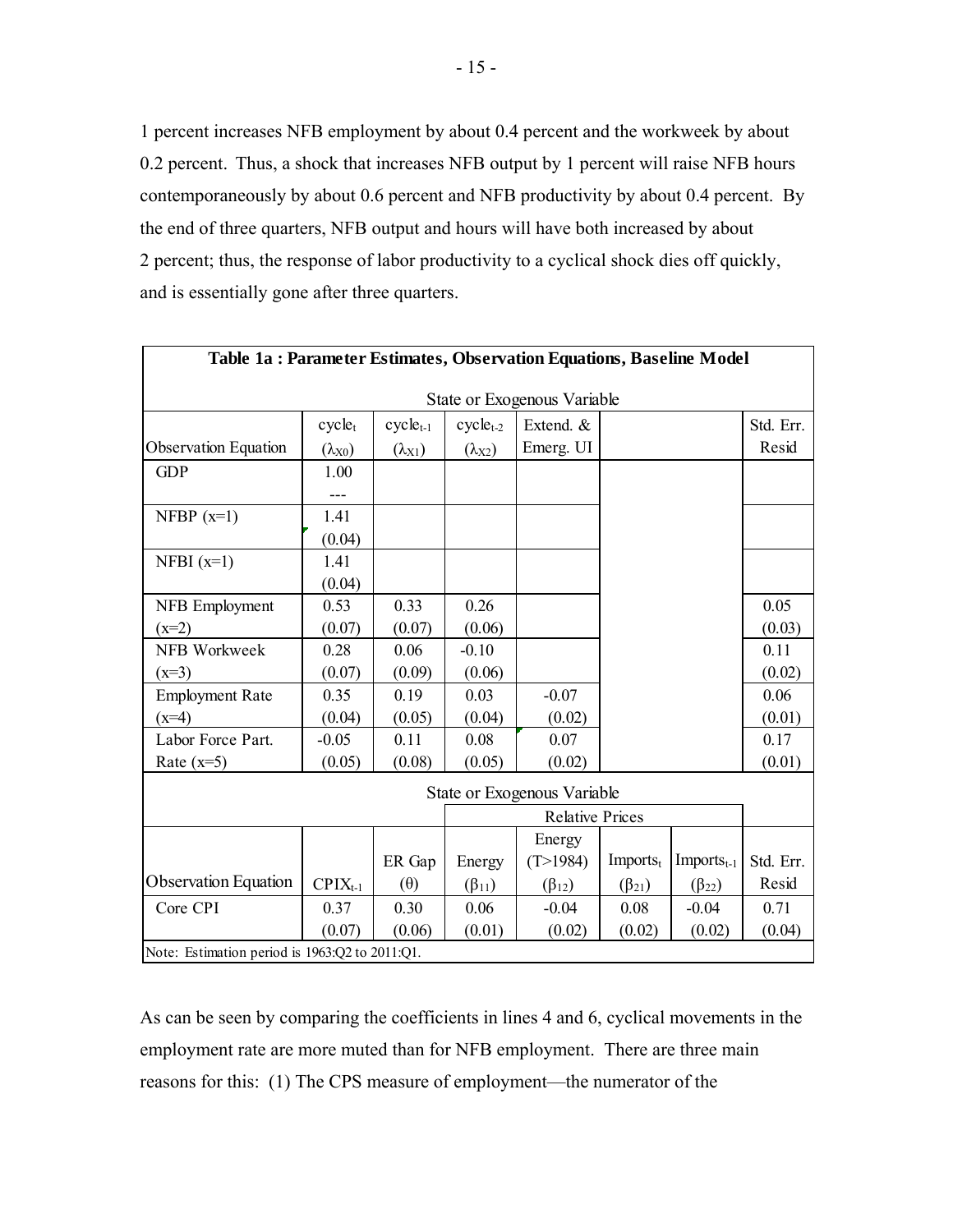employment rate—includes government-sector workers, whose employment is likely less cyclical than private-sector employment. (2) The CPS measures employment at any job, whereas NFB employment measures the number of jobs. Thus, if a person with multiple jobs loses one, NFB employment falls but CPS employment does not; such multiple jobholding is likely to be strongly procyclical. (3) Finally, as can be seen in the next part of the table, the labor-force participation rate (*LP*) is somewhat cyclical and that cyclicality helps mitigate some of the impact of employment fluctuations on the employment rate. Put another way, some job losers and discouraged job seekers choose to leave the labor force and are thus not counted as unemployed.

Note that the employment rate equation can be interpreted as a kind of "Okun's law." The point estimates suggest that after three quarters, a 1-percentage-point cyclical movement in GDO leads to a 0.57 percentage point increase in the employment rate, similar to other estimates of Okun's law.

Table 1a also includes estimates of the standard error of labor-market-related idiosyncratic errors. For the NFB workweek, the employment rate, and labor-force participation, the idiosyncratic errors are estimated to be statistically significant; for NFB employment, the error variance was small and only marginally significant. The lower portion of Table 1a reports the estimates of the parameters of the Phillips curve. We include the employment rate gap (ER gap) in the Phillips curve to represent economic slack, where the employment gap is defined as the cyclical component of the employment rate. The slope of the Phillips curve is estimated to be 0.30; the point estimate is very precise, with a *t*-ratio of 5. Our Phillips curve includes ten lags of core CPI inflation, with the coefficient on the first lag freely estimated and the coefficients on the remaining lags constrained to be the same; the sum of the coefficients on all ten lags is constrained to sum to 1. The coefficient on  $\text{CPIX}_{t-1}$  is 0.37, which, combined with the restrictions on the remaining coefficients on lagged inflation implies that the mean inflation lag is about one year and the sacrifice ratio is about  $3\frac{1}{2}$ . Terms for relative energy and import prices are strongly statistically significant, as is the coefficient for a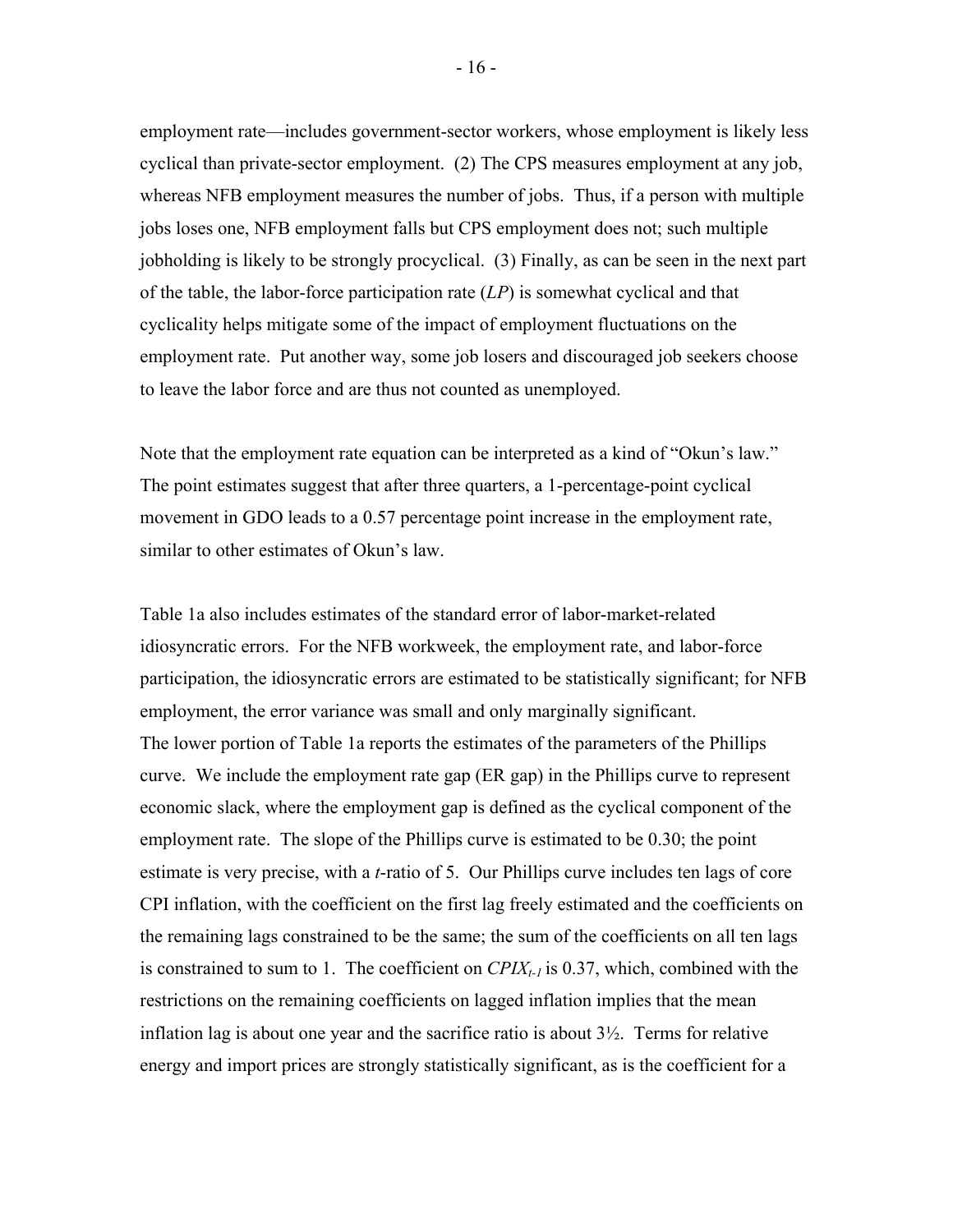| Table 1b: Parameter Estimates, State Equations, Baseline Model                  |               |                                                                               |             |            |  |  |  |  |
|---------------------------------------------------------------------------------|---------------|-------------------------------------------------------------------------------|-------------|------------|--|--|--|--|
|                                                                                 |               |                                                                               |             |            |  |  |  |  |
| Cyclical parameters                                                             | Coefficient   | Std. Error                                                                    |             |            |  |  |  |  |
| $\rho_1$                                                                        | 1.62          | (0.06)                                                                        |             |            |  |  |  |  |
| $\rho_2$                                                                        | $-0.66$       | (0.06)                                                                        |             |            |  |  |  |  |
| Std. error $\varepsilon_1$                                                      | 0.47          | (0.05)                                                                        |             |            |  |  |  |  |
|                                                                                 |               |                                                                               |             |            |  |  |  |  |
|                                                                                 |               | Level Shocks<br>Drift Shocks<br>Std deviation<br>Std. error<br>(0.06)<br>0.19 |             |            |  |  |  |  |
| Trend parameters                                                                | Std deviation |                                                                               |             | Std. error |  |  |  |  |
| Labor productivity                                                              | 0.33          |                                                                               |             | (0.08)     |  |  |  |  |
| NFB workweek                                                                    | 0.23          | (0.03)                                                                        | 0.03        | (0.03)     |  |  |  |  |
| Employment rate                                                                 | 0.11          | (0.02)                                                                        |             |            |  |  |  |  |
| Labor force part. rate                                                          | 0.10          | (0.03)                                                                        | 0.10        | (0.03)     |  |  |  |  |
| Employment discrepancy                                                          | 0.19          | (0.03)                                                                        | 0.07        | (0.03)     |  |  |  |  |
| Output discrepancy                                                              | 0.15          | (0.01)                                                                        | $0.02^{\&}$ |            |  |  |  |  |
|                                                                                 |               |                                                                               |             |            |  |  |  |  |
| Measurement error                                                               |               |                                                                               |             |            |  |  |  |  |
| parameters                                                                      | Coefficient   | Std. Error                                                                    |             |            |  |  |  |  |
| $\Psi_1$                                                                        | 0.88          | (0.04)                                                                        |             |            |  |  |  |  |
| Std. error of $v_3$                                                             | 0.36          | (0.03)                                                                        |             |            |  |  |  |  |
| Std. error of $v_4$                                                             | 0.29          | (0.03)                                                                        |             |            |  |  |  |  |
|                                                                                 |               |                                                                               |             |            |  |  |  |  |
| $\&$ Drift ratios estimated using median unbiased method; see text for details. |               |                                                                               |             |            |  |  |  |  |

shift in the effect of energy prices beginning in 1985. This finding is consistent with Hooker's (1996) results indicating a falling effect of energy prices.<sup>9</sup>

## **2.3—Measurement error and recent movements in GDI and GDP**

The main parameters affecting output measurement error are shown at the bottom of Table 1b. The point estimate of  $\psi_1$  indicates that measurement error for NFB output has considerable serial persistence; as noted in equations 25 and 26, this measurement error persistence is inherited by GDI and GDP. The standard deviation of the innovation to the

<sup>&</sup>lt;sup>9</sup> Relative energy prices are weighted by the nominal share of personal consumption expenditures (PCE) on energy goods and services. Given the decline in the expenditure share of energy, the estimated effect of energy prices on core inflation would be smaller now than in the 1970s even if there was no evidence of a break in the coefficient.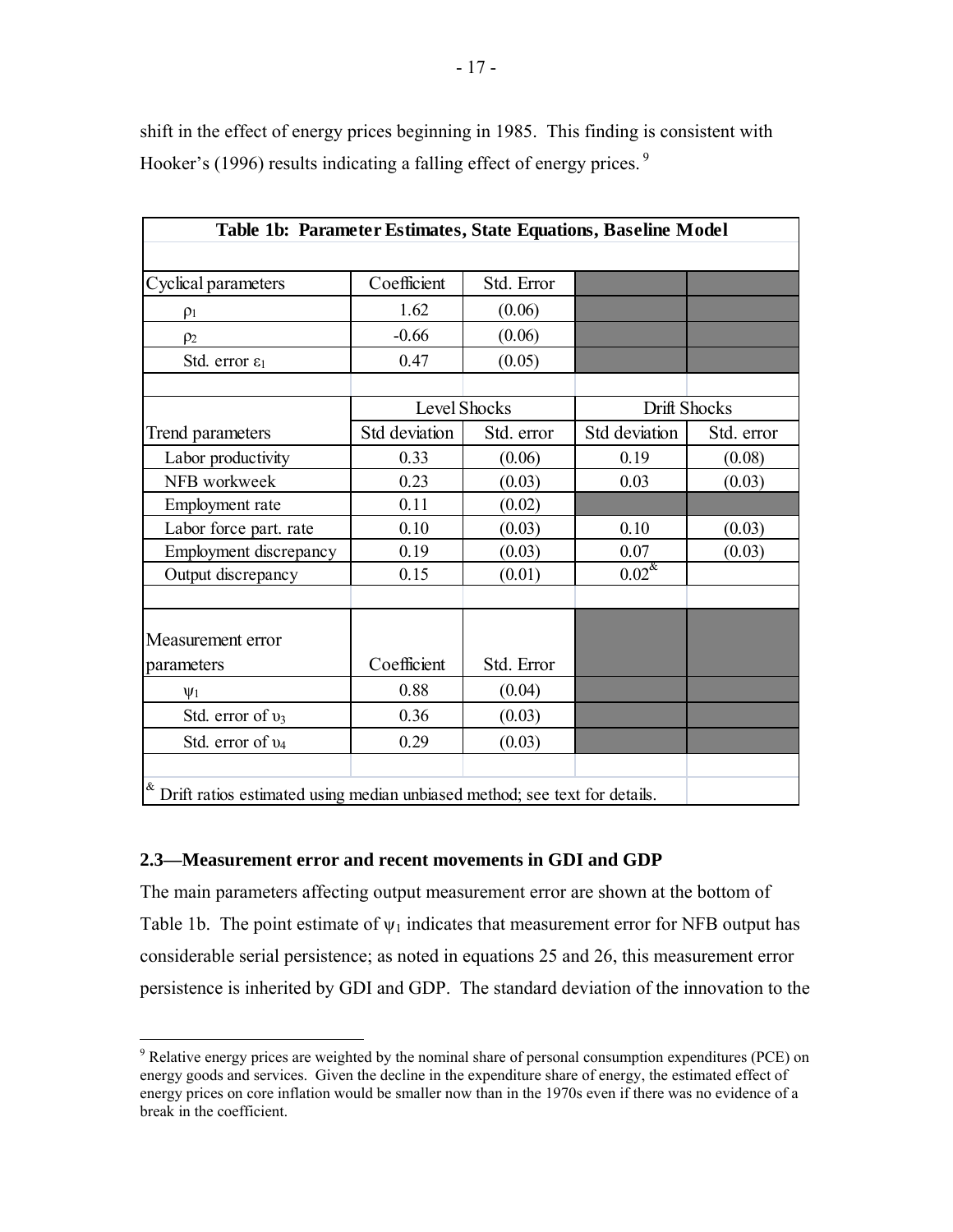NFB product-side measurement error  $(v_{3t})$  is about 25 percent greater than income-side measurement error (υ*4t*), which is broadly consistent with Nalewaik's (2010) finding that GDI is a better measure of underlying real activity than is GDP.<sup>10</sup>

Figure 2 presents recent estimates of the cycle from our model along with two "gap" measures: the deviations of GDP and GDI from potential GDO. Recalling equations 2 and 3, these gaps will differ from the cycle owing to measurement error. As can be seen, movements in the cycle are somewhat closer to the GDI gap than to the GDP gap, consistent with the results in Table 1 indicating that the variance of GDP measurement error was somewhat larger than the variance of GDI measurement error.



Table 2 presents detail on the model's decomposition of recent movements in GDP and GDI. In 2007, GDI was notably weaker than GDP, following two years in which GDI

 $\overline{a}$ 

 $10$  Over our sample period, the average level of real NFBP is about 0.6 percent higher than the average level of real NFBI; we account for this difference by including a constant in the NFBP and NFBI equations that we constrain to be of equal and opposite signs.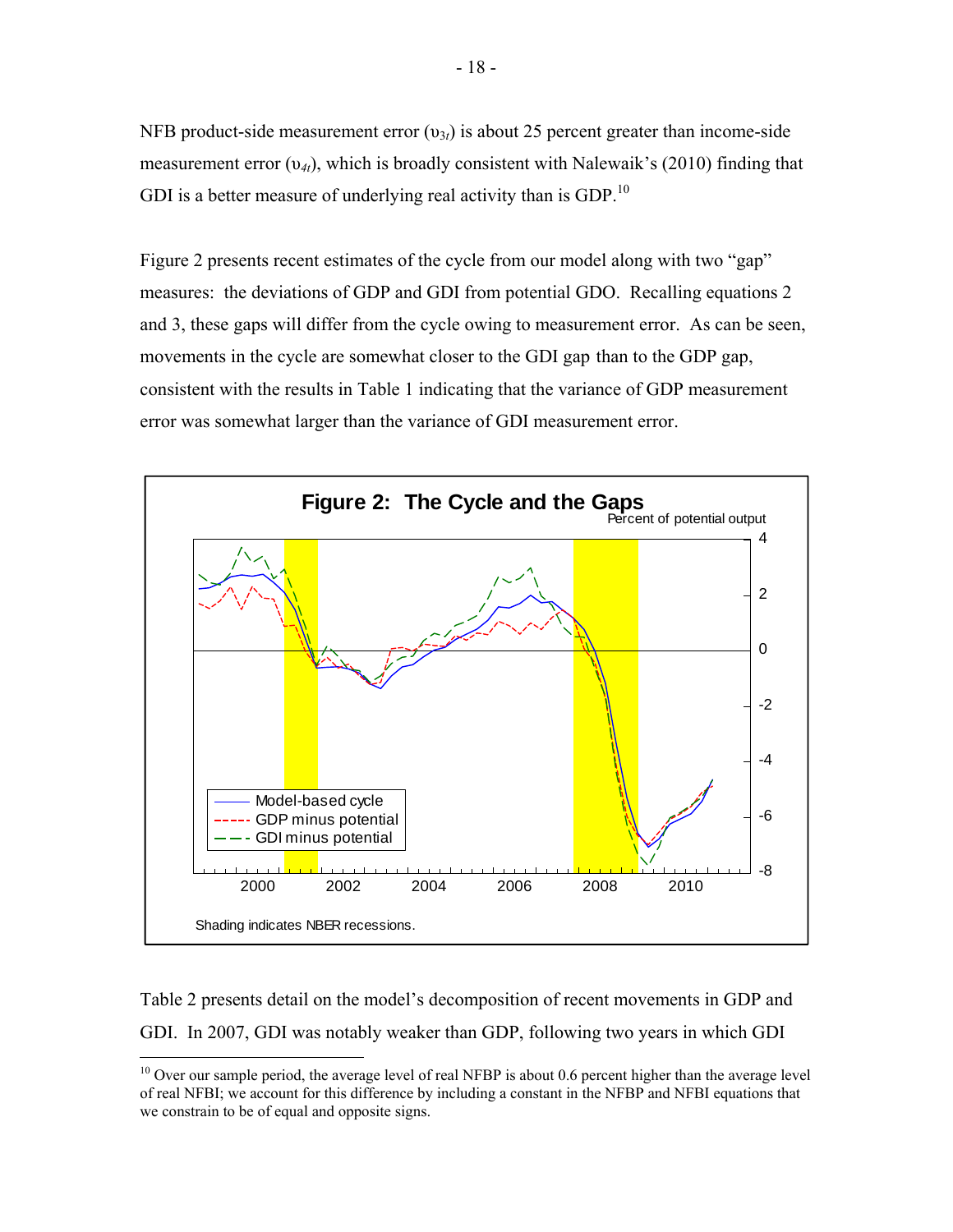increased somewhat more than GDP. Since 2007, however, the movements in GDP and GDI have been similar. The table indicates that over the 2007 to 2009 period, potential output rose at an average annual rate of about 2 percent, for a total increase of nearly 6 percent. By contrast, the cyclical component of output fell a total of  $8\frac{3}{4}$  percentage points. Thus, according to this model, the weakness in GDO over this period was overwhelmingly the consequence of the cycle.

| Table 2: Decomposition of Recent Movements in GDP and GDI<br>Q4/Q4 percent change |                                                 |                |        |        |        |     |  |  |  |  |
|-----------------------------------------------------------------------------------|-------------------------------------------------|----------------|--------|--------|--------|-----|--|--|--|--|
|                                                                                   | 2005<br>2006<br>2008<br>2009<br>2010<br>2007    |                |        |        |        |     |  |  |  |  |
| Actual real GDP                                                                   | 2.8                                             | 2.4            | 2.2    | $-3.4$ | $-0.5$ | 3.1 |  |  |  |  |
| Actual real GDI                                                                   | 3.4<br>3.0<br>$-2.9$<br>$-0.9$<br>3.7<br>$-0.5$ |                |        |        |        |     |  |  |  |  |
| Common components                                                                 |                                                 |                |        |        |        |     |  |  |  |  |
| Potential output                                                                  | 2.0<br>2.3<br>2.0<br>1.9<br>1.8<br>1.7          |                |        |        |        |     |  |  |  |  |
| Cycle                                                                             | 1.0                                             | 0.9            | $-0.8$ | $-4.5$ | $-3.4$ | 1.4 |  |  |  |  |
| Measurement errors                                                                |                                                 |                |        |        |        |     |  |  |  |  |
| <b>GDP</b>                                                                        | $-0.6$                                          | $-0.6$         | 11     | $-0.7$ | 0.9    | 0.0 |  |  |  |  |
| GDI                                                                               | 0.3                                             | 0 <sub>1</sub> | $-1.4$ | $-0.3$ | 0.6    | 0.4 |  |  |  |  |

#### **2.4—Model estimates of trends**

1

The model parameters most directly related to trend estimates are found in the middle part of Table 1b. The standard errors of the trend level shocks—the I(1) components are highly statistically significant. For productivity and labor-force participation, the estimates of the standard errors of the drift terms—the I(2) components—are also large and statistically significant. The estimates of the standard errors of the I(2) components for the workweek and employment discrepancy were smaller and marginally significant; in contrast, the initial FIML estimates of the standard error of the output discrepancy was quite small, raising the possibility of downward bias owing to the pile-up problem. In this case, estimates of the ratio of the  $I(2)$  standard error to the  $I(1)$  standard error were obtained in a preliminary step, and these ratios were imposed in the FIML estimation.<sup>11</sup>

<sup>&</sup>lt;sup>11</sup> Specifically, we applied the Stock-Watson (1998) median-unbiased estimator to estimates of the constant term in a regression of the growth rates of the relevant variables on a constant.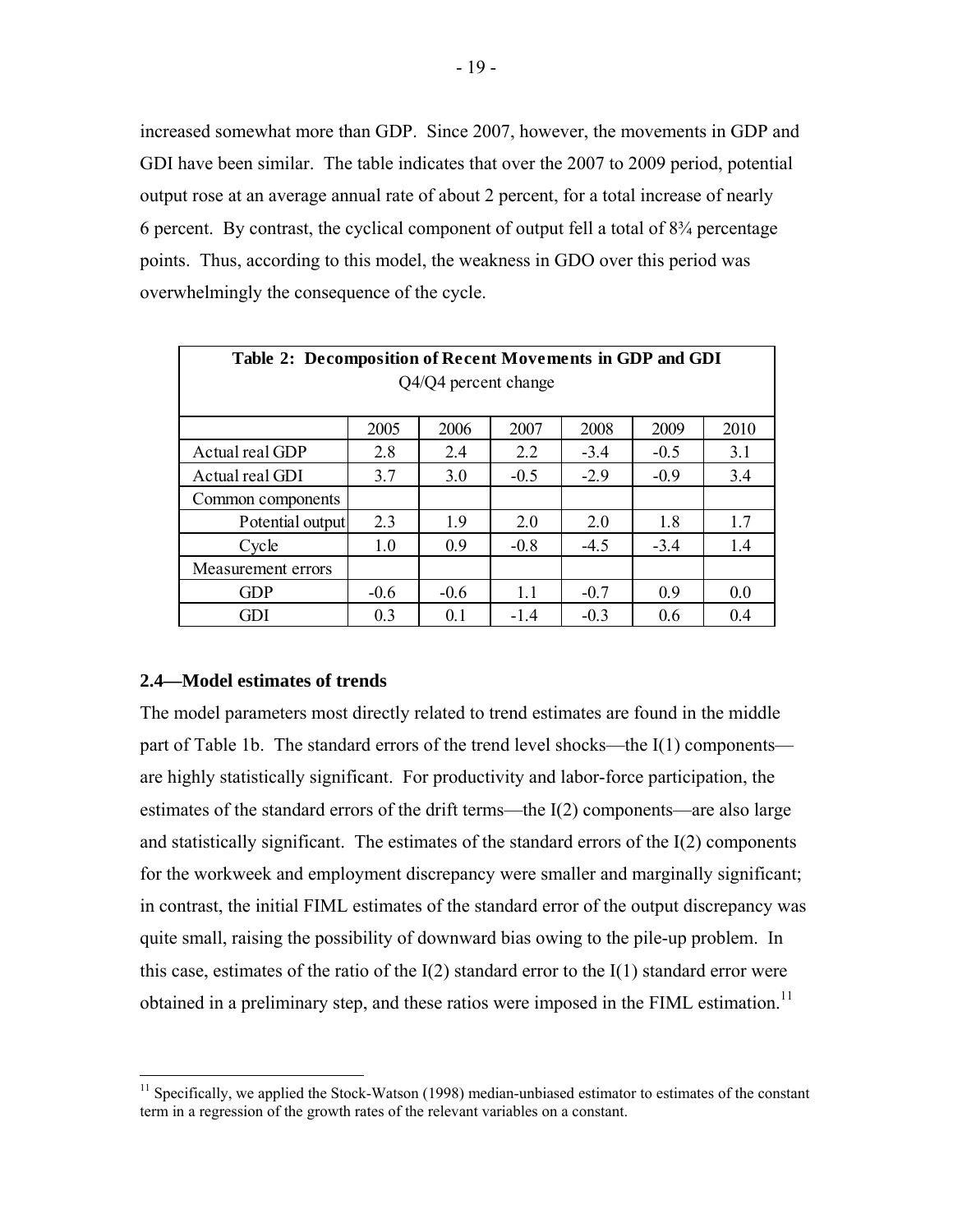Table 3 presents recent movements in the model's trend components, while Table 4 shows the decomposition over a longer period. As can be seen in Table 3, potential output growth decelerated slightly from 2007 to 2010, as an acceleration in trend productivity was more than offset by a deceleration in trend labor input, especially in 2009. Of particular note, the model estimates that the level of the trend labor force participation rate fell 2 percent from 2007 to 2010, accounting for most of the 2¾ percent decline in the actual participation rate; this contrasts with the remaining variables in our decomposition, where the downturn over the past few years largely reflected cyclical developments.

| Table 3: Decomposition of Potential Output, 2005-2010<br>Q4/Q4 percent change |        |        |        |        |        |        |  |  |  |
|-------------------------------------------------------------------------------|--------|--------|--------|--------|--------|--------|--|--|--|
|                                                                               |        |        |        |        |        |        |  |  |  |
| 2009<br>2005<br>2006<br>2007<br>2008<br>2010                                  |        |        |        |        |        |        |  |  |  |
| Potential output                                                              | 2.3    | 1.9    | 2.0    | 2.0    | 1.8    | 1.7    |  |  |  |
| Total hours                                                                   | 1.0    | 1.2    | 0.6    | 1.1    | $-0.1$ | 0.7    |  |  |  |
| Population                                                                    | 1.2    | 1.1    | 1.1    | 1.1    | 1.0    | 0.9    |  |  |  |
| <b>LFPR</b>                                                                   | 0.0    | 0.0    | $-0.2$ | $-0.2$ | $-0.7$ | $-0.9$ |  |  |  |
| Employment rate                                                               | 0.0    | 0.0    | 0.0    | $-0.1$ | $-0.2$ | $-0.3$ |  |  |  |
| Workweek                                                                      | $-0.1$ | 0.0    | $-0.3$ | 0.2    | $-0.2$ | 1.0    |  |  |  |
| NFB labor productivity                                                        | 2.1    | 1.4    | 1.4    | 1.5    | 2.5    | 2.1    |  |  |  |
| <b>Sector Ratios</b>                                                          |        |        |        |        |        |        |  |  |  |
| GDO to NFBO                                                                   | $-0.2$ | $-0.3$ | 0.1    | 0.0    | $-0.7$ | $-0.5$ |  |  |  |
| NFB to total employment                                                       | $-0.5$ | $-0.4$ | $-0.1$ | $-0.6$ | 0.1    | $-0.6$ |  |  |  |

The longer-run decomposition of potential output shown in Table 4 is largely conventional: Gains in trend productivity were sluggish in the 1973-1995 period, but picked up starting in the late 1990s. Working-age population decelerated after the 1970s; labor-force participation increased rapidly in the 1970s but has been stagnant since 1990. Overall output has grown less rapidly than output in the nonfarm business sector, as government has grown less rapidly than the rest of the economy.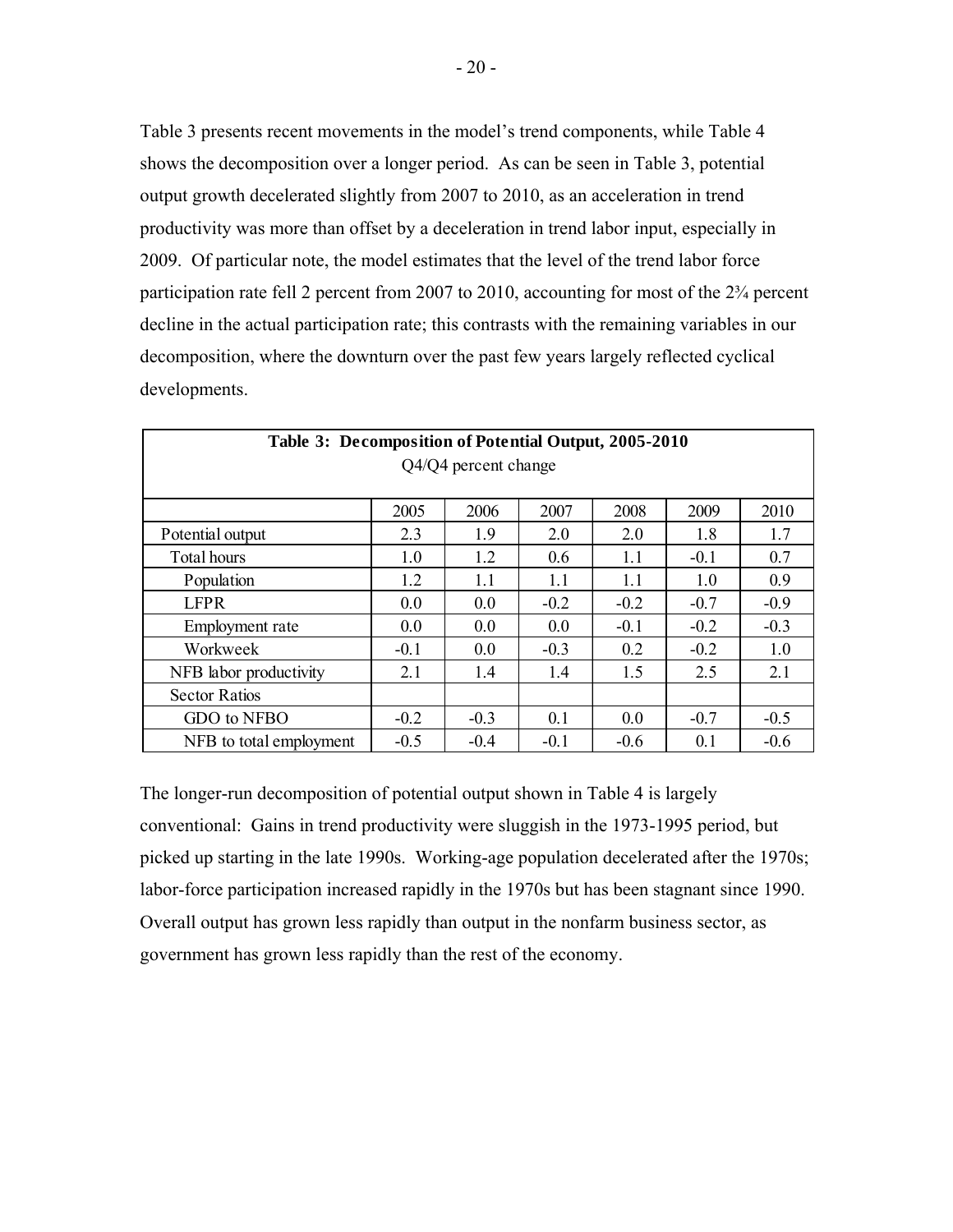| Table 4: Decomposition of Changes in Potential Output, 1973-2010<br>Annualized percent change |                                                          |        |        |        |        |  |  |  |  |  |  |
|-----------------------------------------------------------------------------------------------|----------------------------------------------------------|--------|--------|--------|--------|--|--|--|--|--|--|
|                                                                                               | 1980:Q1-<br>1995:Q2-<br>1990:Q2-<br>2000:Q4-<br>1973:Q4- |        |        |        |        |  |  |  |  |  |  |
|                                                                                               | 2010:Q4<br>1990:Q2<br>1995:Q2<br>1980:Q1<br>2000:Q4      |        |        |        |        |  |  |  |  |  |  |
| Potential output                                                                              | 3.1                                                      | 3.0    | 2.5    | 3.7    | 2.2    |  |  |  |  |  |  |
| Total hours                                                                                   | 2.0                                                      | 1.5    | 1.1    | 1.0    | 0.6    |  |  |  |  |  |  |
| Population                                                                                    | 1.9                                                      | 1.2    | 1.1    | 1.2    | 1.1    |  |  |  |  |  |  |
| <b>LFPR</b>                                                                                   | 0.7                                                      | 0.4    | $-0.1$ | 0.0    | $-0.3$ |  |  |  |  |  |  |
| Employment rate                                                                               | 0.0                                                      | 0.0    | 0.0    | 0.0    | $-0.1$ |  |  |  |  |  |  |
| Workweek                                                                                      | $-0.6$                                                   | $-0.2$ | 0.0    | $-0.2$ | 0.0    |  |  |  |  |  |  |
| NFB labor productivity                                                                        | 1.2                                                      | 1.5    | 1.5    | 2.9    | 2.3    |  |  |  |  |  |  |
| <b>Sector Ratios</b>                                                                          |                                                          |        |        |        |        |  |  |  |  |  |  |
| GDO to NFBO                                                                                   | $-0.4$                                                   | $-0.1$ | $-0.3$ | $-0.4$ | $-0.3$ |  |  |  |  |  |  |
| NFB to total employment                                                                       | 0.4                                                      | 0.1    | 0.2    | 0.2    | $-0.4$ |  |  |  |  |  |  |

Figure 3 shows the smoothed (two-sided) estimates of the drift terms in the model. The broad historical patterns are similar to those shown in Table 4.

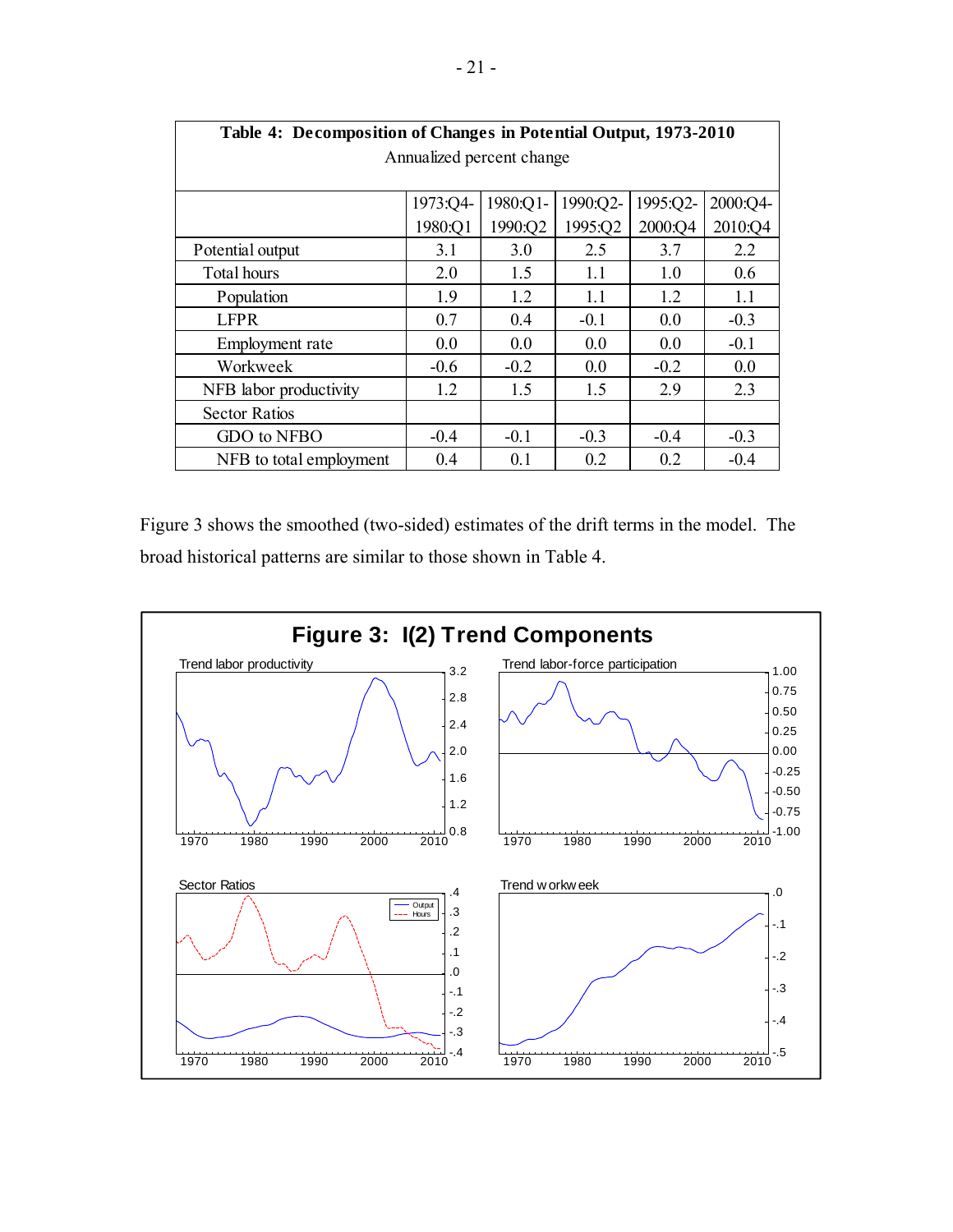Figure 4 presents the model's estimate of the NAIRU along with the unemployment rate and a second variant of the NAIRU that includes the model's estimate of the effects of extended and emergency unemployment benefits (EEB). The basic NAIRU estimate varies somewhat over time, but the variation is fairly modest, and the NAIRU mostly remains in a range of  $5\frac{1}{4}$  to  $6\frac{1}{2}$  percent, with the peak occurring in the early 1980s. Between 2005 and 2010, this estimate of the NAIRU moved up about ½ percentage point to around 6 percent as of the end of our sample. Taking account of the effects of EEB leads to more variation in the NAIRU, pushing the early 1980s peak somewhat higher and implying an estimate of about  $6\frac{1}{2}$  percent at the end of our sample. We will return to the issue of the variability of the NAIRU in Section 4.



# **3. How informative are various data for estimates of trends and cycles?**

Our model can be used assess which macroeconomic indicators are most informative for gauging the state of the business cycle, the NAIRU, and gains in trend productivity. In Table 5, we begin by examining the simple correlations between the signal variable residuals and the innovations to the selected state variables—the one-sided estimate of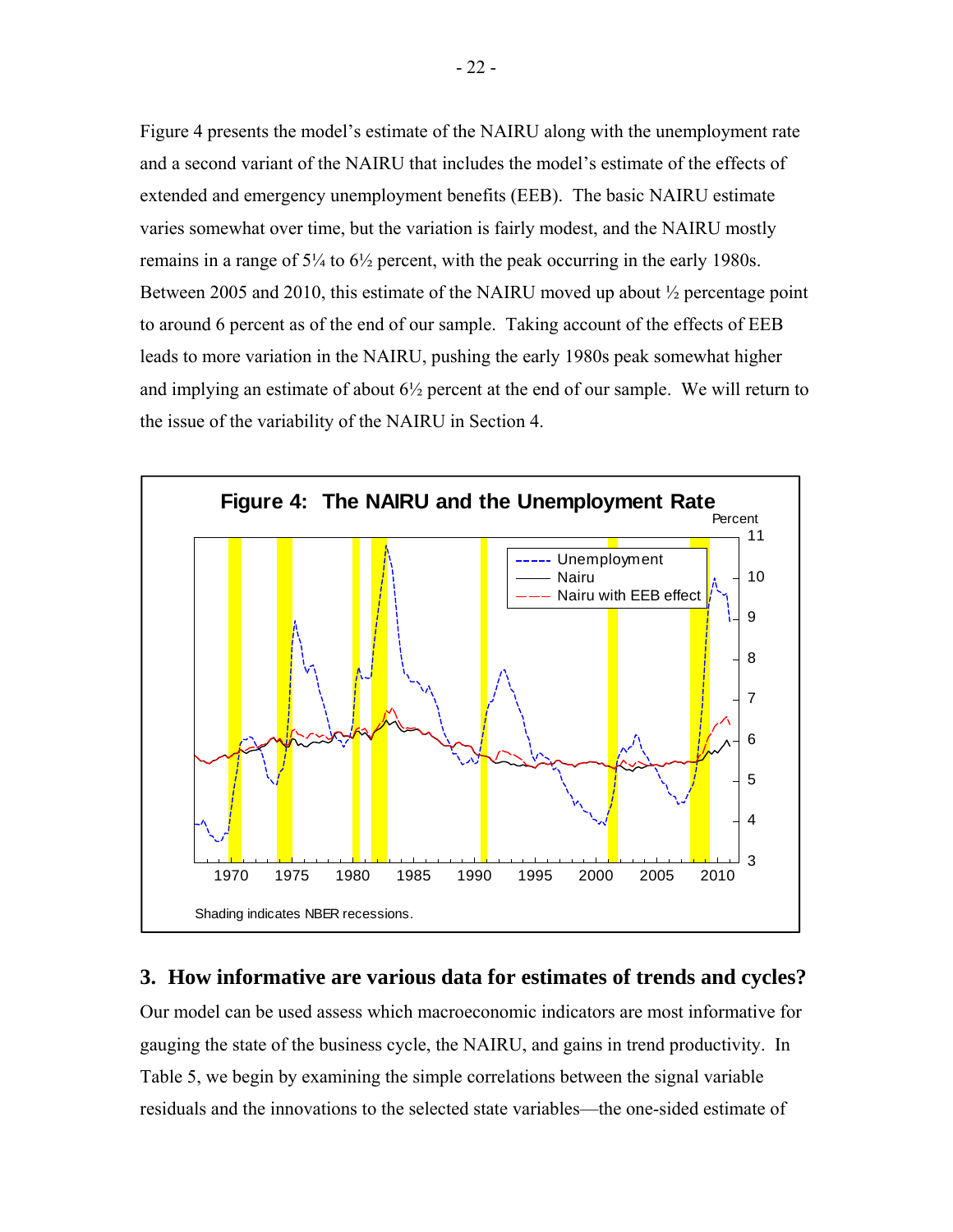the state variable in period *t* less its expectation as of period *t*-1. In the table, the rows ordered by the absolute magnitude of the correlations with the cycle innovation. As shown in the first column, by this metric, the employment rate residual is most closely related to the innovation in the cycle ( $\rho = 0.91$ ), followed by the NFB employment residual ( $\rho$  = .79) and the NFBI and NFBP residuals ( $\rho$  = .75 and  $\rho$  = .67). These four variables are strongly procyclical, and it is not surprising that the "news" in these variables is highly correlated with the innovation to the cycle. Because most GDP is produced in the NFB sector, the GDP residual (equation 1) and the NFBP residual (equation 3) are highly correlated ( $\rho = .97$ ). We therefore we focus on the difference between the GDP and NFBP residuals, which for convenience we label the output ratio. Because NFB output is more procyclical than GDO, the output ratio is negatively correlated with the cycle, as is its residual ( $\rho = -.64$ ). The correlations of the innovation of the cycle with the residuals of the remaining signal variables (core inflation, the participation rate, and the workweek) are all less than 0.4.

| Table 5: Correlations of Signal-Variable Residuals with<br><b>State-Variable Innovations</b> |         |         |          |  |  |  |  |  |
|----------------------------------------------------------------------------------------------|---------|---------|----------|--|--|--|--|--|
|                                                                                              |         |         | Prod     |  |  |  |  |  |
| Signal Residual                                                                              | Cycle   | ER      | (Growth) |  |  |  |  |  |
| Employment rate                                                                              | 0.91    | 0.64    | $-0.01$  |  |  |  |  |  |
| NFB employment                                                                               | 0.79    | 0.36    | $-0.21$  |  |  |  |  |  |
| NFB output (income)                                                                          | 0.75    | 0.32    | 0.42     |  |  |  |  |  |
| NFB output (product)                                                                         | 0.67    | 0.31    | 0.42     |  |  |  |  |  |
| Output ratio                                                                                 | $-0.64$ | $-0.25$ | $-0.20$  |  |  |  |  |  |
| NFB workweek                                                                                 | 0.34    | 0.15    | $-0.34$  |  |  |  |  |  |
| Core CPI                                                                                     | 0.28    | $-0.79$ | 0.06     |  |  |  |  |  |
| <b>LFPR</b>                                                                                  | $-0.16$ | 0.03    | $-0.06$  |  |  |  |  |  |

The second column reports the correlations of the signal residuals with the innovations to the trend employment rate. Only the employment rate and core CPI residuals show large correlations with trend-employment innovations. Not surprisingly, the correlation with the core CPI residual is negative, as an upward surprise in inflation would, everything else equal, be consistent with a lower trend employment rate (higher NAIRU). Column 3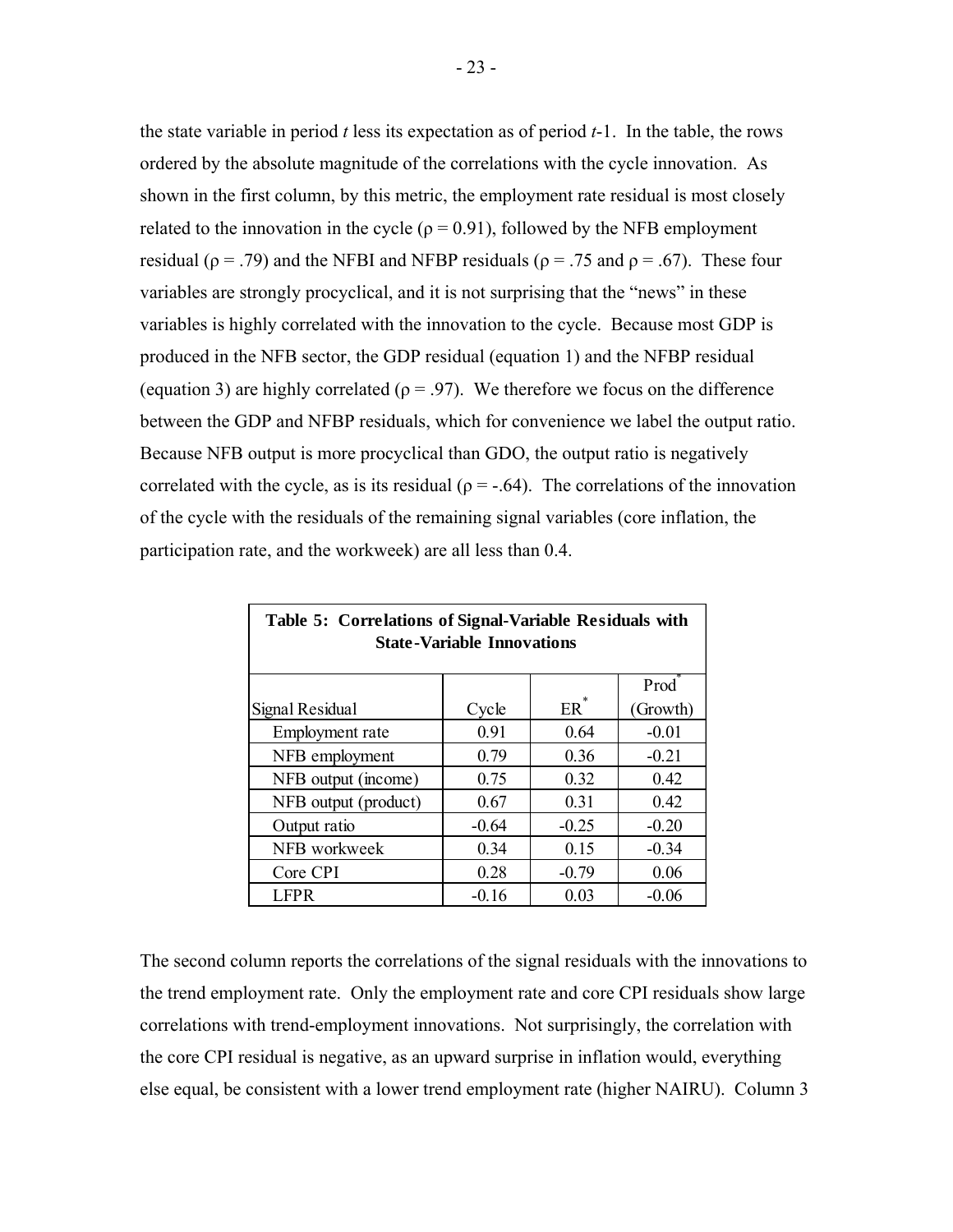reports the correlations of the growth rate of trend productivity with the signal residuals. In this case, no variable has a correlation coefficient greater than 0.45, which suggests that no single variable is especially informative for the productivity trend. As expected, the residuals in the NFB output variables are positively correlated with the innovations to trend productivity, while the residuals in NFB employment and the NFB workweek are negatively correlated.

Table 5 presented the correlation of individual signal innovations with the states. To take account of the interrelationships among the variables, Table 6 reports the Kalman gains for one-standard-deviation surprise movements in the model variables. The gains are estimated by regressing the innovation to the state variable on the residuals from the signal equations, where the signal residuals are normalized to have a unit variance. (We report the standard deviation of the actual residuals in the last column.) Because the estimates of the state variables are simply manifestations of the information in the observable series, the  $R^2$  statistics from these regressions are one.

Consistent with the finding that the employment rate residual is the most tightly correlated with the cycle innovation, its Kalman gain coefficient is also the largest: A one-standard-deviation innovation in the employment rate (0.23 percentage point) implies an upward revision in the estimate of the cycle of 0.30 percent (or 0.67 standard deviation). Table 5 indicated that, by itself, inflation was a poor indicator of aggregate demand. However, in this multivariate setting, it is the second-most informative variable for the cycle, with a Kalman gain coefficient of 0.16. Inflation is relatively more informative in this context because the innovations to the employment rate, employment, and output variables are highly correlated with each other, the inflation innovation is nearly orthogonal to them.

The innovation to the cycle is nearly fully explained by just the employment rate and inflation residuals; the  $R^2$  of a regression of the innovation on these two residuals is 0.93. The incremental information in any of the other cyclical variables is small and the Kalman gain coefficients are less than or equal to 0.1; adding any one of NFB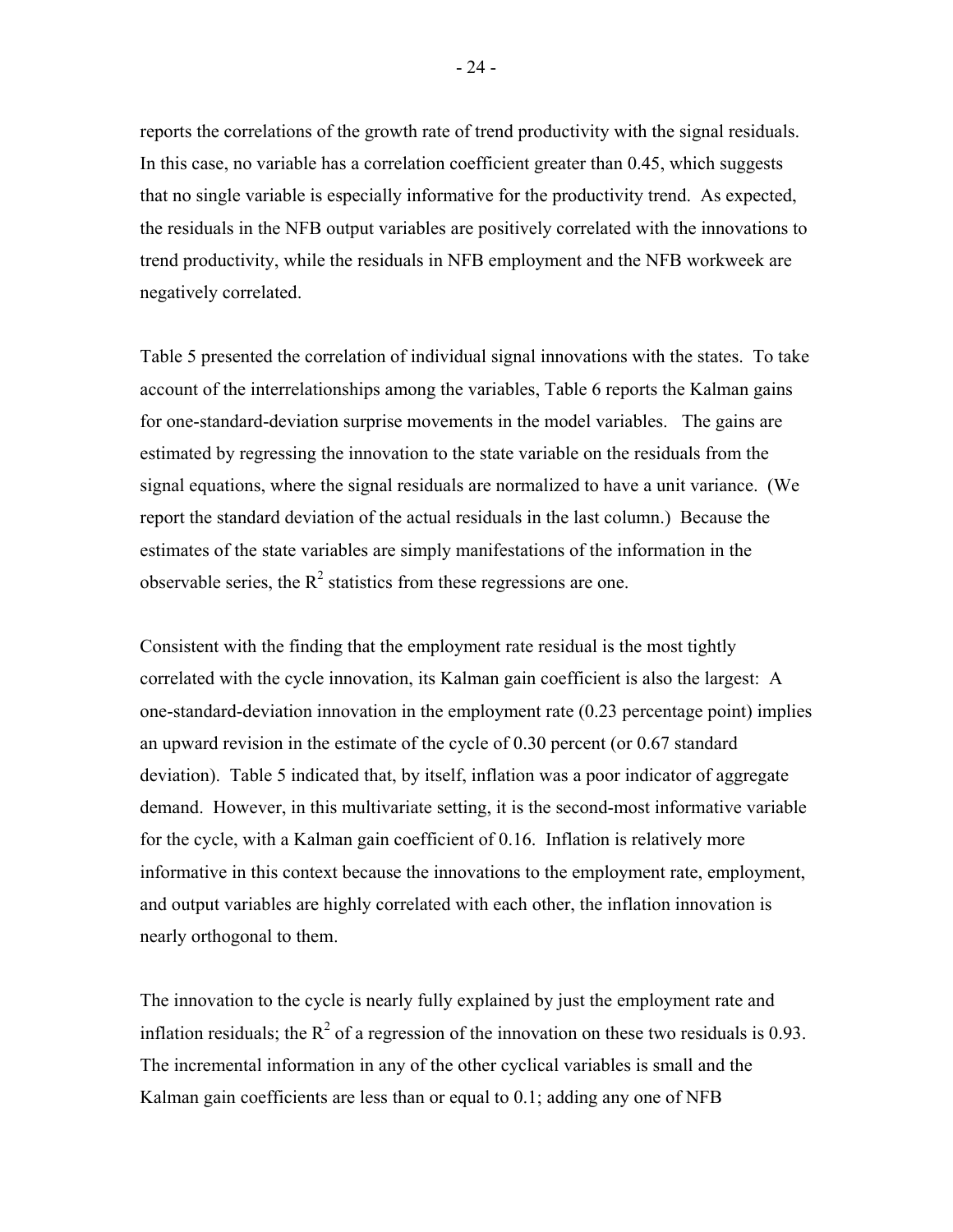employment, NFB output (product and income measures), and the output sector ratio to the regression with the employment rate and the core CPI residuals raises the  $R^2$  to between 0.95 (NFB output measured on the product side) to 0.97 (the output sector ratio). The workweek residual and the LFPR residual contain almost no incremental information for the cycle on top of the employment rate and inflation.

| Table 6: Kalman Gain Coefficients for Selected State Variables |         |         |          |           |  |  |  |
|----------------------------------------------------------------|---------|---------|----------|-----------|--|--|--|
|                                                                |         |         |          | Std. Dev. |  |  |  |
|                                                                |         |         | Prod     | Signal    |  |  |  |
| Signal Residual                                                | Cycle   | ER      | (Growth) | Residual  |  |  |  |
| Employment rate                                                | 0.30    | 0.07    | $-0.03$  | 0.23      |  |  |  |
| Core CPI                                                       | 0.16    | $-0.09$ | 0.00     | 0.62      |  |  |  |
| NFB employment                                                 | 0.09    | $-0.01$ | $-0.15$  | 0.36      |  |  |  |
| NFB output (income)                                            | 0.07    | 0.00    | 0.16     | 0.90      |  |  |  |
| NFB output (product)                                           | $-0.07$ | 0.02    | 0.22     | 0.87      |  |  |  |
| NFB workweek                                                   | 0.04    | $-0.01$ | $-0.11$  | 0.29      |  |  |  |
| <b>LFPR</b>                                                    | $-0.02$ | 0.00    | 0.00     | 0.23      |  |  |  |
| <b>Output Ratio</b>                                            | $-0.10$ | 0.02    | 0.10     | 0.27      |  |  |  |
|                                                                |         |         |          |           |  |  |  |
| Std. Dev. State Innovation                                     | 0.45    | 0.10    | 0.18     |           |  |  |  |

The important role for the employment rate in the estimation of the cycle may be surprising, given the traditional view that the unemployment rate is a lagging indicator. Our model is consistent with the view that the employment rate lags the cycle (see Table 1), but nonetheless finds that it is highly informative about the current state of the economy. One reason the output measures are relatively uninformative is that shocks to trends are more important for productivity than for the employment rate. This finding is consistent with other work that finds that shocks to trend productivity are much larger than shocks to trend hours (Roberts, 2001). Another reason is that, according to this model, output measures are more strongly affected by measurement error.

Column 2 reports the Kalman gain coefficients for the trend employment rate. In this case, a one standard deviation surprise in the employment rate (0.23 percentage point) raises the trend employment rate by 0.07 percentage point—or about one-third of the total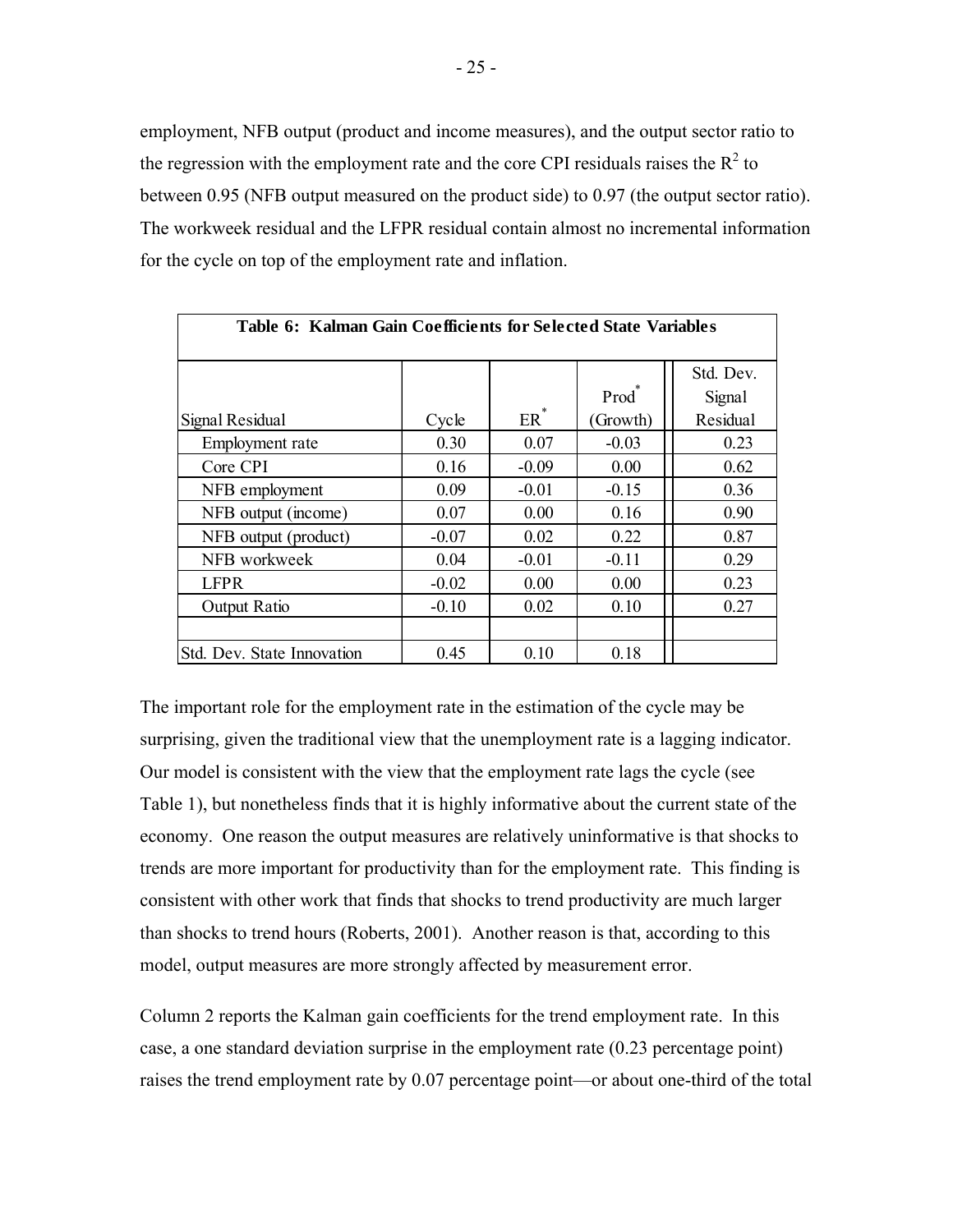surprise. Core CPI is also informative for the model's estimates of the trend employment rate; the Kalman gain coefficient on the core CPI residual is -0.09, indicating that a one standard deviation surprise in core CPI reduces the trend employment rate by 0.09 percentage point. This is about 90 percent of the 0.1 percentage point standard deviation in the trend employment rate innovation (shown in the last row of Table 6). Taken together, the employment rate and core CPI residuals explain 98 percent of the variation in the trend employment rate.

Column 3 shows the regression results for trend productivity. The gain coefficients on the normalized errors suggest that both income- and product-side measures of output are informative for the productivity trend, with a slight edge to the product-side measure. Not surprisingly, the components of NFB hours—NFB employment and the workweek enter with the opposite sign as output and are also very informative. In this context, the employment rate is not as informative as NFB employment; the four variables just mentioned (*NFBI*, *NFBP*, *ENFB*, and *WW*) together account for 94 percent of the variability in innovations to trend productivity.

## **4. Sensitivity analysis**

In this section, we examine the robustness of our results. We first consider a version of our model that uses fewer variables. We next turn to the question of the stability of the parameters of the Phillips curve, which we address by dropping the Phillips curve—and thus inflation—from the model. Finally, we allow for the possibility that the NAIRU may be more variable than we have assumed.

#### **4.1—Smaller models**

Many other studies have looked at smaller models than we examine here. Kuttner (1994), for example, looks at only output and inflation, while Basistha and Startz (2008) add the unemployment rate. To explore the effect our larger dataset may be having on our results, we consider models more on the scale of those used in earlier work. We first consider a model using only *GDP*, *GDI*, unemployment, and inflation. To consider the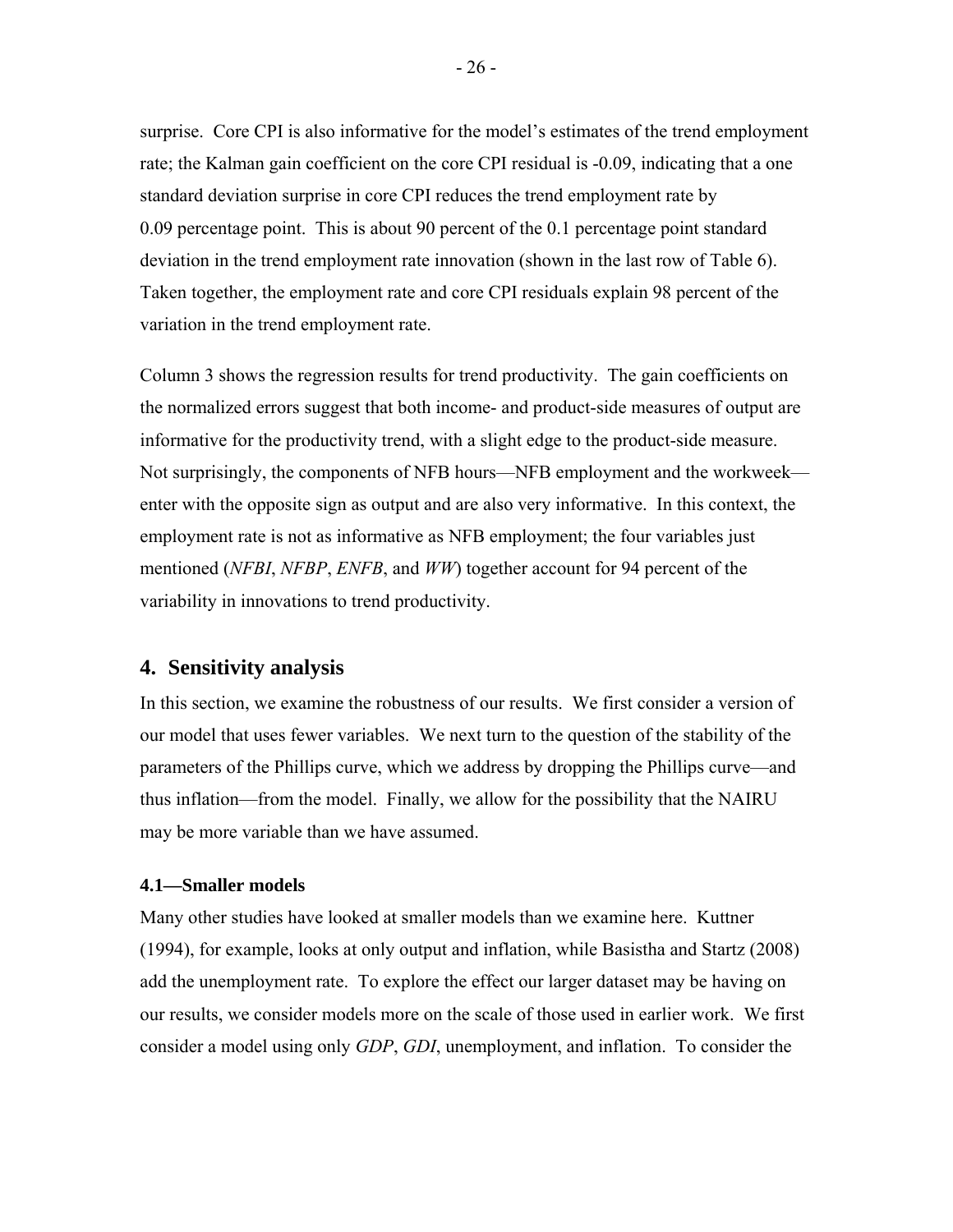effects of including *GDI*, we then look at a model with only *GDP*, unemployment, and inflation.

The observation equations for our four-variable model are equations 3, 4, 9, and 12 from Section 2. The cycle is, as before, a simple second-order autoregression (equation 10). The model of the NAIRU is also as before: *ER\** is assumed to follow a random walk with no drift.12 We now model potential output—*GDO\**—directly, assuming that *GDO\** follows a random walk with time-varying drift, as in equations 20 and 21. In the fourvariable version, we also include AR(1) measurement errors for *GDP* and *GDI*, as in equation 25; as discussed below, in the three-variable version, we drop AR(1) measurement error and allow only for a white-noise idiosyncratic error.

Table 7 presents results from our four-variable model. Many of the estimated coefficients are similar to those in the larger model that is presented in Table 1. In particular, estimates of the employment rate equation show the same "Okun's law" relationship between the cycle and the unemployment rate as in the baseline model, with the sum of the coefficients on the cycle and its lags equal to 0.57. Estimates of the persistence and cyclicality of the cycle are also very similar to the earlier estimates. And, as shown by the relative standard errors of their measurement error components, GDI continues to be estimated to be a somewhat less noisy indicator of underlying output than does GDP.

Figure 5 compares the estimate of the cycle from the smaller model with that from the larger baseline model. The estimates are broadly similar, although the four-variable model has somewhat greater cyclical variability than does the baseline model. The estimate of the standard error of the cycle at the end of the estimation sample (not shown) is somewhat larger in the four-variable version of the model: 1.0 percentage point, versus 0.8 percentage point in the larger model.

1

 $12$  We drop our measure of the effects of extended and emergency unemployment benefits (EEB) from the three- and four-variable models.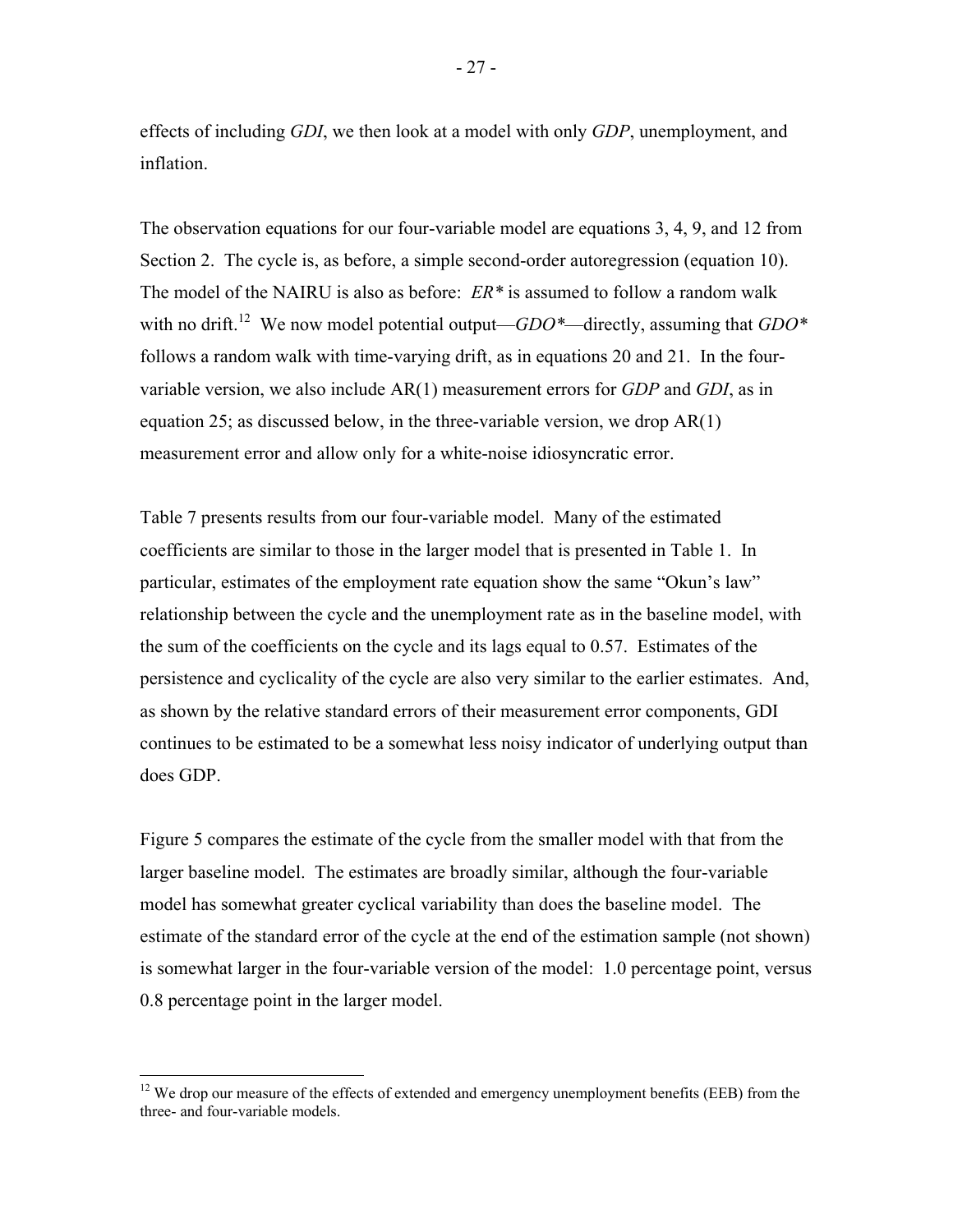| Table 7: Parameter Estimates: Baseline, Three- and Four-Variable Models |                       |        |         |                     |                          |                |  |
|-------------------------------------------------------------------------|-----------------------|--------|---------|---------------------|--------------------------|----------------|--|
|                                                                         |                       |        |         |                     | Three-Variable           |                |  |
|                                                                         | <b>Baseline Model</b> |        |         | Four-Variable Model |                          | Model          |  |
|                                                                         | Coeff                 | (SE)   | Coeff   | (SE)                | Coeff                    | (SE)           |  |
| Cyclical parameters                                                     |                       |        |         |                     |                          |                |  |
| $\rho_1$                                                                | 1.62                  | (0.06) | 1.62    | (0.05)              | 1.61                     | (0.07)         |  |
| $\rho_2$                                                                | $-0.66$               | (0.06) | $-0.66$ | (0.06)              | $-0.65$                  | (0.07)         |  |
| Std. error $\varepsilon_1$                                              | 0.46                  | (0.05) | 0.51    | (0.04)              | 0.51                     | (0.05)         |  |
| Trend parameters                                                        |                       |        |         |                     |                          |                |  |
| Potential output                                                        |                       |        |         |                     |                          |                |  |
| Level                                                                   | $\overline{a}$        | --     | 0.41    | (0.04)              | 0.49                     | (0.07)         |  |
| Drift                                                                   | 44                    | u.     | 0.06    | $\&$                | 0.06                     | $\&$           |  |
| Trend employment rate                                                   | 0.11                  | (0.03) | 0.10    | (0.03)              | 0.11                     | (0.02)         |  |
| Measurement error parameters                                            |                       |        |         |                     |                          |                |  |
| $\mathsf{V}1$                                                           | 0.88                  | (0.04) | 0.89    | (0.04)              | $-$                      | $-$            |  |
| Std. error $v_1$                                                        | 0.36                  | (0.03) | 0.35    | (0.05)              | --                       | --             |  |
| Std. error $v_2$                                                        | 0.29                  | (0.03) | 0.24    | (0.04)              | $\overline{\phantom{a}}$ | $\overline{a}$ |  |
|                                                                         |                       |        |         |                     |                          |                |  |
| Okun's law parameters                                                   |                       |        |         |                     |                          |                |  |
| $Cyclet (\lambda_{40})$                                                 | 0.35                  | (0.05) | 0.38    | (0.05)              | 0.37                     | (0.06)         |  |
| $Cycle_{t-1} (\lambda_{41})$                                            | 0.21                  | (0.05) | 0.13    | (0.04)              | 0.12                     | (0.04)         |  |
| $Cycle_{t-2} (\lambda_{42})$                                            | 0.02                  | (0.04) | 0.06    | (0.03)              | 0.09                     | (0.03)         |  |
| Phillips curve parameters                                               |                       |        |         |                     |                          |                |  |
| $CPIX_{t-1}$                                                            | 0.37                  | (0.07) | 0.36    | (0.06)              | 0.36                     | (0.06)         |  |
| Employment rate gap $(\theta)$                                          | 0.30                  | (0.06) | 0.27    | (0.04)              | 0.27                     | (0.04)         |  |
| Idiosyncratic errors (std. dev.)                                        |                       |        |         |                     |                          |                |  |
| GDP and GDI                                                             | 0.12                  | (0.05) | 0.10    | (0.04)              | 0.18                     | (0.08)         |  |
| Employment rate                                                         | 0.06                  | (0.01) | 0.06    | $\#$                | 0.06                     | $\#$           |  |
| Core CPI inflation                                                      | 0.71                  | (0.04) | 0.71    | (0.04)              | 0.71                     | (0.04)         |  |

 $\&$  Drift ratios estimated using median unbiased method; see text for details.

# Variance of the employment rate residual was estimated to be zero, with a large standard error. We imposed the parameter value estimated from the baseline model.

Note: Models estimated from 1963:Q2 to 2011:Q1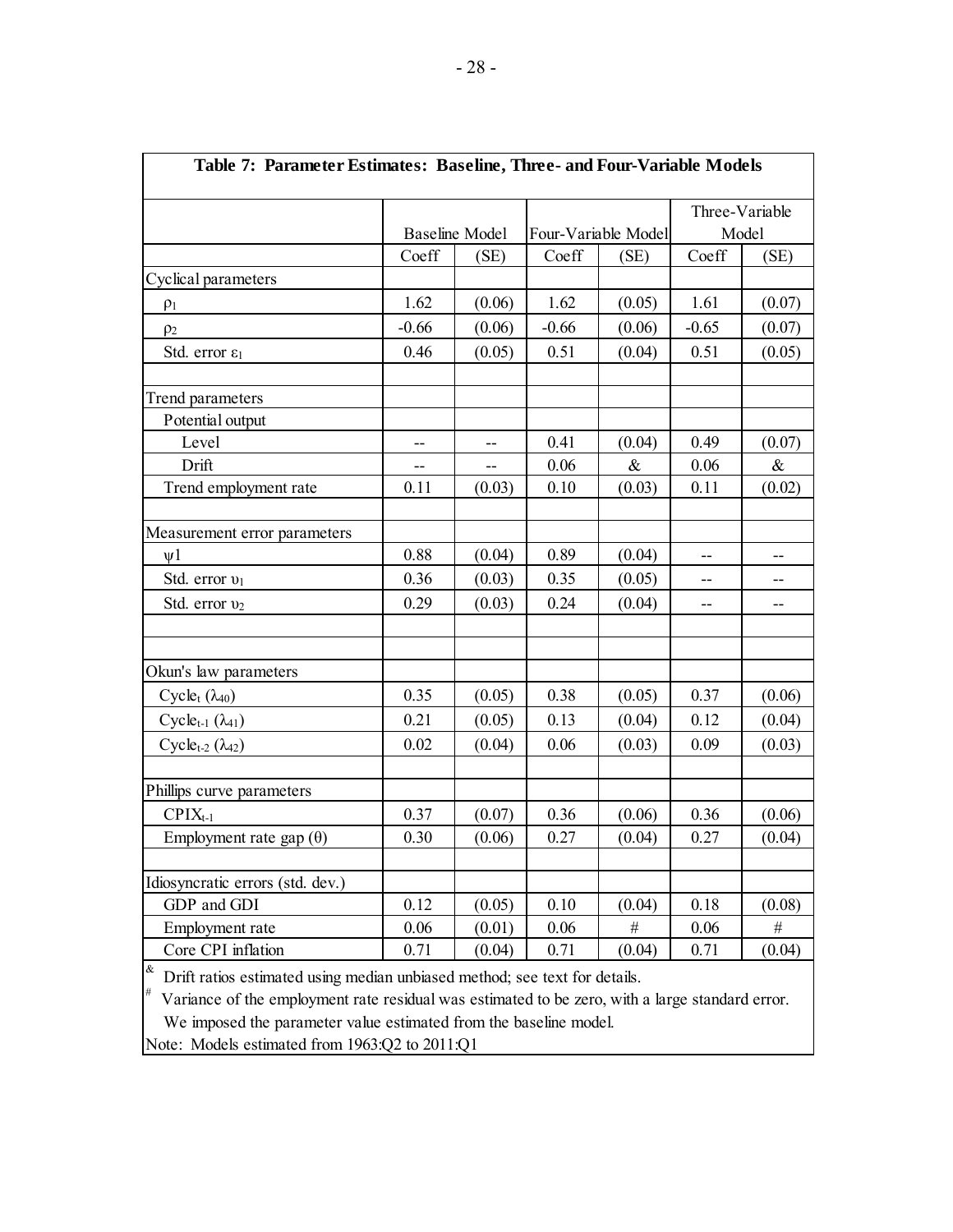

The last two columns of Table 7 present estimates from the three-variable model, which drops GDI. This version is of interest because it is most comparable to earlier work with multivariate state-space models, such as Kuttner (1994), Basistha and Startz (2008), and Laubach and Williams (2005), who do not include GDI. Without GDI, it is no longer possible to identify a serially correlated measurement-error component, and so measurement error is specified as a simple white-noise process.

There are some notable differences between the estimates of the three-variable model and the four-variable model. In particular, the estimate of the idiosyncratic error of GDP in the three-variable model (0.18) is notably smaller than the combined contributions of measurement and idiosyncratic error in the four-variable model (0.84).

Some sense of the consequences of dropping GDI from the model for recent estimates of the trend and cycle can be gleaned from Figure 6. Recall from Table 2 that GDP growth outstripped GDI growth by 2¾ percentage point in 2007. The bottom panel shows the implications for potential output: The four-variable model—informed by sluggish GDI gains—views potential output as having risen less than 1½ percent in 2007. By contrast,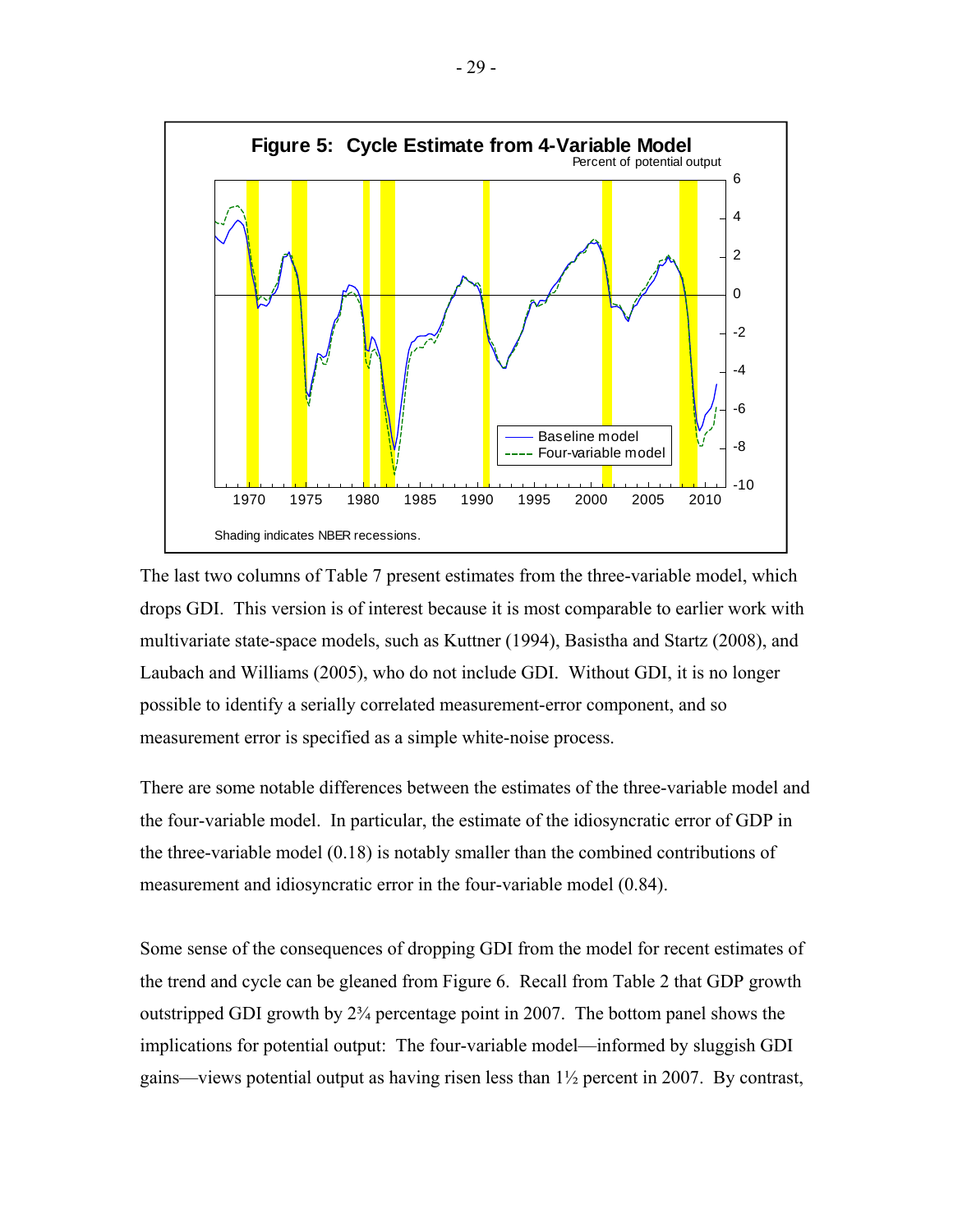the three-variable model puts more weight on the GDP data, and thus infers that potential output rose about 2¾ percent in 2007. On the other hand, as shown in the top panel of Figure 6, the estimates of the cycle for the past few years are quite similar.

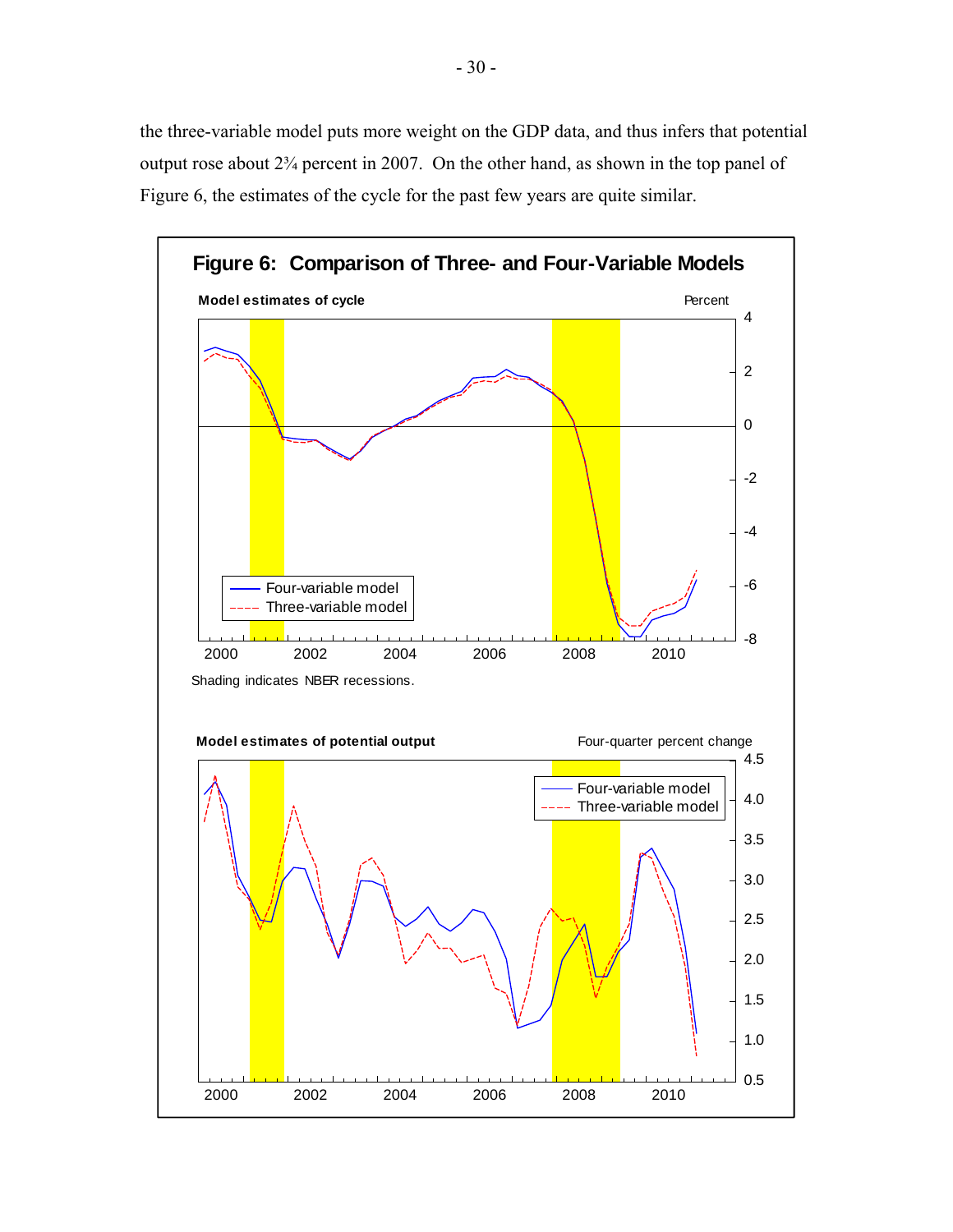#### **4.2—Model without a Phillips curve**

The results of the Section 3 suggest that the Phillips curve makes a substantial contribution to the estimation of the cycle. Nonetheless, the well-know instabilities associated with the Phillips curve may raise concerns that including it may lead to misleading signals and biased results. We therefore consider results from a model that does not include a Phillips curve.



The parameter point estimates from the no-Phillips-curve (NPC) model are very similar to those for the baseline model and therefore not shown. This model does, however, have different implications for the estimates of the latent variables. Figure 7 presents the estimate of the cycle from the no-Phillips-curve (NPC) model along with a 90 percent confidence interval and the baseline-model estimate. The confidence interval around the NPC estimate is 87 percent wider than that around the baseline model, consistent with the earlier finding that the Phillips curve is quite helpful in identifying the cycle. The NPC cycle is broadly similar to the baseline estimate. There are, nonetheless, some notable differences, especially in the latter part of the sample. In particular, since the mid-1990s, the average level of the cycle has been notably higher in the model without the Phillips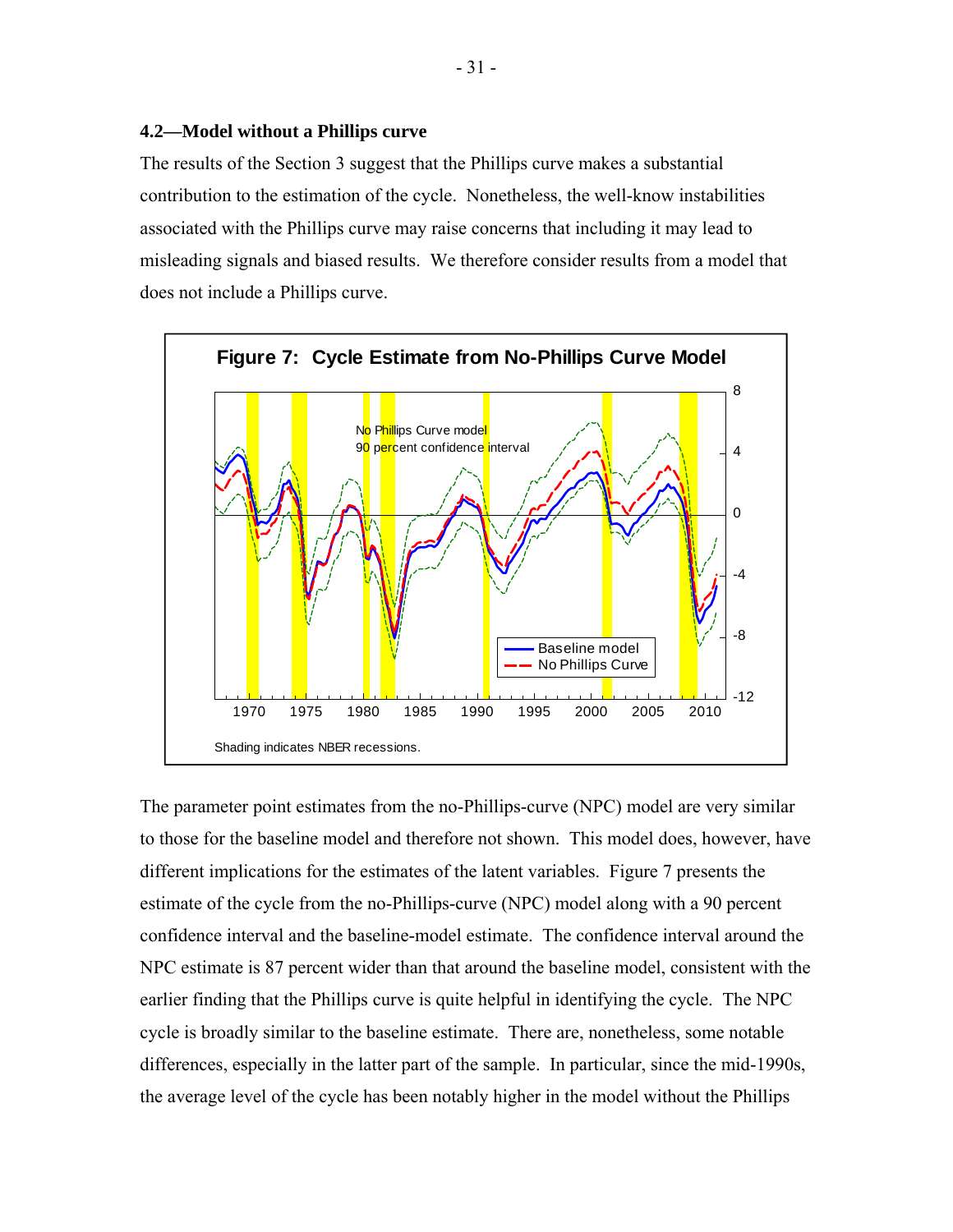curve. Thus, the two most-recent peaks—in the late 1990s and around 2007—are both higher in the NPC model; the estimated cyclical component never dropped below zero in the trough between those dates; and the 2011:Q1 estimate of the cyclical component of output is around -5 percent, compared with -5¾ percent in the baseline model.

While the no-Phillips-curve estimates present some risk that the current level of economic slack may be smaller than in our baseline estimates, we feel that the baseline estimates should be preferred. First of all, as discussed in Section 3, inflation adds valuable information to the estimation of the cycle, and, as a consequence, the estimates of the state of the business cycle from the baseline model are more precise, as evidenced in the tighter confidence intervals. Second, it is noteworthy that early in the sample, the estimates of the cycle from the two models are very similar. That suggests that the additional information from the Phillips curve is actually most helpful in the latter period.

#### **4.3—A more-variable NAIRU**

In our baseline estimates, the variability of the NAIRU is fairly modest: The standard error of the shock to NAIRU is 0.1 percentage point and, as we saw in Figure 4, the version of the NAIRU with the EEB adjustment stays within a fairly narrow range of 5¼ to 6¾ percent.13It is possible, however, that the NAIRU has varied more over time. For example, Basistha and Startz (2008) estimate the standard error of the NAIRU shock to be closer to 0.2 percentage point.

To explore the implications of a more-variable NAIRU, in Figure 8, we present estimates of the NAIRU from a version of the model in which the NAIRU standard error is imposed to be 0.2 percentage point, in line with the Basistha and Startz (2008) estimate. As can be seen, the movements in the NAIRU are larger than before. Notably, the NAIRU reaches as high as 7¼ percent in the early 1980s. As in the baseline estimate, this estimate of the NAIRU falls from the early 80s through the 00's, dropping close to 5 percent in mid-decade.

 $\overline{a}$ 

 $^{13}$  EEB = emergency and extended unemployment benefits.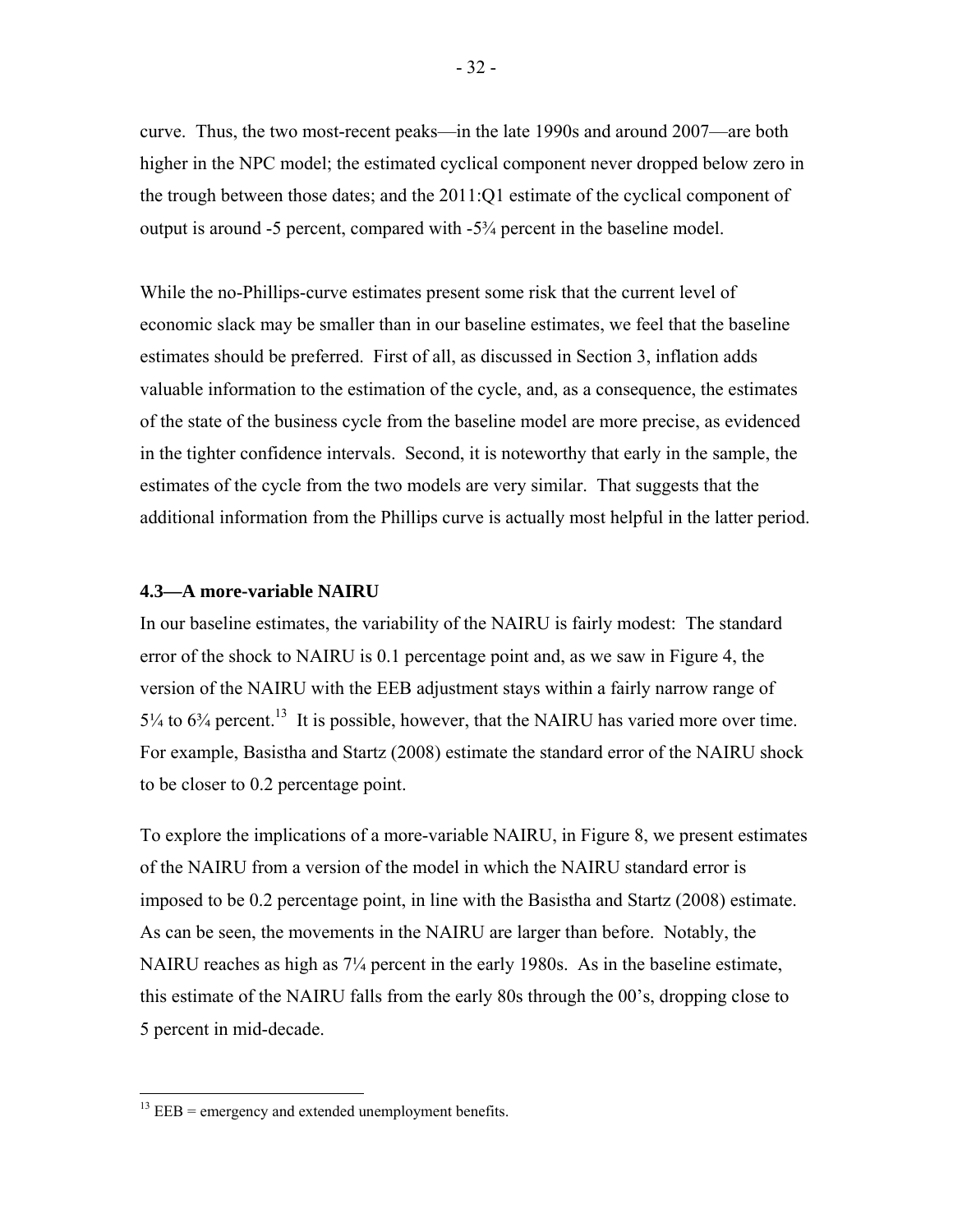

Recently, the more-variable estimate of the NAIRU has moved up considerably, to more than 7 percent as of 2011:Q1. Consistent with the higher NAIRU estimate, the corresponding estimate of the output gap (not shown) also suggests less slack recently, with a gap of  $-4\frac{1}{2}$  percent at the end of the sample, compared with  $-5\frac{3}{4}$  percent in the baseline. The standard error around the estimate of the output gap in this model is somewhat larger than for the baseline model, at 1.0 percent.

# **5. Revisions to the estimates of the cycle**

Orhpanides and Van Norden (2002) have criticized output gap estimates derived using econometric methods on the grounds that the revisions implied by these methods are so large as to make the resulting gap estimates suspect if not useless. Orphanides and Van Norden (OVN) examined a number of filtering methods, including Kalman-filter-based methods similar to the ones we use here. OVN, however, focus mostly on univariate models of real GDP (with the exception of one case, where they also add inflation). It is of interest, therefore, to see whether our multivariate method performs better. In particular, none of the models OVN examined included the unemployment rate, which, as we note in Section 3, is particularly informative about the state of the business cycle.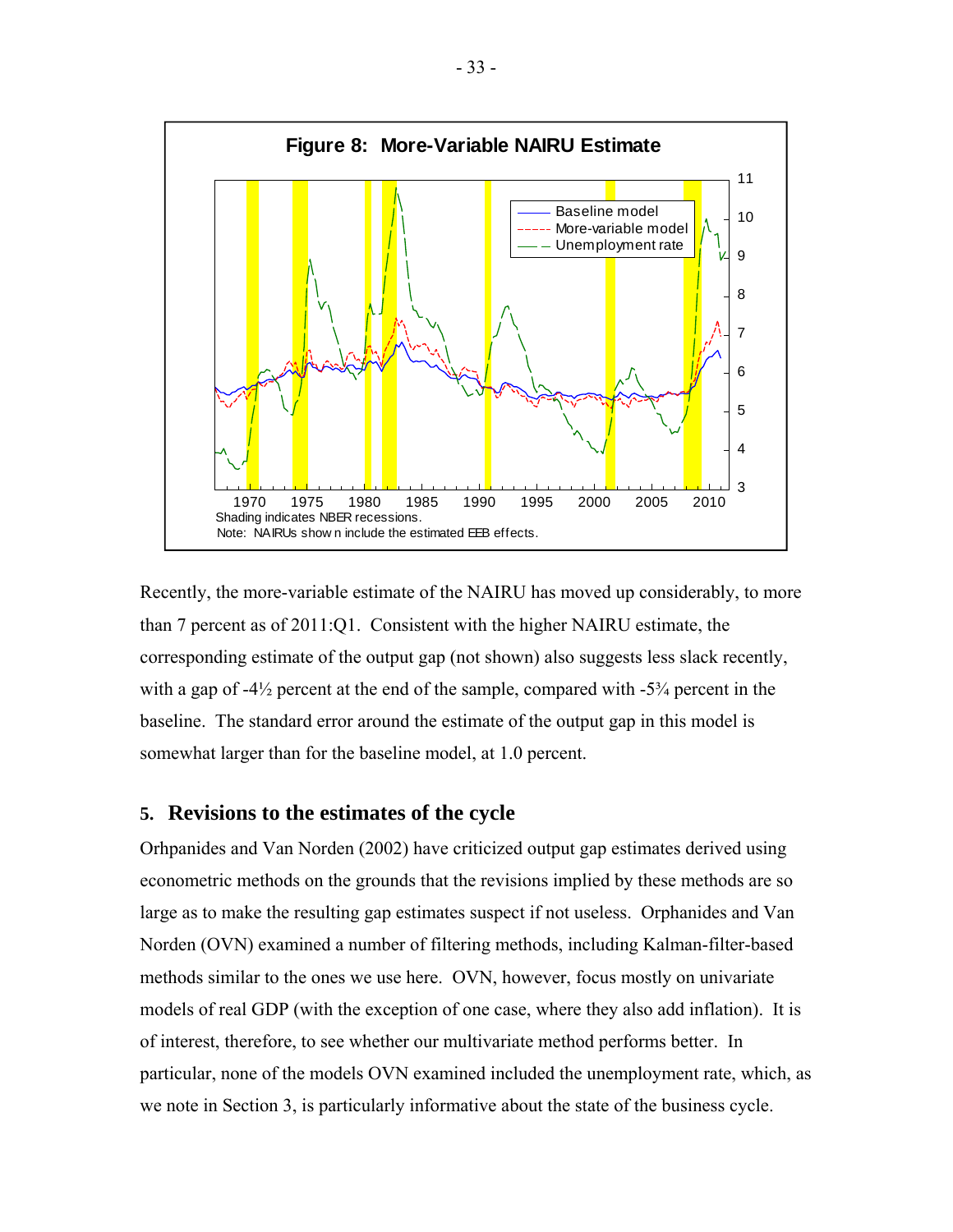To evaluate the potential size of revisions using our multivariate methods, we performed a "quasi-real-time" (ORT) assessment<sup>14</sup> using current vintage data. <sup>15</sup> Specifically, we backed up to 1988, re-estimated our model for each subsequent quarter through the end of 2008, and generated estimates of the output gap for each period. We performed this exercise using our preferred nine-variable model, as well for the three- and four-variable models that we found worked about as well for estimating the cycle. For comparison with OVN, we also consider two univariate real GDP models and one bivariate outputinflation model that are similar to those analyzed by OVN. As in our larger models, the cycle is assumed to follow an  $AR(2)$  process (as in Equation 2) and the trend in real GDP is assumed to follow a random walk with drift (as in Equation 20). The first univariate model, which is based on Watson (1986), assumes that the drift is constant. The second univariate model, which is based on Clark (1987), assumes that the drift is a random walk process. The bivariate model, which is similar to that described by Kuttner (1994), adds to the Watson model our CPIX Phillips curve (differing from Equation 12 in that the cycle enters only contemporaneously).

Table 8 reports a variety of summary statistics from this quasi-real-time estimation exercise for each of the six models, as well as, in the first column, an estimate of the standard deviation of the final, end-of-sample two-sided estimate of the cycle, which we take as the "true" estimate with which we compare the QRT estimates. <sup>16</sup> As can be seen in the third column, the root-mean-squared revision error of the cycle estimates is about 1 percent for our large model as well as for the three- and four-variable models; it is also around 1 percent for the bivariate Kuttner-type model. By contrast, the two univariate models yield RMSEs that are more than twice as large as for the multivariate models.

1

 $14$  Orphanides and Van Norden (2002) also examine the impact of real-time data on output gap estimates. We do not, for two reasons. First, although OVN find that data revisions make some contribution to the unreliability of output gap estimates, OVN find that the contribution of the econometric methods is much larger. Second, the two variables that we find to be most important for the estimate of the output gap—the unemployment rate and CPI inflation—don't revise, reducing the likelihood that data revisions will have an important impact on our estimates.

<sup>&</sup>lt;sup>15</sup> We use data from 1963:Q2 to 2011:Q1 as they were available in August 2011.

 $16$  Specifically, the two-sided estimate of the cycle from each model estimated over the full 1963:Q2 to 2011:Q1 sample period.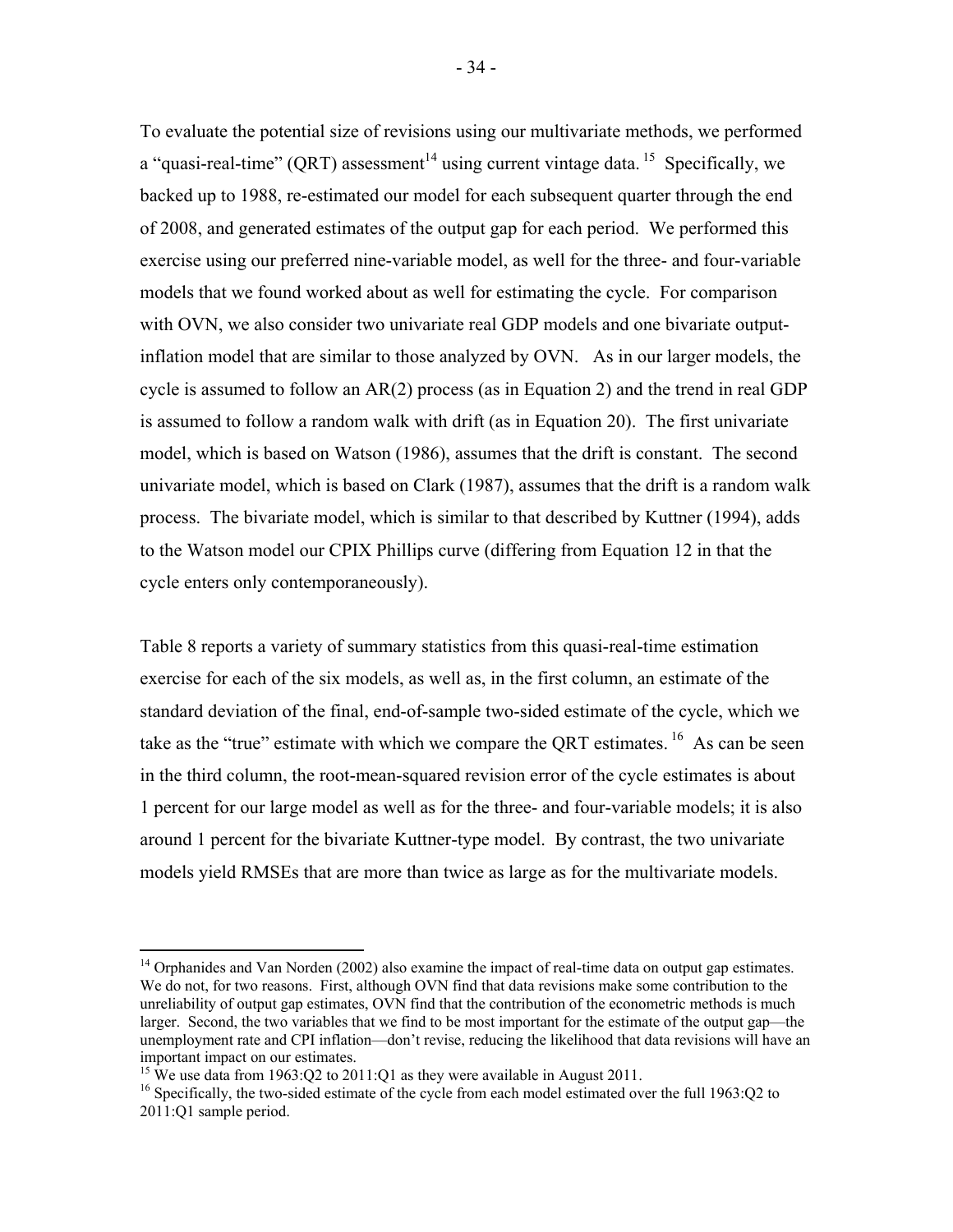| <b>Table 8: Cycle Revisions</b>                                                                                |           |           |             |           |            |      |            |  |
|----------------------------------------------------------------------------------------------------------------|-----------|-----------|-------------|-----------|------------|------|------------|--|
| <b>QRT</b> Revision<br><b>Revision Ratios</b><br>Final Cycle<br>QRT vs. Final                                  |           |           |             |           |            |      |            |  |
| Model                                                                                                          | Std. dev. | Std. dev. | <b>RMSE</b> | <b>NS</b> | <b>NSR</b> | Corr | <b>OPS</b> |  |
| <b>Baseline</b>                                                                                                | 1.73      | 0.98      | 0.98        | 0.56      | 0.56       | 0.83 | 0.20       |  |
| CPIX, ER, GDP, GDI                                                                                             | 1.61      | 1.05      | 1.06        | 0.65      | 0.66       | 0.78 | 0.26       |  |
| CPIX, ER, GDP                                                                                                  | 1.77      | 1.13      | 1.14        | 0.64      | 0.65       | 0.78 | 0.25       |  |
| Kuttner (CPIX, GDP)                                                                                            | 1.39      | 1.01      | 1.01        | 0.73      | 0.73       | 0.76 | 0.27       |  |
| Watson (GDP)                                                                                                   | 2.03      | 1.48      | 2.16        | 0.73      | 1.07       | 0.75 | 0.14       |  |
| Clark (GDP)                                                                                                    | 2.23      | 2.04      | 2.38        | 0.92      | 1.07       | 0.42 | 0.37       |  |
|                                                                                                                |           |           |             |           |            |      |            |  |
| Notes: Final cycle is the 2-sided estimate using the full 1963:Q2 to 2011:Q1 sample period; QRT estimates from |           |           |             |           |            |      |            |  |

extending ending date from 1988:Q1 to 2008:Q4; QRT revisions are finalt - QRT<sub>t</sub>; NS is the ratio of the standard deviation of the QRT revision to the standard deviation of the final cycle estimate; NSR is the ratio of the RMSE of the QRT revision to the standard deviation of the final cycle estimate; Corr is the simple correlation of the QRT and final estimates; OPS is the percent of the sample period where the QRT and final estimates of the cycle have different signs.

One of OVN's critiques of time-series estimates of output gaps is that the revisions were large relative to the variation in the gaps. Table 8 reports in column 5 the ratio of the RMSE of the revisions to the standard deviation of the final estimate of the output gap. For the univariate models, the revision RMSE is larger than the standard deviation of the cycle (shown in column 1). These ratios are similar to those OVN criticized as implying that the models are not very informative. By contrast, the signal-to-noise ratios are much higher for the multivariate models: In our large model, the revision RMSE is only 56 percent the size of the variation in the cycle, and the ratios for the three- and fourvariable models are only slightly higher. Measuring the signal-to-noise ratio as the ratio of the squared signal standard deviation to the squared noise RMSE, our preferred model sports a ratio above three; the smaller models have somewhat smaller s/n ratios, but they are still considerably higher than for the univariate models that were the main focus of Orphanides and Van Norden.

## **6. Conclusions**

Our most striking findings concern which variables are the most informative about the state of the business cycle: Despite its traditional characterization as a lagging indicator, the unemployment rate is the most informative variable about the state of the business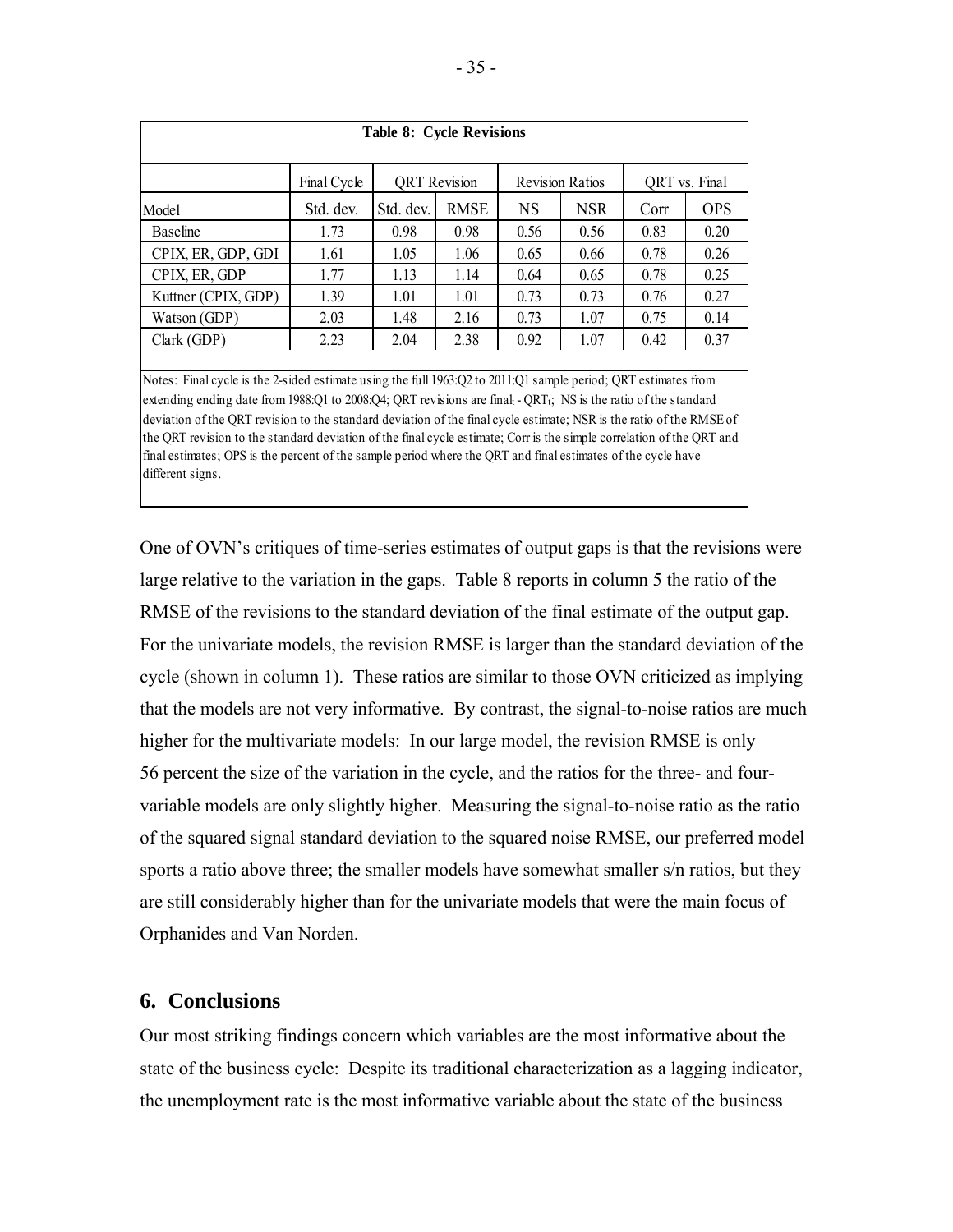cycle, by a wide margin. And despite concerns about the instability of the Phillips curve, inflation turns out to be the second-most informative variable. Conditional on unemployment and inflation, measures of real output add little to the identification of the business cycle. We also find that including the unemployment rate and inflation greatly improves the "real-time" reliability of the estimates of the output gap.

While measures of output are not very informative about the business cycle, we find that they are quite informative about the levels and growth rates of trend productivity and potential output. We include both product- and income-side measures in the model and are thus able to decompose real GDP (and real GDI) into trend, cycle, and measurement error components. We find that both GDP and GDI are informative, with a slight edge to GDI, based on the model's estimates of measurement error. In contrast, the traditional approach—which includes only real GDP—allows only for a bivariate decomposition that necessarily lumps measurement errors into either or both of the trend and cyclical components. Comparisons of the estimates of the cycle and potential output from our three- and four-variable models—which differ only in that the three-variable model excludes GDI—suggest that measurement errors have a larger effect on estimates of potential output than on estimates of the cycle.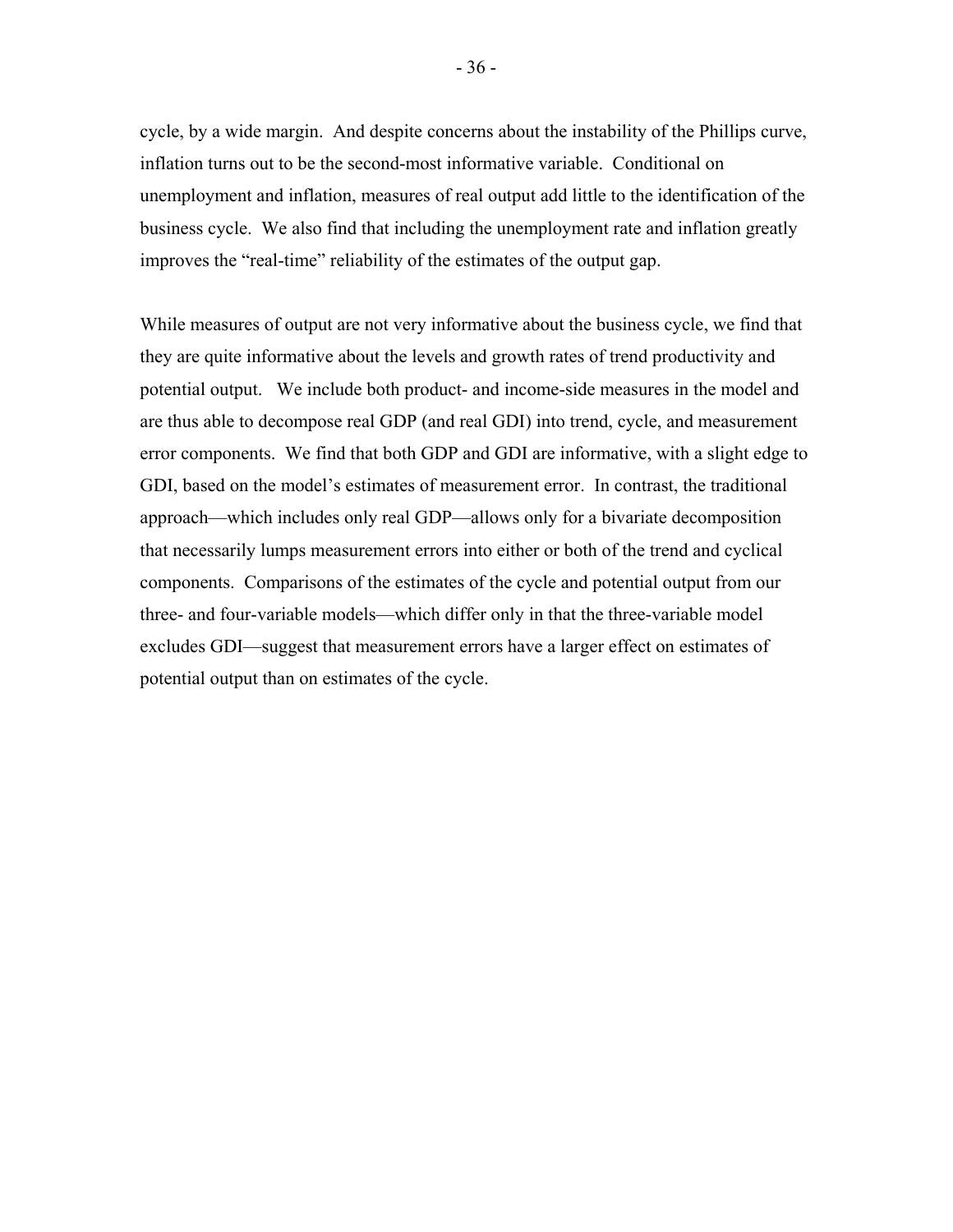## **References**

- Basistha, Arabinda and Richard Startz (2008) "Measuring the NAIRU with Reduced Uncertainty: A Multiple-Indicator Common-Cycle Approach," *Review of Economics and Statistics* 90, 805-11.
- Blanchard, Olivier Jean, and Danny Quah (1989) "The Dynamic Effects of Aggregate Demand and Supply Disturbances," *American Economic Review* 79, 655-73.
- Burns, Arthur F., and Wesley C. Mitchell (1946) *Measuring Business Cycles.* New York: NBER.
- Chicago Fed (2011) "The Chicago Fed National Activity Index," http://www.chicagofed.org/webpages/research/data/cfnai/data\_series.cfm.
- Christiano, Lawrence J., Martin Eichenbaum, and Robert Vigfusson (2003). "What Happens after a Technology Shock?" NBER Working Paper no. 9819 (July).
- Clark, Peter K. (1987) "The Cyclical Component of U.S. Economic Activity," *Quarterly Journal of Economics* 102, 797-814.
- Friedman, Milton (1968) "The Role of Monetary Policy," *American Economic Review* 58, 1-17.
- Fujita, Shigeru (2011) "Effects of Extended Unemployment Insurance Benefits: Evidence from the Monthly CPS," Federal Reserve Bank of Philadelphia working paper no. 10-35/R.
- Gali, Jordi (1999) "Technology, Employment, and the Business Cycle: Do Technology Shocks Explain Aggregate Fluctuations?" *American Economic Review* 89, 249-71.
- Giannone, Domenico, Lucrezia Reichlin, and David Small (2005) "Nowcasting GDP and Inflation: The Real-Time Informational Content of Macoreconomic Data Releases," FEDS working paper no. 2005-42.
- Gordon, Robert J. (1982) "Price Inertia and Policy Ineffectiveness in the United States," *Journal of Political Economy* 90, 1087-1117.
- (1997) "The Time-Varying NAIRU and Its Implications for Economic Policy," *Journal of Economic Perspectives* 11, 11-32.
- (1998) "Foundations of the Goldilocks Economy: Supply Shocks and the Time-Varying NAIRU," *Brookings Papers on Economic Activity* 1998:2, 297-346.
- Hooker, Mark A. (2006) "What Happened to the Oil-Price Macroeconomy Relationship?" *Journal of Monetary Economics* 38, 195-213.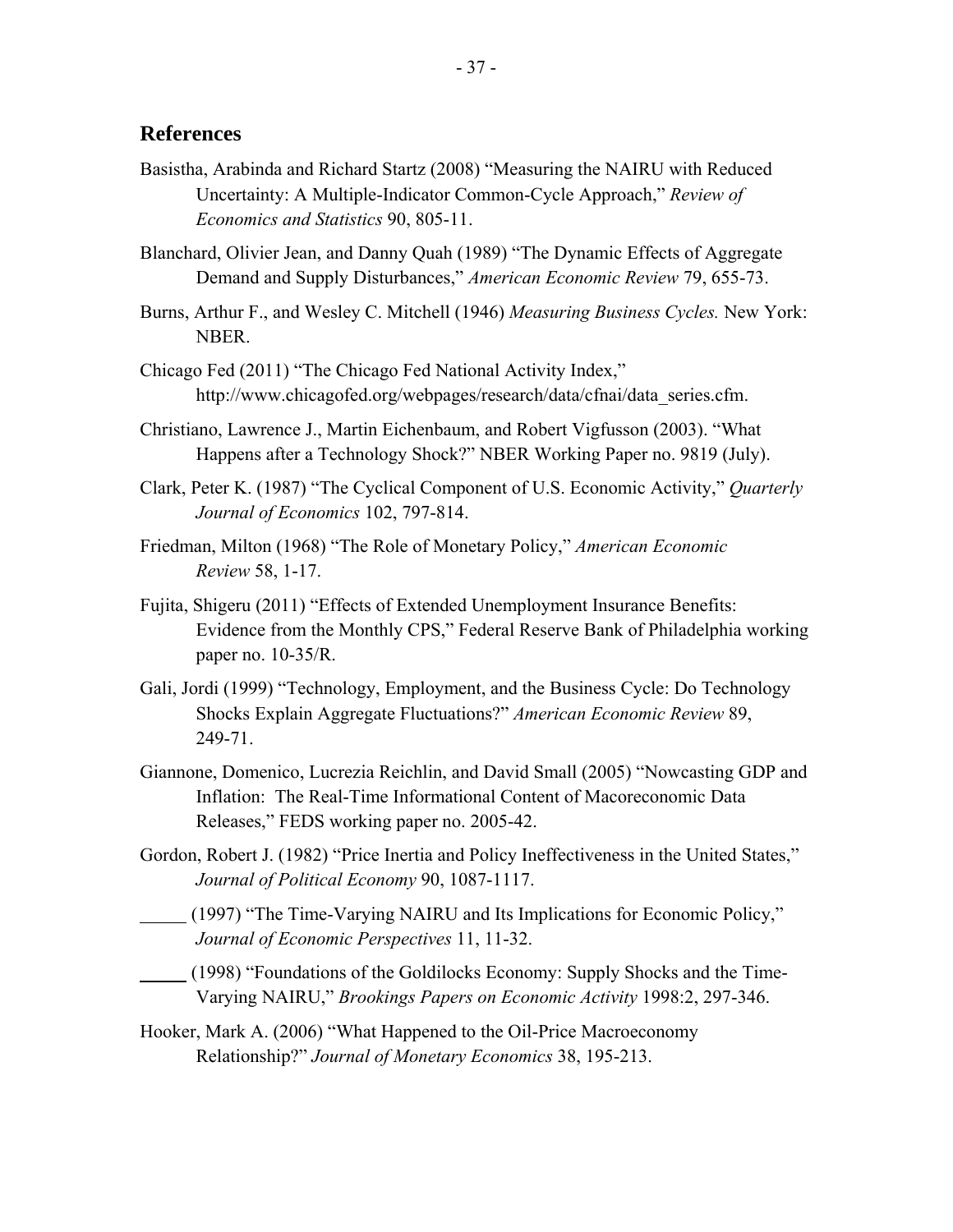- Kuttner, Kenneth N. (1994) "Estimating Potential Output as a Latent Variable," *Journal of Business and Economic Statistics* 12, 361-8.
- Laubach, Thomas (2001) "Measuring the NAIRU: Evidence from Seven Economies," *Review of Economics and Statistics* 83, 218-31.
	- and John C. Williams (2003) "Measuring the Natural Rate of Interest," *Review of Economics and Statistics* 85, 1063-70.
- Nalewaik, Jeremy J. (2007) "Estimating Probabilities of Recession in Real Time Using GDP and GDI," Board of Governors of the Federal Reserve System FEDS working paper no. 2007-7 (January).
- (2010) "The Income- and Product-Side Estimates of U.S. Output Growth," *Brookings Paper on Economic Activity* 2010:1, 71-106.
- NBER (2008) "Determination of the December 2007 Peak in Economic Activity," http://www.nber.org/dec2008.pdf (December).
- Orphanides, Athanasios and Simon van Norden (2002) "The Unreliability of Output-Gap Estimates in Real Time," *The Review of Economics and Statistics* 84, 569-583.
- Phelps, Edmund S. (1968) "Money-Wage Dynamics and Labor-Market Equilibrium," *Journal of Political Economy* 76, 678-711.
- Quantitative Micro Software (QMS, 2010) *Eviews 7 User's Guide and Command Reference* Irvine, California: QMS.
- Roberts, John M. (2001) "Estimates of the Productivity Trend Using Time-Varying Parameter Techniques," *Contributions to Macroeconomics* 1(1), article 3.
- \_\_\_\_\_ (2006) "Monetary Policy and Inflation Dynamics,'" *International Journal of Central Banking* 2, 193-230.
- Staiger, Douglas, James H. Stock, and Mark W. Watson (1997) "The NAIRU, Unemployment, and Monetary Policy," *Journal of Economic Perspectives* 11, 33-49.
- Stock, James H., and Mark W. Watson (1989) "New Indices of Coincident and Leading Economic Indicators," *NBER Macroeconomics Annual 1989*, Olivier Blanchard and Stanley Fischer, eds., 351-394.
- and (1998) "Median Unbiased Estimation of Coefficient Variance in a Time-Varying Parameter Model," *Journal of the American Statistical Association* 93, 349-58.
- \_\_\_\_\_ and \_\_\_\_\_ (2002) "Macroeconomic Forecasting Using Diffusion Indices," *Journal of Business and Economic Statistics* 20, 147-62.